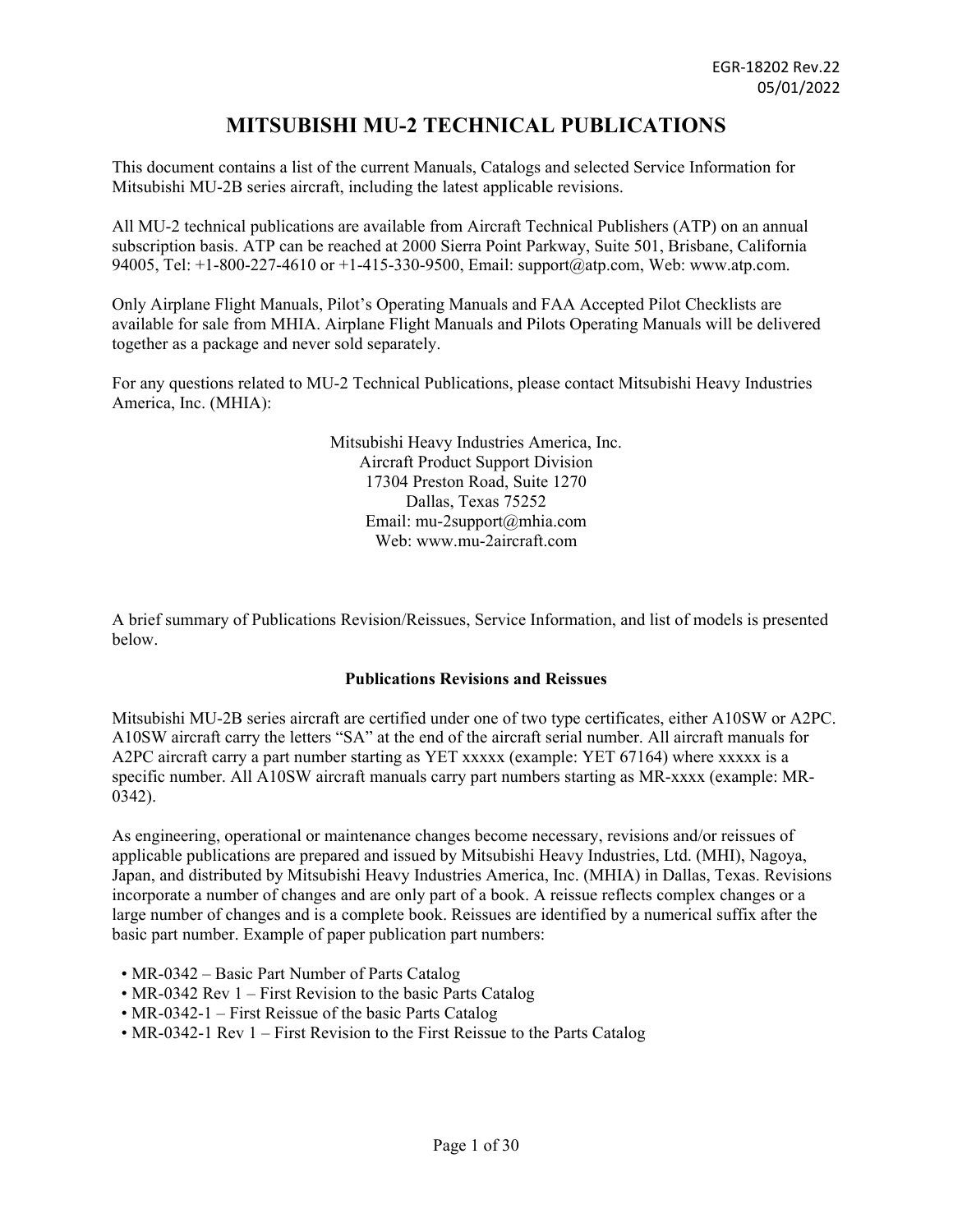#### **Service Information**

Mitsubishi MU-2 Service Information consists of Service Bulletins (SB), Service Recommendations (SR), Service News (SN) and Service Letters (SL). Service information that applies to A2PC aircraft will be numbered as SB xxx or SN xxx (example: SB 035). Service information that applies to A10SW aircraft will be numbered as SB xxx/xx-xxx or SN xxx/xx-xxx (example: SB 072/24-001). Any of these documents may be amended as indicated by a revision letter and date. Some Service News and Service Letters may apply to both A2PC and A10SW aircraft and will be designated under two numbers.

Periodically, MHI publishes a listing of all Service Information, applicable to either A2PC or A10SW aircraft. Each Service Information index will apply only to A2PC aircraft or A10SW aircraft. The current indices are:

- A2PC aircraft: ....................................Service News No. 047, Rev. AA, dated May 1, 2021
- A10SW aircraft: .................... Service News No. 034/00-001, Rev. T, dated May 1, 2021

### **List of MU-2 Models**

The table lists all MU-2B series aircraft by model number, sales designation, applicable serial numbers, and type certificate basis.

| T/C               | <b>Sales</b>   | Type Certificate | <b>Serial Numbers</b>      | Exceptions                                                                                                              |
|-------------------|----------------|------------------|----------------------------|-------------------------------------------------------------------------------------------------------------------------|
|                   | Designation    | Model Number     |                            |                                                                                                                         |
| A <sub>2</sub> PC | <b>B</b> Model | $MU-2B$          | 006-038                    | (004, 009, 011, 028, 031), 036                                                                                          |
|                   | D Model        | $MU-2B-10$       | 101-120                    | 102, 112, 114, 115, 118                                                                                                 |
|                   | DP Model       | $MU-2B-15$       | 114, 115, 118              |                                                                                                                         |
|                   | F Model        | $MU-2B-20$       | 121-233                    | (102), 128, (135), 147, 148, 152,<br>153, 171, 176, 178, 181, 186,<br>$(195), 200-204, 225, 227, 230,$<br>234, 235, 236 |
|                   | K Model        | $MU-2B-25$       | 239-312, 314-316           | $(005)$ , 275, 278, 279, 317, 318                                                                                       |
|                   | M Model        | $MU-2B-26$       | 319, 320, 322-347          | 334-336                                                                                                                 |
|                   | G Model        | $MU-2B-30$       | 502-547                    | (501, 504, 505, 520, 526, 546)                                                                                          |
|                   | J Model        | $MU-2B-35$       | 548-651, 653               | 654                                                                                                                     |
|                   | L Model        | $MU-2B-36$       | 655-660, 662-696           |                                                                                                                         |
| A10SW             | K Model        | $MU-2B-25$       | 313                        |                                                                                                                         |
|                   | M Model        | $MU-2B-26$       | 349                        |                                                                                                                         |
|                   | P Model        | $MU-2B-26A$      | 321, 348, 350-364, 366-393 | 359, 360, 376, 377, 378, 394                                                                                            |
|                   | N Model        | $MU-2B-36A$      | 661, 697-699, 701-730      | 715, 716, 717                                                                                                           |
|                   | Solitaire      | $MU-2B-40$       | 365, 395-459               | 421, 422, 442-445, 455, 456, 457                                                                                        |
|                   | Marquise       | $MU-2B-60$       | 700, 731-799, 1501-1569    |                                                                                                                         |

Note: 1. Serial Numbers with ( ) indicate airplanes under JCAB TC No. 19 and 25. 2. S/N 237 and 238 were not manufactured.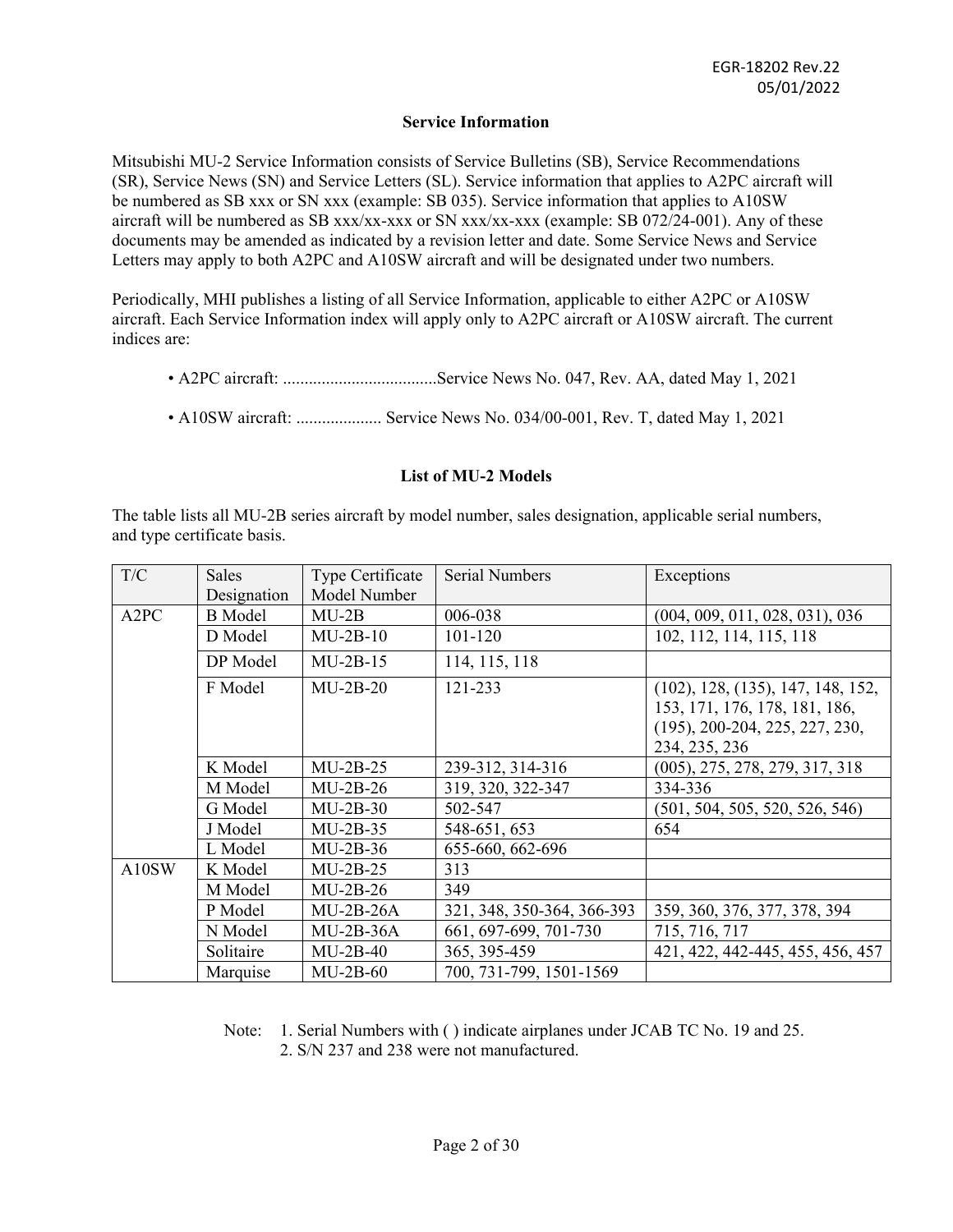## **LIST OF CURRENT MITSUBISHI PUBLICATIONS**

## **MITSUBISHI MU-2B SERIES AIRCRAFT**

## **Airplane Flight Manual (AFM)**

| Manual     | <b>TC</b>   | Model       | Doc#              | Rev.                     | Temp. Rev.                   | <b>Issue Date</b> |
|------------|-------------|-------------|-------------------|--------------------------|------------------------------|-------------------|
| <b>AFM</b> | <b>JCAB</b> | $MU-2B$     | YET 67026A        |                          |                              | 03/05/1987        |
|            |             |             |                   | 13                       |                              | 11/29/2007        |
|            |             |             |                   | 14                       |                              | 03/16/2016        |
| <b>AFM</b> | <b>JCAB</b> | $MU-2B-10$  | <b>YET 86400</b>  |                          | $\qquad \qquad \blacksquare$ | 03/05/1987        |
|            |             |             |                   | 12                       | -                            | 08/09/2004        |
|            |             |             |                   | 13                       | $\overline{\phantom{a}}$     | 11/29/2007        |
| <b>AFM</b> | <b>JCAB</b> | $MU-2B-15$  | YET 68038A        |                          |                              | 03/05/1987        |
|            |             |             |                   | 12                       | $\overline{\phantom{a}}$     | 08/09/2004        |
|            |             |             |                   | 13                       | $\overline{\phantom{0}}$     | 11/29/2007        |
| <b>AFM</b> | <b>JCAB</b> | $MU-2B-20$  | YET 68034A        |                          | $\overline{\phantom{0}}$     | 03/03/1987        |
|            |             |             |                   | 13                       | $\overline{\phantom{a}}$     | 11/29/2007        |
|            |             |             |                   | 14                       |                              | 03/16/2016        |
| <b>AFM</b> | <b>JCAB</b> | $MU-2B-25$  | YET 71367A        |                          | $\blacksquare$               | 03/03/1987        |
|            |             |             |                   | 13                       | -                            | 11/29/2007        |
|            |             |             |                   | 14                       | $\blacksquare$               | 03/16/2016        |
| <b>AFM</b> | <b>FAA</b>  | $MU-2B-25$  | MR-0156-1         | $\blacksquare$           | $\overline{\phantom{a}}$     | 03/25/1986        |
|            |             |             |                   | 11                       |                              | 03/10/2009        |
|            |             |             |                   | 12                       |                              | 08/24/2016        |
| <b>AFM</b> | <b>JCAB</b> | $MU-2B-26$  | <b>YET 74129A</b> |                          | $\qquad \qquad \blacksquare$ | 03/03/1987        |
|            |             |             |                   | 13                       | $\overline{\phantom{0}}$     | 11/29/2007        |
|            |             |             |                   | 14                       | $\overline{\phantom{a}}$     | 03/16/2016        |
| <b>AFM</b> | <b>FAA</b>  | $MU-2B-26$  | MR-0160-1         |                          |                              | 03/25/1986        |
|            |             |             |                   | 11                       |                              | 03/10/2009        |
|            |             |             |                   | 12                       | $\overline{\phantom{a}}$     | 08/24/2016        |
| <b>AFM</b> | <b>FAA</b>  | $MU-2B-26A$ | MR-0194-1         |                          | $\qquad \qquad \blacksquare$ | 03/25/1986        |
|            |             |             |                   | 13                       | $\overline{\phantom{a}}$     | 03/10/2009        |
|            |             |             |                   | 14                       | $\overline{\phantom{0}}$     | 08/24/2016        |
| <b>AFM</b> | <b>JCAB</b> | $MU-2B-30$  | YET 69013A        |                          |                              | 02/19/1987        |
|            |             |             |                   | 14                       | $\qquad \qquad \blacksquare$ | 11/29/2007        |
|            |             |             |                   | 15                       | $\overline{\phantom{0}}$     | 03/16/2016        |
| <b>AFM</b> | <b>JCAB</b> | $MU-2B-35$  | YET 70186A        | $\overline{\phantom{a}}$ | $\blacksquare$               | 02/19/1987        |
|            |             |             |                   | 14                       | -                            | 11/29/2007        |
|            |             |             |                   | 15                       |                              | 03/16/2016        |
| <b>AFM</b> | <b>JCAB</b> | $MU-2B-36$  | YET 74122A        |                          | $\overline{\phantom{a}}$     | 02/19/1987        |
|            |             |             |                   | 13                       |                              | 11/29/2007        |
|            |             |             |                   | 14                       | $\qquad \qquad \blacksquare$ | 03/16/2016        |
| <b>AFM</b> | <b>FAA</b>  | $MU-2B-36A$ | MR-0196-1         |                          | $\overline{\phantom{a}}$     | 02/28/1986        |
|            |             |             |                   | 15                       |                              | 03/10/2009        |
|            |             |             |                   | 16                       |                              | 08/24/2016        |
| <b>AFM</b> | <b>FAA</b>  | $MU-2B-40$  | MR-0271-1         |                          | $\overline{\phantom{a}}$     | 03/25/1986        |
|            |             |             |                   | 13                       | -                            | 03/10/2009        |
|            |             |             |                   | 14                       | $\overline{\phantom{a}}$     | 08/24/2016        |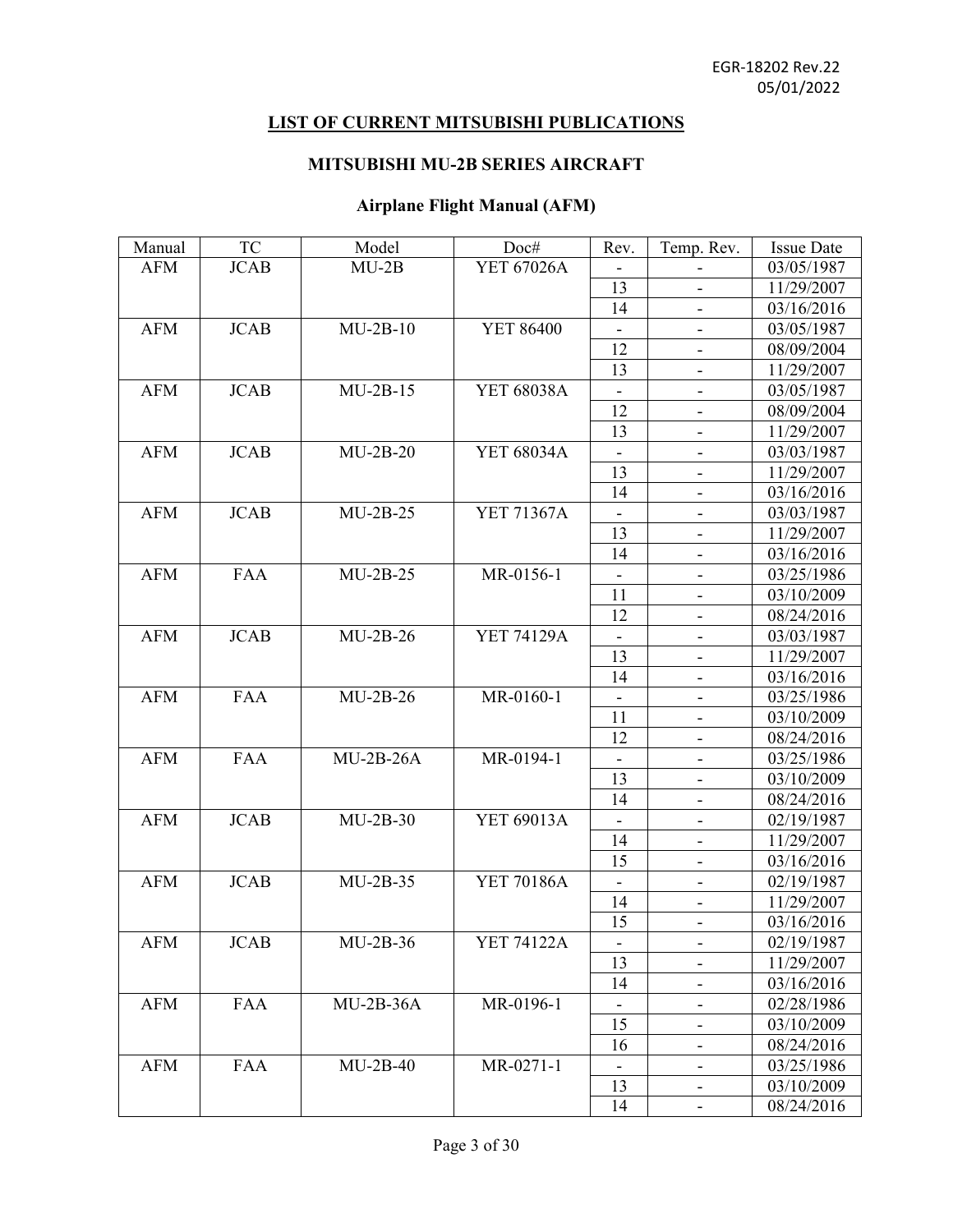| AFM | FAA | $MU-2B-60$ | MR-0273-1 | $\overline{\phantom{0}}$ | $\overline{\phantom{0}}$ | 09/24/1985 |
|-----|-----|------------|-----------|--------------------------|--------------------------|------------|
|     |     |            |           |                          | -                        | 03/10/2009 |
|     |     |            |           | 1 U                      | $\overline{\phantom{a}}$ | 08/24/2016 |

## **Pilot's Operating Manual (POM)**

| Manual                      | TC          | Model      | Doc#              | Rev.                         | Temp. Rev.                   | <b>Issue Date</b> |
|-----------------------------|-------------|------------|-------------------|------------------------------|------------------------------|-------------------|
| <b>POM</b>                  | <b>JCAB</b> | $MU-2B$    | YET 67025A        |                              |                              | 12/10/1987        |
|                             |             |            |                   | $\overline{\mathbf{3}}$      |                              | 09/10/1997        |
|                             |             |            |                   |                              | TR 2-1                       | 06/16/2003        |
|                             |             |            |                   |                              | TR 3-1                       | 06/16/2003        |
|                             |             |            |                   | $\overline{\phantom{a}}$     | TR 3-2                       | 12/17/2012        |
|                             |             |            |                   | $\overline{\phantom{a}}$     | TR 4-1                       | 11/13/2006        |
| POM                         | <b>JCAB</b> | $MU-2B-10$ | YET 87236         |                              |                              | 11/30/1987        |
|                             |             |            |                   | 3                            |                              | 09/10/1997        |
|                             |             |            |                   |                              | TR 2-1                       | 06/16/2003        |
|                             |             |            |                   | $\qquad \qquad \blacksquare$ | TR 3-1                       | 06/16/2003        |
|                             |             |            |                   | -                            | TR 3-2                       | 12/17/2012        |
|                             |             |            |                   |                              | TR 4-1                       | 11/13/2006        |
| <b>POM</b>                  | <b>JCAB</b> | $MU-2B-15$ | <b>YET 87237</b>  | $\blacksquare$               |                              | 11/20/1987        |
|                             |             |            |                   | 3                            |                              | 09/10/1997        |
|                             |             |            |                   | $\qquad \qquad \blacksquare$ | TR 2-1                       | 06/16/2003        |
|                             |             |            |                   | $\overline{\phantom{a}}$     | TR 3-1                       | 06/16/2003        |
|                             |             |            |                   |                              | TR 3-2                       | 12/17/2012        |
|                             |             |            |                   | -                            | TR 4-1                       | 11/13/2006        |
| <b>POM</b>                  | <b>JCAB</b> | $MU-2B-20$ | YET 68134A        | $\qquad \qquad \blacksquare$ |                              | 11/10/1987        |
|                             |             |            |                   | $\overline{4}$               |                              | 02/20/1998        |
|                             |             |            |                   | $\overline{\phantom{a}}$     | TR 2-1                       | 06/16/2003        |
|                             |             |            |                   |                              | TR 3-1                       | 06/16/2003        |
|                             |             |            |                   |                              | TR 3-2                       | 12/17/2012        |
|                             |             |            |                   | $\overline{\phantom{a}}$     | TR 4-1                       | 11/13/2006        |
| <b>POM</b>                  | <b>JCAB</b> | $MU-2B-25$ | <b>YET 72067A</b> | $\overline{\phantom{a}}$     |                              | 10/30/1987        |
|                             |             |            |                   | 3                            |                              | 09/10/1997        |
|                             |             |            |                   | $\overline{\phantom{a}}$     | TR 2-1                       | 06/16/2003        |
|                             |             |            |                   |                              | TR 3-1                       | 06/16/2003        |
|                             |             |            |                   | $\overline{\phantom{a}}$     | TR 3-2                       | 12/17/2012        |
|                             |             |            |                   |                              | TR 4-1                       | 11/13/2006        |
| POM                         | <b>FAA</b>  | $MU-2B-25$ | MR-0157-1         | ۰                            | $\overline{\phantom{a}}$     | 03/31/1986        |
|                             |             |            |                   | 4                            |                              | 07/15/2004        |
|                             |             |            |                   |                              | TR 3-1                       | 12/17/2012        |
|                             |             |            |                   | $\overline{\phantom{a}}$     | TR 4-1                       | 11/13/2006        |
| $\boldsymbol{\mathsf{POM}}$ | <b>JCAB</b> | $MU-2B-26$ | YET 74130A        |                              |                              | 09/01/1987        |
|                             |             |            |                   | 5                            |                              | 09/10/1997        |
|                             |             |            |                   | -                            | TR 2-1                       | 06/16/2003        |
|                             |             |            |                   | $\overline{\phantom{m}}$     | TR 3-1                       | 06/16/2003        |
|                             |             |            |                   | -                            | TR 3-2                       | 12/17/2012        |
|                             |             |            |                   | -                            | TR 4-1                       | 11/13/2006        |
| <b>POM</b>                  | <b>FAA</b>  | $MU-2B-26$ | MR-0161-1         | -                            | $\qquad \qquad \blacksquare$ | 03/31/1986        |
|                             |             |            |                   | $\overline{4}$               | $\overline{\phantom{a}}$     | 07/15/2004        |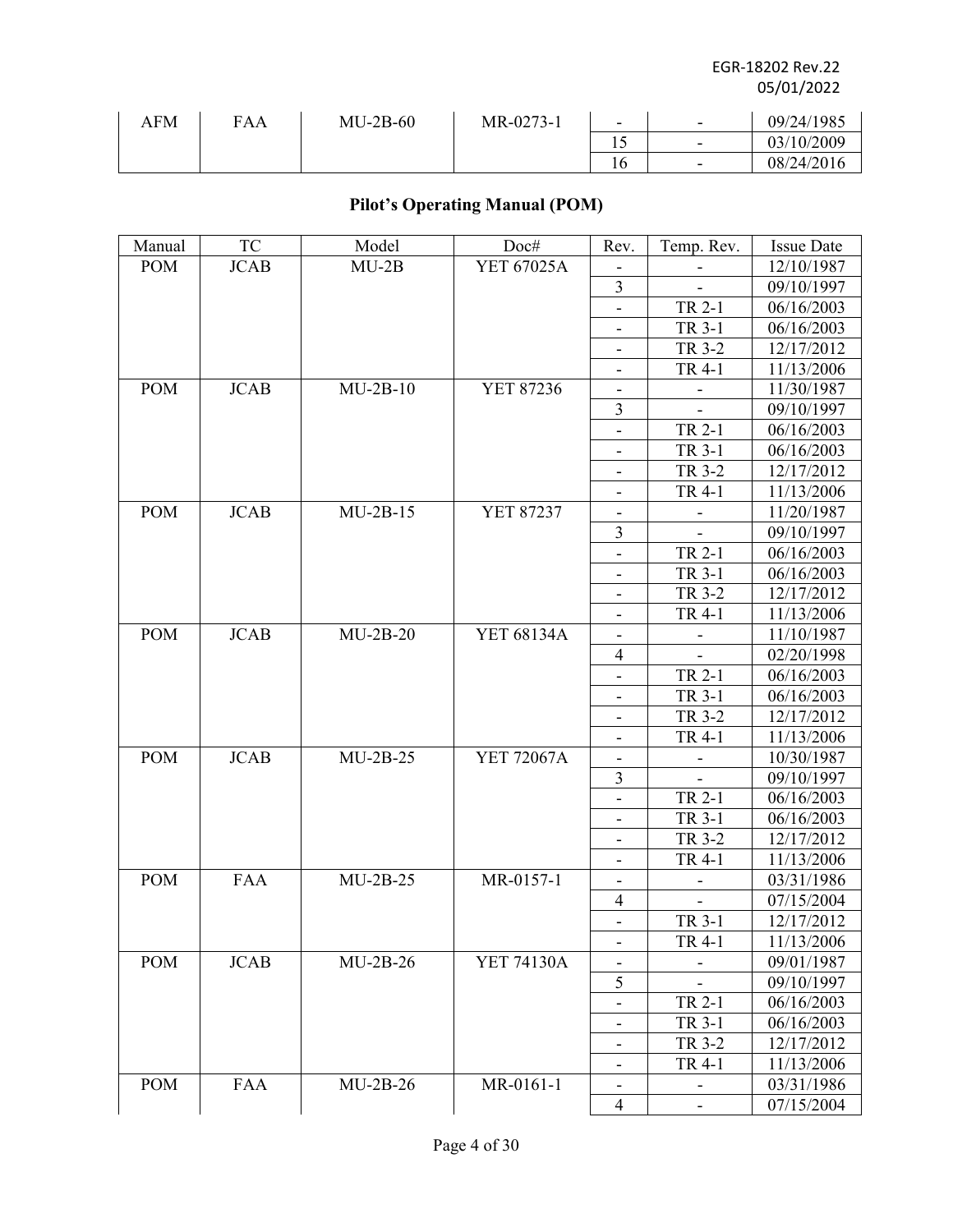|            |             |             |                   |                              | TR 3-1                   | 12/17/2012 |
|------------|-------------|-------------|-------------------|------------------------------|--------------------------|------------|
|            |             |             |                   | $\overline{\phantom{a}}$     | TR 4-1                   | 11/13/2006 |
| <b>POM</b> | <b>FAA</b>  | $MU-2B-26A$ | MR-0195-1         | $\overline{\phantom{a}}$     | $\blacksquare$           | 03/31/1986 |
|            |             |             |                   | $\overline{4}$               |                          | 07/15/2004 |
|            |             |             |                   | $\overline{\phantom{a}}$     | TR 3-1                   | 12/17/2012 |
|            |             |             |                   | $\overline{\phantom{a}}$     | TR 4-1                   | 11/13/2006 |
| <b>POM</b> | <b>JCAB</b> | $MU-2B-30$  | <b>YET 69224A</b> | $\overline{\phantom{a}}$     | $\blacksquare$           | 10/01/1987 |
|            |             |             |                   | 3                            | $\blacksquare$           | 09/10/1997 |
|            |             |             |                   | $\qquad \qquad \blacksquare$ | TR 2-1                   | 06/16/2003 |
|            |             |             |                   |                              | TR 3-1                   | 06/16/2003 |
|            |             |             |                   |                              | TR 3-2                   | 12/17/2012 |
|            |             |             |                   | $\frac{1}{2}$                | TR 4-1                   | 11/13/2006 |
| <b>POM</b> | <b>JCAB</b> | $MU-2B-35$  | YET 70187A        |                              | $\blacksquare$           | 07/01/1987 |
|            |             |             |                   | 3                            | $\overline{\phantom{a}}$ | 09/10/1997 |
|            |             |             |                   |                              | TR 2-1                   | 06/16/2003 |
|            |             |             |                   |                              | TR 3-1                   | 06/16/2003 |
|            |             |             |                   |                              | TR 3-2                   | 12/17/2012 |
|            |             |             |                   |                              | TR 4-1                   | 11/13/2006 |
| <b>POM</b> | <b>JCAB</b> | $MU-2B-36$  | <b>YET 74123A</b> |                              |                          | 06/01/1987 |
|            |             |             |                   | 3                            |                          | 09/10/1997 |
|            |             |             |                   |                              | TR 2-1                   | 06/16/2003 |
|            |             |             |                   |                              | TR 3-1                   | 06/16/2003 |
|            |             |             |                   | $\frac{1}{2}$                | TR 3-2                   | 12/17/2012 |
|            |             |             |                   | $\blacksquare$               | TR 4-1                   | 11/13/2006 |
| <b>POM</b> | <b>FAA</b>  | $MU-2B-36A$ | MR-0197-1         | $\blacksquare$               | $\overline{\phantom{a}}$ | 03/12/1986 |
|            |             |             |                   | $\overline{4}$               | $\blacksquare$           | 07/15/2004 |
|            |             |             |                   | $\overline{\phantom{a}}$     | TR 3-1                   | 12/17/2012 |
|            |             |             |                   | $\overline{\phantom{a}}$     | TR 4-1                   | 11/13/2006 |
| <b>POM</b> | <b>FAA</b>  | $MU-2B-40$  | MR-0335-1         | $\overline{\phantom{a}}$     | $\blacksquare$           | 03/26/1986 |
|            |             |             |                   | 5                            |                          | 07/15/2004 |
|            |             |             |                   | $\qquad \qquad \blacksquare$ | TR 0-1                   | 08/07/2009 |
|            |             |             |                   | $\overline{\phantom{a}}$     | TR 3-1                   | 12/17/2012 |
|            |             |             |                   |                              | <b>TR 4-1A</b>           | 02/06/2008 |
| <b>POM</b> | <b>FAA</b>  | $MU-2B-60$  | MR-0338-1         |                              | $\overline{\phantom{a}}$ | 08/23/1985 |
|            |             |             |                   | 7                            | $\overline{\phantom{a}}$ | 07/15/2004 |
|            |             |             |                   | $\overline{\phantom{a}}$     | TR 2-2                   | 08/07/2009 |
|            |             |             |                   |                              | TR 3-1                   | 12/17/2012 |
|            |             |             |                   |                              | TR 4-1                   | 11/13/2006 |

# **Maintenance Manual (MM)**

| Manual | TC          | Model   | Doc#      | Rev.                     | Temp. Rev. | <b>Issue Date</b> |
|--------|-------------|---------|-----------|--------------------------|------------|-------------------|
| МM     | <b>JCAB</b> | $MU-2B$ | YET 67164 | ORIG                     |            | 10/01/1967        |
|        |             |         |           | 19                       |            | 12/27/1999        |
|        |             |         |           | $\overline{\phantom{a}}$ | TR 2-1     | 10/31/2002        |
|        |             |         |           | $\overline{\phantom{a}}$ | TR 2-2     | 09/27/2004        |
|        |             |         |           | -                        | TR 2-3     | 02/05/2008        |
|        |             |         |           |                          | TR 2-4     | 05/29/2015        |
|        |             |         |           | $\overline{\phantom{a}}$ | TR 2-5     | 05/29/2015        |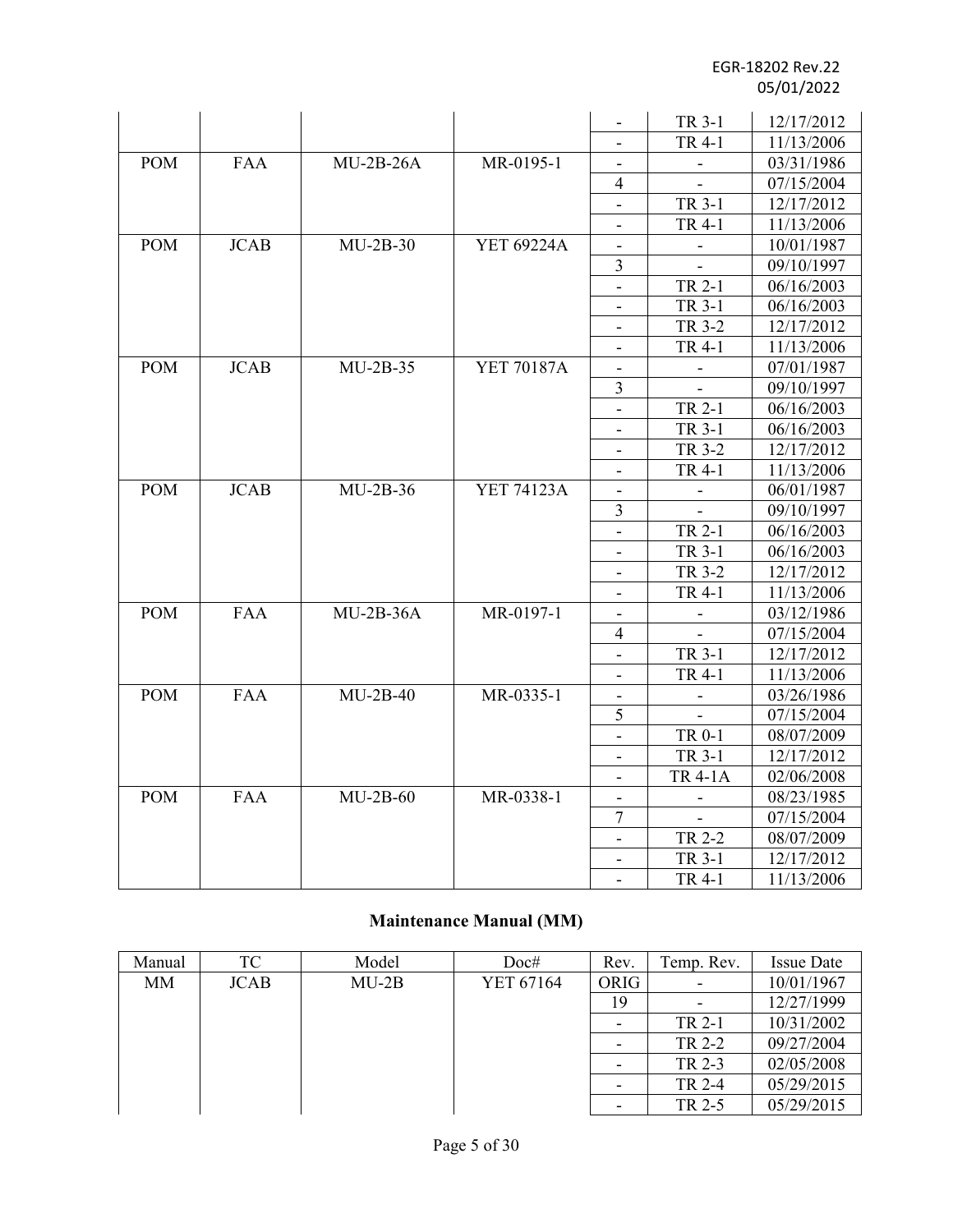|    |      |            |           |                              | TR 2-6         | 05/29/2015 |
|----|------|------------|-----------|------------------------------|----------------|------------|
|    |      |            |           | $\overline{\phantom{a}}$     | TR 2-7         | 05/29/2015 |
|    |      |            |           | $\overline{\phantom{a}}$     | TR 2-8         | 10/21/2016 |
|    |      |            |           |                              | TR 2-9         | 10/21/2016 |
|    |      |            |           | $\overline{\phantom{a}}$     | TR 3-1         | 07/30/2012 |
|    |      |            |           |                              | TR 3-2         | 05/29/2015 |
|    |      |            |           | -                            | TR 3-3         | 05/29/2015 |
|    |      |            |           | $\overline{\phantom{a}}$     | TR 3-4         | 05/29/2015 |
|    |      |            |           |                              | TR 4-1         | 10/31/2002 |
|    |      |            |           | $\overline{\phantom{a}}$     | <b>TR 4-2</b>  | 10/31/2002 |
|    |      |            |           | -                            | TR 4-3         | 10/31/2002 |
|    |      |            |           | $\overline{\phantom{a}}$     | TR 4-4         | 04/28/2009 |
|    |      |            |           | $\overline{\phantom{a}}$     | TR 4-5         | 05/29/2015 |
|    |      |            |           |                              | TR 4-6         | 05/21/2012 |
|    |      |            |           | $\overline{\phantom{a}}$     | TR 4-7         | 05/21/2012 |
|    |      |            |           | $\overline{\phantom{a}}$     | <b>TR 4-8</b>  | 05/21/2012 |
|    |      |            |           |                              | TR 4-9         | 05/21/2012 |
|    |      |            |           | $\overline{\phantom{a}}$     | TR 4-10        | 05/21/2012 |
|    |      |            |           | $\overline{\phantom{a}}$     | TR 4-11        | 05/21/2012 |
|    |      |            |           | $\overline{\phantom{a}}$     | TR 4-12        | 08/09/2016 |
|    |      |            |           | -                            | TR 4-13        | 08/09/2016 |
|    |      |            |           | $\qquad \qquad \blacksquare$ | TR 4-14        | 08/09/2016 |
|    |      |            |           | $\overline{\phantom{a}}$     | TR 4-15        | 08/09/2016 |
|    |      |            |           | $\qquad \qquad \blacksquare$ | <b>TR 5-1A</b> | 10/15/2002 |
|    |      |            |           |                              | TR 5-2         | 05/15/2000 |
|    |      |            |           | $\overline{\phantom{a}}$     | TR 5-3         | 10/15/2002 |
|    |      |            |           |                              | TR 5-4         | 08/09/2016 |
|    |      |            |           | -                            | TR 5-5         | 08/09/2016 |
|    |      |            |           | $\overline{\phantom{a}}$     | TR 6-1         | 03/10/2015 |
|    |      |            |           | $\overline{\phantom{a}}$     | TR 6-2         | 07/31/2015 |
|    |      |            |           | $\overline{\phantom{a}}$     | TR 6-3         | 11/19/2015 |
|    |      |            |           |                              | TR 9-1         | 09/05/2008 |
|    |      |            |           |                              | TR 14-1        | 06/16/2003 |
| MM | JCAB | $MU-2B-10$ | YET 67027 | <b>ORIG</b>                  |                | 08/01/1967 |
|    |      |            |           | 22                           |                | 12/27/1999 |
|    |      |            |           |                              | TR 2-1         | 10/31/2002 |
|    |      |            |           |                              | TR 2-2         | 09/27/2004 |
|    |      |            |           | $\overline{\phantom{a}}$     | TR 2-3         | 02/05/2008 |
|    |      |            |           | $\overline{\phantom{a}}$     | TR 3-2         | 07/30/2012 |
|    |      |            |           |                              | TR 4-1         | 10/31/2002 |
|    |      |            |           | $\overline{\phantom{a}}$     | TR 4-2         | 10/31/2002 |
|    |      |            |           | $\overline{\phantom{a}}$     | TR 4-3         | 10/31/2002 |
|    |      |            |           |                              | TR 4-4         | 04/28/2009 |
|    |      |            |           | $\overline{\phantom{a}}$     | TR 4-6         | 05/21/2012 |
|    |      |            |           | $\overline{\phantom{a}}$     | TR 4-7         | 05/21/2012 |
|    |      |            |           |                              | TR 4-8         | 05/21/2012 |
|    |      |            |           | $\overline{\phantom{a}}$     | TR 4-9         | 05/21/2012 |
|    |      |            |           | $\blacksquare$               | TR 4-10        | 05/21/2012 |
|    |      |            |           | $\overline{\phantom{a}}$     | TR 4-11        | 05/21/2012 |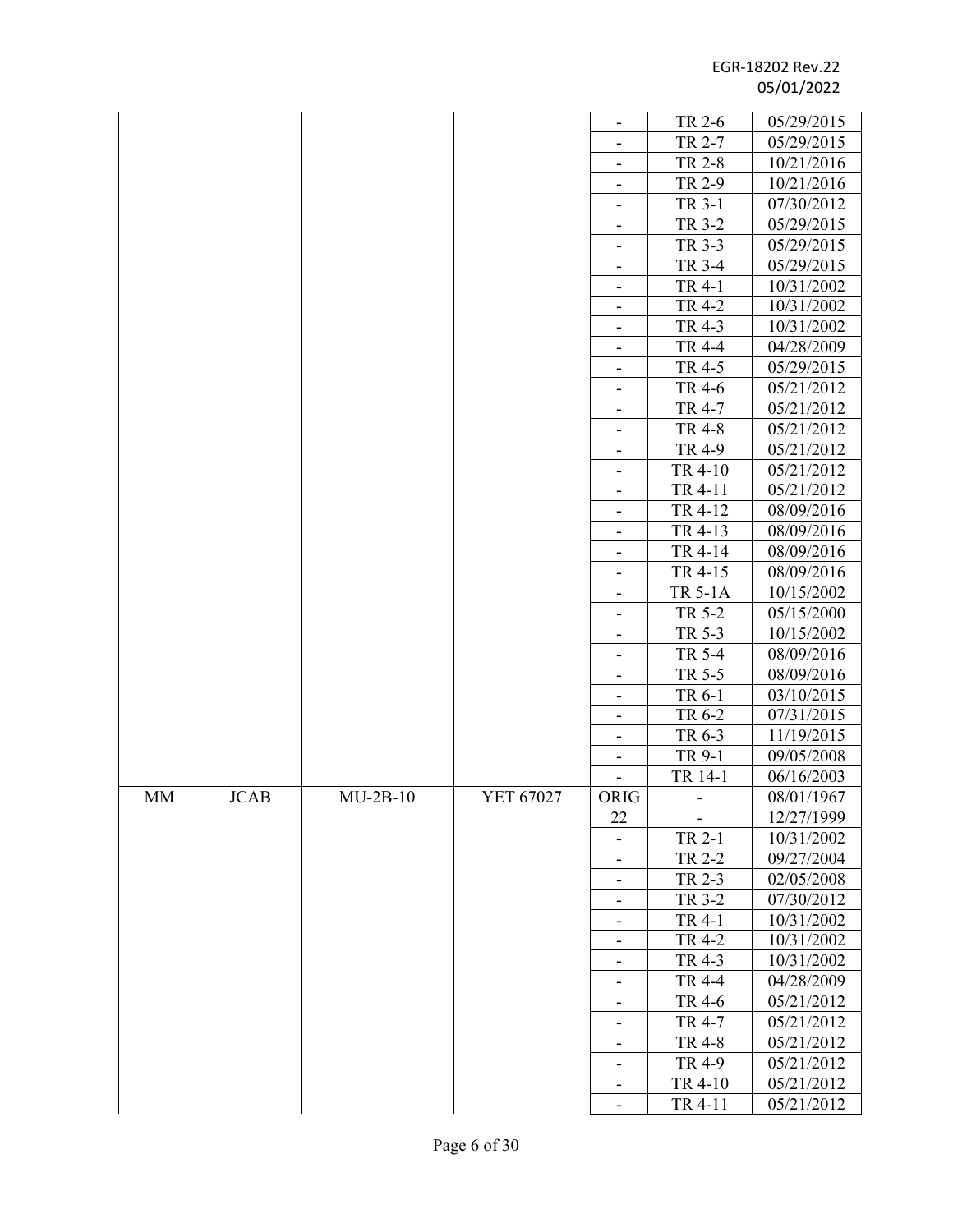|           |             |            |           |                              | <b>TR 5-1A</b> | 10/15/2002 |
|-----------|-------------|------------|-----------|------------------------------|----------------|------------|
|           |             |            |           |                              | TR 5-2         | 05/15/2000 |
|           |             |            |           | -                            | TR 5-3         | 10/15/2002 |
|           |             |            |           | -                            | TR 9-1         | 09/05/2008 |
|           |             |            |           | $\overline{\phantom{0}}$     | TR14-1         | 06/16/2003 |
| <b>MM</b> | <b>JCAB</b> | $MU-2B-15$ | YET 68101 | ORIG                         |                | 04/01/1968 |
|           |             |            |           | 4                            |                | 12/27/1999 |
|           |             |            |           | $\overline{\phantom{0}}$     | TR 2-1         | 10/31/2002 |
|           |             |            |           | -                            | TR 2-2         | 09/27/2004 |
|           |             |            |           | $\overline{\phantom{a}}$     | TR 2-3         | 02/05/2008 |
|           |             |            |           |                              | TR 3-2         | 07/30/2012 |
|           |             |            |           | $\overline{\phantom{a}}$     | TR 4-1         | 10/31/2002 |
|           |             |            |           | $\overline{\phantom{a}}$     | TR 4-2         | 10/31/2002 |
|           |             |            |           | -                            | TR 4-3         | 10/31/2002 |
|           |             |            |           | -                            | TR 4-4         | 04/28/2009 |
|           |             |            |           | $\overline{\phantom{0}}$     | TR 4-6         | 05/21/2012 |
|           |             |            |           | -                            | TR 4-7         | 05/21/2012 |
|           |             |            |           | -                            | <b>TR 4-8</b>  | 05/21/2012 |
|           |             |            |           |                              | TR 4-9         | 05/21/2012 |
|           |             |            |           | -                            | TR 4-10        | 05/21/2012 |
|           |             |            |           | $\overline{\phantom{0}}$     | TR 4-11        | 05/21/2012 |
|           |             |            |           | $\overline{\phantom{a}}$     | <b>TR 5-1A</b> | 10/15/2002 |
|           |             |            |           | -                            | TR 5-2         | 05/15/2000 |
|           |             |            |           | $\overline{\phantom{a}}$     | TR 5-3         | 10/15/2002 |
|           |             |            |           | $\overline{\phantom{a}}$     | TR 9-1         | 09/05/2008 |
|           |             |            |           | $\overline{\phantom{a}}$     | TR 14-1        | 06/16/2003 |
| <b>MM</b> | <b>JCAB</b> | $MU-2B-20$ | YET 68035 | ORIG                         |                | 04/01/1968 |
|           |             |            |           | 19                           |                | 12/27/1999 |
|           |             |            |           | -                            | TR 2-1         | 10/31/2002 |
|           |             |            |           | $\overline{\phantom{a}}$     | TR 2-2         | 09/27/2004 |
|           |             |            |           | $\overline{\phantom{a}}$     | TR 2-3         | 02/05/2008 |
|           |             |            |           | ÷,                           | <b>TR 2-4A</b> | 08/31/2017 |
|           |             |            |           | $\overline{\phantom{a}}$     | TR 2-5         | 05/29/2015 |
|           |             |            |           |                              | TR 2-6         | 05/29/2015 |
|           |             |            |           | $\overline{\phantom{a}}$     | TR 2-7         | 05/29/2015 |
|           |             |            |           | -                            | <b>TR 2-8</b>  | 05/29/2015 |
|           |             |            |           | $\overline{\phantom{0}}$     | TR 2-9         | 10/21/2016 |
|           |             |            |           | $\qquad \qquad \blacksquare$ | TR 2-10        | 10/21/2016 |
|           |             |            |           | $\overline{\phantom{a}}$     | TR 3-1         | 03/10/2015 |
|           |             |            |           | $\qquad \qquad \blacksquare$ | TR 3-2         | 07/30/2012 |
|           |             |            |           | $\overline{\phantom{a}}$     | TR 3-3         | 05/29/2015 |
|           |             |            |           | -                            | TR 3-4         | 05/29/2015 |
|           |             |            |           | $\overline{\phantom{a}}$     | TR 3-5         | 05/29/2015 |
|           |             |            |           | -                            | TR 4-1         | 10/31/2002 |
|           |             |            |           | $\overline{\phantom{a}}$     | TR 4-2         | 10/31/2002 |
|           |             |            |           | $\overline{\phantom{a}}$     | TR 4-3         | 10/31/2002 |
|           |             |            |           | -                            | TR 4-4         | 04/28/2009 |
|           |             |            |           | -                            | TR 4-5         | 05/29/2015 |
|           |             |            |           | $\qquad \qquad \blacksquare$ | TR 4-6         | 05/21/2012 |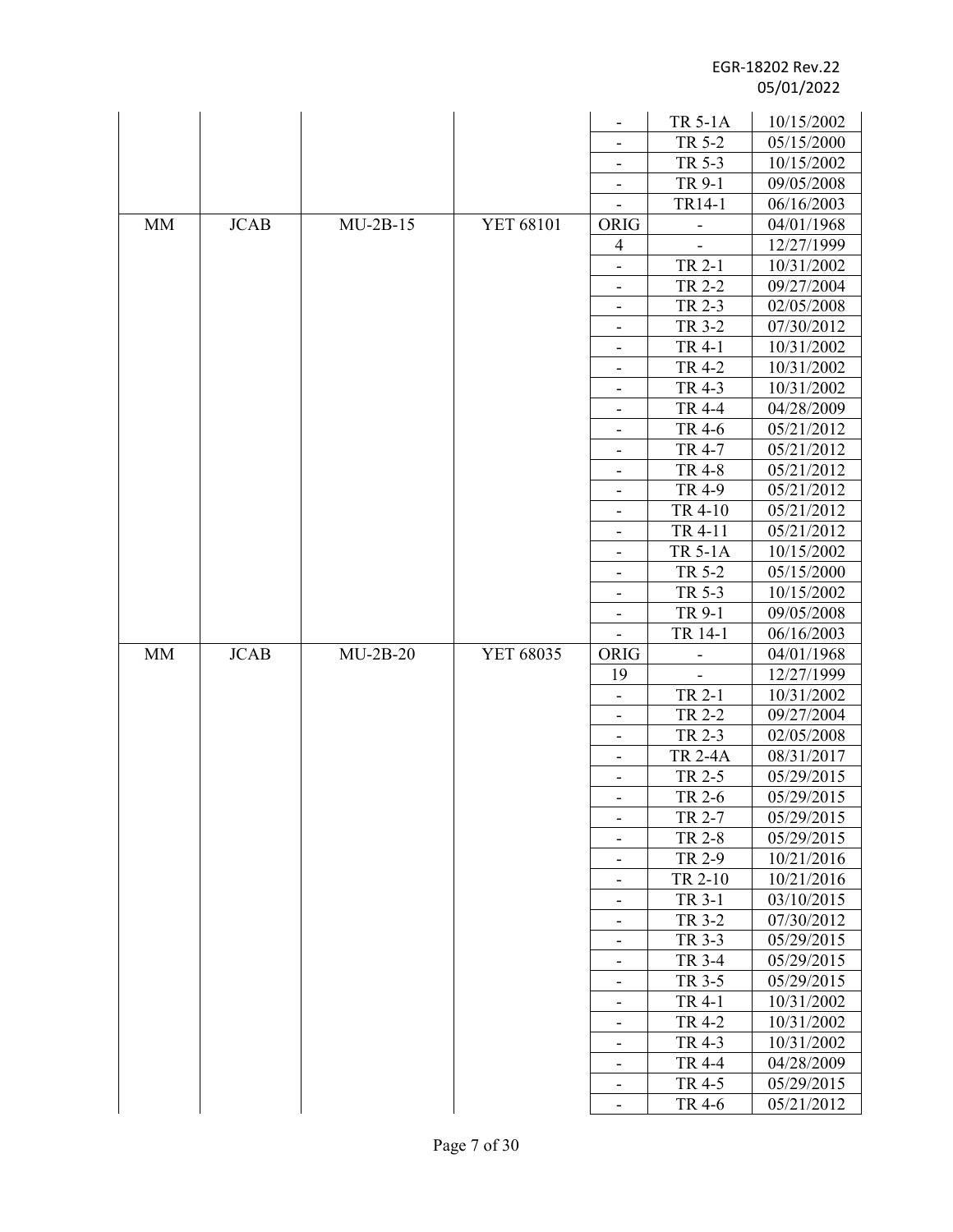|           |             |            |                  |                              | TR 4-7         | 05/21/2012 |
|-----------|-------------|------------|------------------|------------------------------|----------------|------------|
|           |             |            |                  |                              | <b>TR 4-8</b>  | 05/21/2012 |
|           |             |            |                  |                              | TR 4-9         | 05/21/2012 |
|           |             |            |                  | $\qquad \qquad \blacksquare$ | TR 4-10        | 08/09/2016 |
|           |             |            |                  |                              | TR 4-11        | 08/09/2016 |
|           |             |            |                  |                              | TR 4-12        | 08/09/2016 |
|           |             |            |                  |                              | TR 4-13        | 08/09/2016 |
|           |             |            |                  | $\overline{\phantom{a}}$     | <b>TR 5-1A</b> | 10/15/2002 |
|           |             |            |                  | $\overline{\phantom{a}}$     | TR 5-2         | 05/15/2000 |
|           |             |            |                  |                              | TR 5-3         | 10/15/2002 |
|           |             |            |                  |                              | TR 5-4         | 08/09/2016 |
|           |             |            |                  | $\overline{\phantom{a}}$     | TR 5-5         | 08/09/2016 |
|           |             |            |                  | $\overline{\phantom{a}}$     | TR 6-1         | 10/15/2002 |
|           |             |            |                  |                              | TR 6-2         | 03/10/2015 |
|           |             |            |                  | -<br>-                       | TR 6-3         | 07/31/2015 |
|           |             |            |                  |                              | TR 6-4         | 11/19/2015 |
|           |             |            |                  | $\overline{\phantom{m}}$     | TR 6-5         | 11/19/2015 |
|           |             |            |                  |                              | TR 8-1         | 06/16/2003 |
|           |             |            |                  | -                            | TR 9-1         | 09/05/2008 |
|           |             |            |                  | -                            | TR 9-2         | 04/30/2018 |
|           |             |            |                  |                              | TR 14-1        | 06/16/2003 |
| <b>MM</b> | <b>JCAB</b> | $MU-2B-25$ | <b>YET 71370</b> | ORIG                         |                | 12/01/1971 |
|           |             |            |                  | 15                           |                | 12/27/1999 |
|           |             |            |                  | -                            | TR 2-1         | 10/31/2002 |
|           |             |            |                  | $\overline{\phantom{a}}$     | TR 2-2         | 09/27/2004 |
|           |             |            |                  | $\overline{\phantom{a}}$     | TR 2-3         | 02/05/2008 |
|           |             |            |                  |                              | <b>TR 2-4A</b> | 08/31/2017 |
|           |             |            |                  | $\overline{\phantom{a}}$     | TR 2-5         | 05/29/2015 |
|           |             |            |                  |                              | TR 2-6         | 05/29/2015 |
|           |             |            |                  | $\overline{\phantom{a}}$     | TR 2-7         | 05/29/2015 |
|           |             |            |                  | $\overline{\phantom{a}}$     | TR 2-8         | 05/29/2015 |
|           |             |            |                  |                              | TR 2-9         | 10/21/2016 |
|           |             |            |                  | ۰                            | TR 2-10        | 10/21/2016 |
|           |             |            |                  |                              | TR 3-1         | 03/10/2015 |
|           |             |            |                  | $\overline{\phantom{a}}$     | TR 3-2         | 07/30/2012 |
|           |             |            |                  |                              | TR 3-3         | 05/29/2015 |
|           |             |            |                  |                              | TR 3-4         | 05/29/2015 |
|           |             |            |                  | ۰                            | TR 3-5         | 05/29/2015 |
|           |             |            |                  | $\overline{\phantom{m}}$     | TR 4-1         | 10/31/2002 |
|           |             |            |                  | $\qquad \qquad \blacksquare$ | TR 4-2         | 10/31/2002 |
|           |             |            |                  | $\qquad \qquad \blacksquare$ | TR 4-3         | 10/31/2002 |
|           |             |            |                  |                              | <b>TR 4-4</b>  | 04/28/2009 |
|           |             |            |                  | $\overline{\phantom{a}}$     | TR 4-5         | 05/29/2015 |
|           |             |            |                  |                              | TR 4-6         | 05/21/2012 |
|           |             |            |                  | -                            | TR 4-7         | 05/21/2012 |
|           |             |            |                  | -                            | TR 4-8         | 05/21/2012 |
|           |             |            |                  | $\qquad \qquad \blacksquare$ | TR 4-9         | 05/21/2012 |
|           |             |            |                  | -                            | TR 4-10        | 08/09/2016 |
|           |             |            |                  | $\overline{\phantom{0}}$     | TR 4-11        | 08/09/2016 |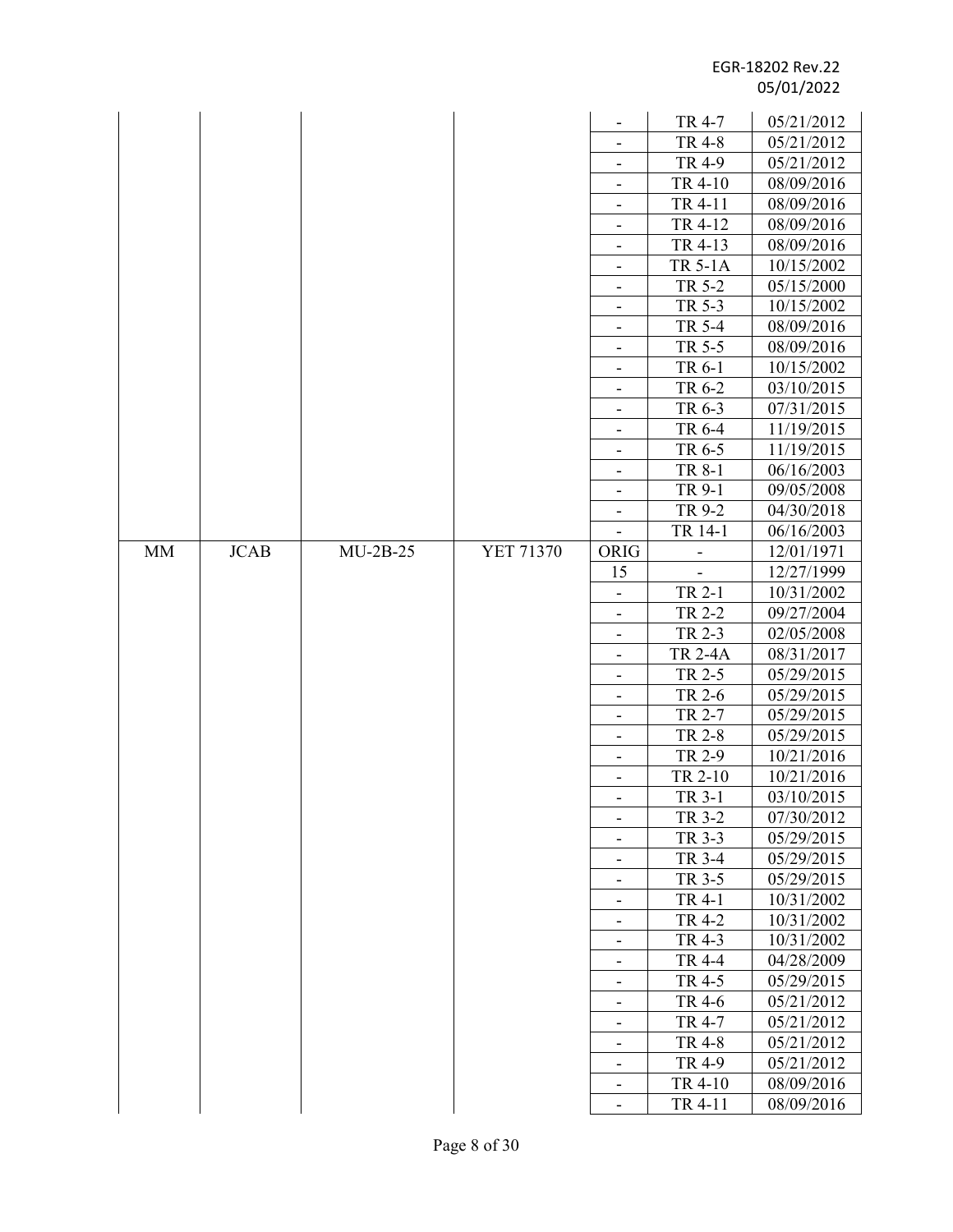|             |             |            |                  |                                                      | TR 4-12          | 08/09/2016               |
|-------------|-------------|------------|------------------|------------------------------------------------------|------------------|--------------------------|
|             |             |            |                  |                                                      | TR 4-13          | 08/09/2016               |
|             |             |            |                  | $\overline{\phantom{a}}$                             | <b>TR 5-1A</b>   | 10/15/2002               |
|             |             |            |                  | $\overline{\phantom{a}}$                             | TR 5-2           | 05/15/2000               |
|             |             |            |                  |                                                      | TR 5-3           | 10/15/2002               |
|             |             |            |                  | $\overline{\phantom{a}}$                             | TR 5-4           | 08/09/2016               |
|             |             |            |                  |                                                      | TR 5-5           | 08/09/2016               |
|             |             |            |                  | $\overline{\phantom{a}}$                             | TR 6-1           | 10/15/2002               |
|             |             |            |                  | $\overline{\phantom{a}}$                             | TR 6-2           | 03/10/2015               |
|             |             |            |                  |                                                      | TR 6-3           | 07/31/2015               |
|             |             |            |                  | $\overline{\phantom{a}}$                             | TR 6-4           | 11/19/2015               |
|             |             |            |                  | $\overline{\phantom{a}}$                             | TR 6-5           | 11/19/2015               |
|             |             |            |                  | $\overline{\phantom{a}}$                             | TR 8-1           | 06/16/2003               |
|             |             |            |                  | $\overline{\phantom{a}}$                             | TR 8-2           | 03/25/2022               |
|             |             |            |                  | $\overline{\phantom{a}}$                             | TR 9-1           | 09/05/2008               |
|             |             |            |                  | $\overline{\phantom{a}}$                             | TR 9-2           | 04/30/2018               |
|             |             |            |                  |                                                      | <b>TR S1-1</b>   | 06/16/2003               |
| $\text{MM}$ | <b>JCAB</b> | $MU-2B-26$ | <b>YET 74132</b> | ORIG                                                 |                  | 05/01/1974               |
|             |             |            |                  | 14                                                   |                  | 12/27/1999               |
|             |             |            |                  |                                                      | TR 2-1           | 10/31/2002               |
|             |             |            |                  | $\overline{\phantom{a}}$                             | TR 2-2           | 09/27/2004               |
|             |             |            |                  | $\overline{\phantom{a}}$                             | TR 2-3           | 02/05/2008               |
|             |             |            |                  |                                                      | <b>TR 2-4A</b>   | 08/31/2017               |
|             |             |            |                  | -                                                    | TR 2-5           | 05/29/2015               |
|             |             |            |                  | $\overline{\phantom{a}}$                             | TR 2-6           | 05/29/2015               |
|             |             |            |                  |                                                      | TR 2-7           | 05/29/2015               |
|             |             |            |                  | $\overline{\phantom{a}}$                             | <b>TR 2-8</b>    | 05/29/2015               |
|             |             |            |                  |                                                      | TR 2-9           | 10/21/2016               |
|             |             |            |                  | -                                                    | TR 2-10          | 10/21/2016               |
|             |             |            |                  | $\overline{\phantom{a}}$                             | TR 3-1           | 03/10/2015               |
|             |             |            |                  | $\overline{\phantom{a}}$                             | TR 3-2           | 07/30/2012               |
|             |             |            |                  | $\overline{\phantom{a}}$                             | TR 3-3           | 05/29/2015               |
|             |             |            |                  |                                                      | TR 3-4           | 05/29/2015               |
|             |             |            |                  |                                                      | TR 3-5           | 05/29/2015               |
|             |             |            |                  | $\qquad \qquad \blacksquare$                         | TR 4-1           | 10/31/2002               |
|             |             |            |                  |                                                      | TR 4-2           | 10/31/2002               |
|             |             |            |                  | $\overline{\phantom{a}}$                             | TR 4-3           | 10/31/2002               |
|             |             |            |                  | $\overline{\phantom{a}}$                             | <b>TR 4-4</b>    | 04/28/2009               |
|             |             |            |                  | $\qquad \qquad \blacksquare$                         | TR 4-5           | 05/29/2015               |
|             |             |            |                  | $\overline{\phantom{a}}$                             | TR 4-6<br>TR 4-7 | 05/21/2012               |
|             |             |            |                  |                                                      | TR 4-8           | 05/21/2012<br>05/21/2012 |
|             |             |            |                  |                                                      | TR 4-9           | 05/21/2012               |
|             |             |            |                  | $\overline{\phantom{a}}$                             | TR 4-10          | 08/09/2016               |
|             |             |            |                  |                                                      | TR 4-11          | 08/09/2016               |
|             |             |            |                  | $\overline{\phantom{a}}$                             | TR 4-12          | 08/09/2016               |
|             |             |            |                  | $\overline{\phantom{a}}$<br>$\overline{\phantom{a}}$ | TR 4-13          | 08/09/2016               |
|             |             |            |                  | $\qquad \qquad \blacksquare$                         | TR 4-14          | 08/09/2016               |
|             |             |            |                  | $\overline{\phantom{a}}$                             | <b>TR 5-1A</b>   | 10/15/2002               |
|             |             |            |                  |                                                      |                  |                          |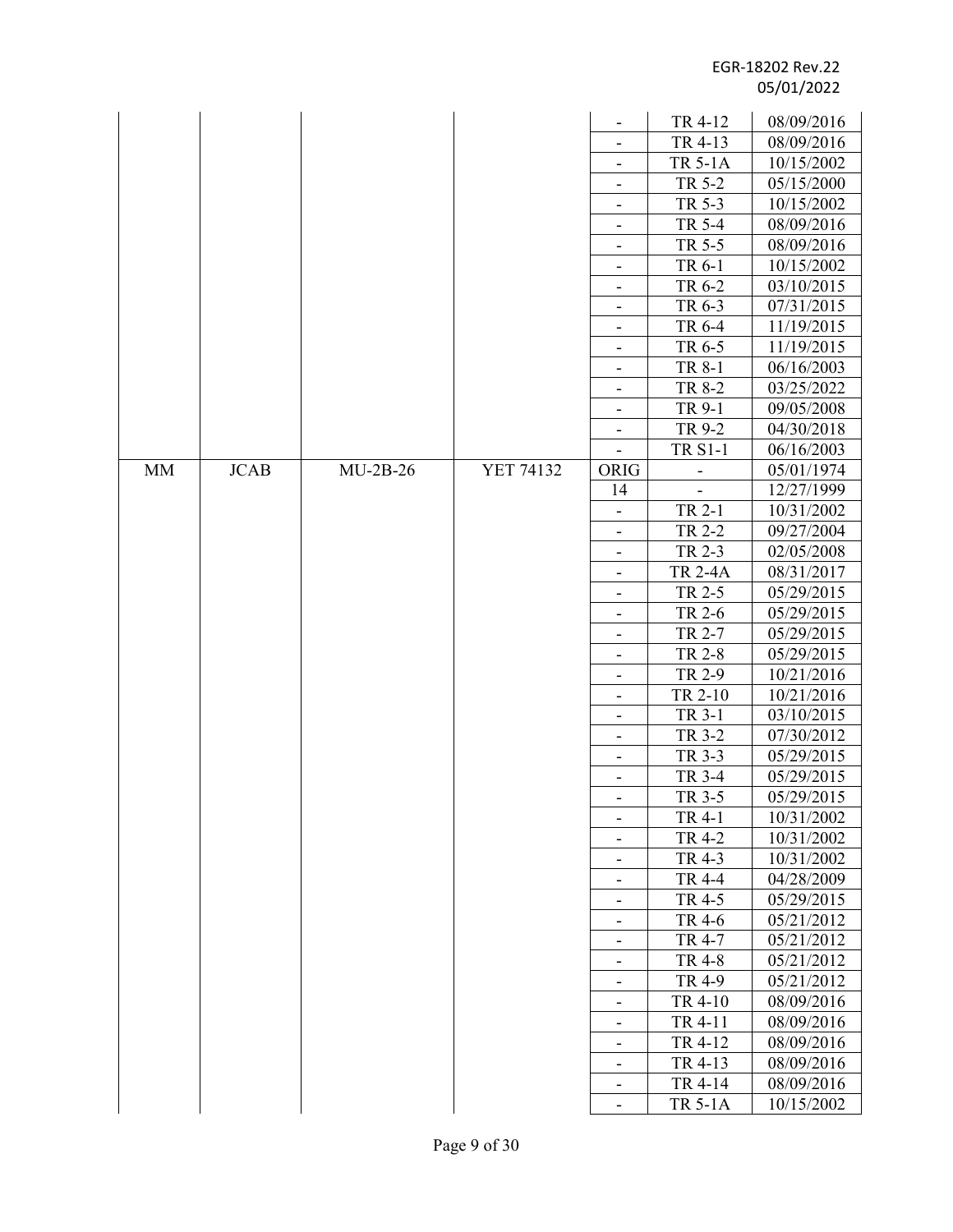|           |            |                 |         | -                            | TR 5-2         | 05/15/2000 |
|-----------|------------|-----------------|---------|------------------------------|----------------|------------|
|           |            |                 |         |                              | TR 5-3         | 10/15/2002 |
|           |            |                 |         |                              | TR 5-4         | 08/09/2016 |
|           |            |                 |         | $\overline{\phantom{a}}$     | TR 5-5         | 08/09/2016 |
|           |            |                 |         | -                            | TR 6-1         | 10/15/2002 |
|           |            |                 |         | $\overline{\phantom{a}}$     | TR 6-2         | 03/10/2015 |
|           |            |                 |         | $\overline{\phantom{a}}$     | TR 6-3         | 07/31/2015 |
|           |            |                 |         |                              | TR 6-4         | 11/19/2015 |
|           |            |                 |         |                              | TR 6-5         | 11/19/2015 |
|           |            |                 |         |                              | TR 8-1         | 06/16/2003 |
|           |            |                 |         | $\overline{\phantom{a}}$     | TR 9-1         | 09/05/2008 |
|           |            |                 |         |                              | TR 9-2         | 04/30/2018 |
| <b>MM</b> | <b>FAA</b> | MU-2B-25/26/26A | MR-0215 | ORIG                         |                | 08/01/1977 |
|           |            |                 |         | 12                           |                | 12/27/1999 |
|           |            |                 |         |                              | TR 2-1         | 10/31/2002 |
|           |            |                 |         | -                            | TR 2-2         | 09/27/2004 |
|           |            |                 |         | $\overline{\phantom{a}}$     | TR 2-3         | 02/05/2008 |
|           |            |                 |         |                              | <b>TR 2-4B</b> | 08/31/2017 |
|           |            |                 |         | $\overline{\phantom{a}}$     | TR 2-5         | 05/29/2015 |
|           |            |                 |         |                              | TR 2-6         | 05/29/2015 |
|           |            |                 |         | -                            | TR 2-7         | 05/29/2015 |
|           |            |                 |         | -                            | TR 2-8         | 05/29/2015 |
|           |            |                 |         |                              | TR 2-9         | 10/21/2016 |
|           |            |                 |         | $\overline{\phantom{a}}$     | TR 2-10        | 10/21/2016 |
|           |            |                 |         |                              | TR 3-1         | 03/10/2015 |
|           |            |                 |         | -                            | TR 3-2         | 07/30/2012 |
|           |            |                 |         | $\overline{\phantom{a}}$     | TR 3-3         | 05/29/2015 |
|           |            |                 |         |                              | TR 3-4         | 05/29/2015 |
|           |            |                 |         |                              | TR 3-5         | 05/29/2015 |
|           |            |                 |         | $\overline{\phantom{a}}$     | TR 4-1         | 10/31/2002 |
|           |            |                 |         |                              | TR 4-2         | 10/31/2002 |
|           |            |                 |         | $\overline{\phantom{a}}$     | TR 4-3         | 10/31/2002 |
|           |            |                 |         |                              | TR 4-4         | 04/28/2009 |
|           |            |                 |         |                              | TR 4-5         | 05/29/2015 |
|           |            |                 |         |                              | TR 4-6         | 05/21/2012 |
|           |            |                 |         |                              | TR 4-7         | 05/21/2012 |
|           |            |                 |         | $\overline{\phantom{a}}$     | TR 4-8         | 05/21/2012 |
|           |            |                 |         |                              | TR 4-9         | 05/21/2012 |
|           |            |                 |         | $\qquad \qquad \blacksquare$ | TR 4-10        | 08/09/2016 |
|           |            |                 |         | $\overline{\phantom{a}}$     | TR 4-11        | 08/09/2016 |
|           |            |                 |         |                              | TR 4-12        | 08/09/2016 |
|           |            |                 |         | -                            | TR 4-13        | 08/09/2016 |
|           |            |                 |         | $\overline{\phantom{a}}$     | <b>TR 5-1A</b> | 10/15/2002 |
|           |            |                 |         |                              | TR 5-2         | 05/15/2000 |
|           |            |                 |         | $\overline{\phantom{a}}$     | TR 5-3         | 10/15/2002 |
|           |            |                 |         |                              | TR 5-4         | 08/09/2016 |
|           |            |                 |         | -                            | TR 5-5         | 08/09/2016 |
|           |            |                 |         | $\overline{\phantom{a}}$     | TR 6-1         | 10/15/2002 |
|           |            |                 |         | $\overline{\phantom{a}}$     | TR 6-2         | 03/10/2015 |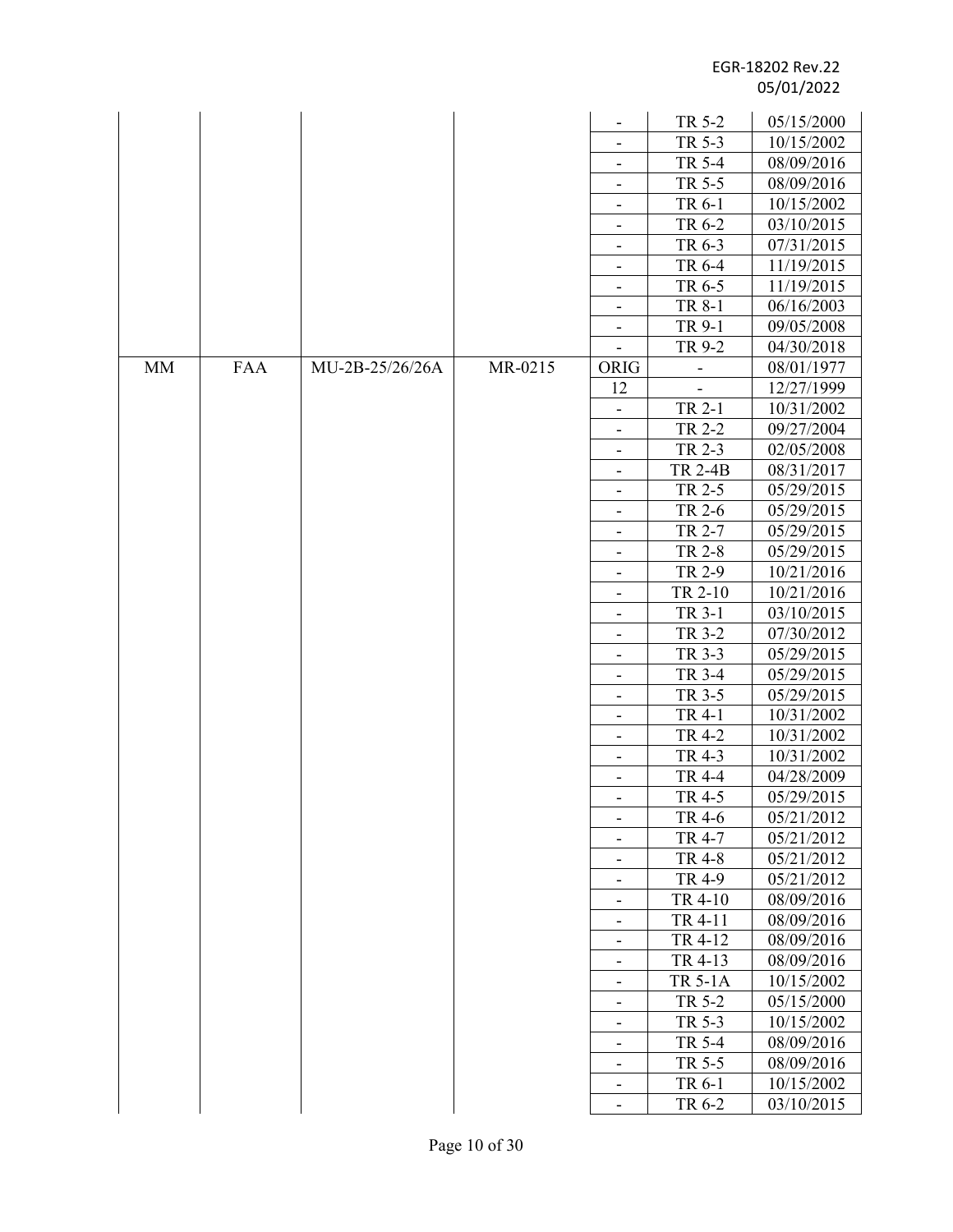|           |             |            |           |                                                          | TR 6-3           | 07/31/2015               |
|-----------|-------------|------------|-----------|----------------------------------------------------------|------------------|--------------------------|
|           |             |            |           |                                                          | TR 6-4           | 11/19/2015               |
|           |             |            |           |                                                          | TR 6-5           | 11/19/2015               |
|           |             |            |           | -                                                        | TR 8-1           | 06/16/2003               |
|           |             |            |           |                                                          | TR 9-1           | 09/05/2008               |
|           |             |            |           |                                                          | TR 9-2           | 04/30/2018               |
| <b>MM</b> | <b>JCAB</b> | $MU-2B-30$ | YET 69016 | ORIG                                                     |                  | 07/01/1969               |
|           |             |            |           | 20                                                       |                  | 12/27/1999               |
|           |             |            |           |                                                          | TR 2-1           | 10/31/2002               |
|           |             |            |           | $\qquad \qquad \blacksquare$                             | TR 2-2           | 09/27/2004               |
|           |             |            |           |                                                          | TR 2-3           | 02/05/2008               |
|           |             |            |           | $\overline{\phantom{a}}$                                 | <b>TR 2-4A</b>   | 08/23/2013               |
|           |             |            |           |                                                          | <b>TR 2-5A</b>   | 08/31/2017               |
|           |             |            |           | -                                                        | TR 2-6           | 05/29/2015               |
|           |             |            |           | $\overline{\phantom{a}}$                                 | TR 2-7           | 05/29/2015               |
|           |             |            |           | $\overline{\phantom{a}}$                                 | TR 2-8           | 05/29/2015               |
|           |             |            |           |                                                          | TR 2-9           | 05/29/2015               |
|           |             |            |           | $\overline{\phantom{a}}$                                 | TR 2-10          | 10/21/2016               |
|           |             |            |           |                                                          | TR 2-11          | 10/21/2016               |
|           |             |            |           | -                                                        | TR 3-1           | 03/10/2015               |
|           |             |            |           | $\overline{\phantom{a}}$                                 | TR 3-2           | 07/30/2012               |
|           |             |            |           |                                                          | TR 3-3           | 05/29/2015               |
|           |             |            |           | $\overline{\phantom{a}}$                                 | TR 3-4           | 05/29/2015               |
|           |             |            |           | -                                                        | TR 3-5           | 05/29/2015               |
|           |             |            |           | $\overline{\phantom{a}}$                                 | TR 4-1           | 10/31/2002               |
|           |             |            |           | $\overline{\phantom{a}}$                                 | TR 4-2           | 10/31/2002               |
|           |             |            |           |                                                          | TR 4-3           | 10/31/2002               |
|           |             |            |           | $\overline{\phantom{a}}$                                 | <b>TR 4-4</b>    | 04/28/2009               |
|           |             |            |           | $\overline{\phantom{a}}$                                 | TR 4-5           | 05/29/2015               |
|           |             |            |           | -                                                        | TR 4-6           | 05/21/2012               |
|           |             |            |           | -                                                        | TR 4-7           | 05/21/2012               |
|           |             |            |           | $\overline{\phantom{a}}$                                 | TR 4-8           | 05/21/2012               |
|           |             |            |           | $\qquad \qquad \blacksquare$                             | TR 4-9           | 05/21/2012               |
|           |             |            |           |                                                          | TR 4-10          | 07/05/2013               |
|           |             |            |           | -                                                        | TR 4-11          | 08/09/2016               |
|           |             |            |           | $\overline{\phantom{0}}$                                 | TR 4-12          | 08/09/2016               |
|           |             |            |           |                                                          | TR 4-13          | 08/09/2016               |
|           |             |            |           | $\qquad \qquad \blacksquare$                             | TR 4-14          | 08/09/2016               |
|           |             |            |           | $\qquad \qquad \blacksquare$                             | <b>TR 5-1A</b>   | 10/15/2002               |
|           |             |            |           | ۰                                                        | TR 5-2           | 05/15/2000               |
|           |             |            |           | $\overline{\phantom{a}}$                                 | TR 5-3           | 10/15/2002               |
|           |             |            |           | $\overline{\phantom{a}}$                                 | TR 5-4<br>TR 5-5 | 08/09/2016               |
|           |             |            |           | -                                                        | TR 6-1           | 08/09/2016<br>10/15/2002 |
|           |             |            |           | -                                                        | TR 6-2           | 03/10/2015               |
|           |             |            |           |                                                          | TR 6-3           | 07/31/2015               |
|           |             |            |           | $\qquad \qquad \blacksquare$                             | TR 6-4           | 11/19/2015               |
|           |             |            |           | $\overline{\phantom{0}}$<br>$\qquad \qquad \blacksquare$ | TR 6-5           | 11/19/2015               |
|           |             |            |           | $\qquad \qquad \blacksquare$                             | TR 9-1           | 09/05/2008               |
|           |             |            |           |                                                          |                  |                          |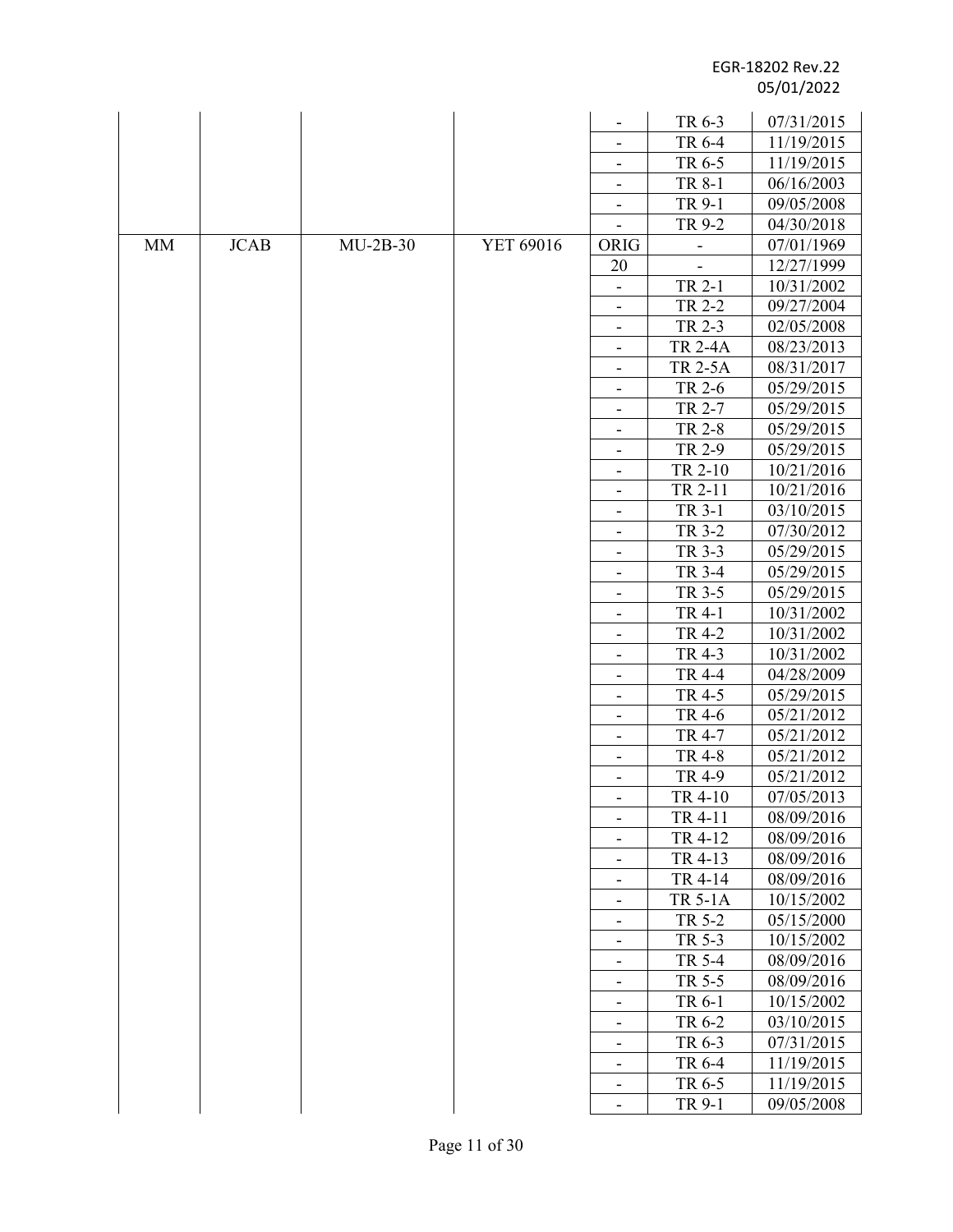|           |             |            |           | $\overline{\phantom{a}}$     | TR 9-2                   | 04/30/2018 |
|-----------|-------------|------------|-----------|------------------------------|--------------------------|------------|
|           |             |            |           |                              | TR 11-1                  | 06/16/2003 |
| <b>MM</b> | <b>JCAB</b> | $MU-2B-35$ | YET 70191 | ORIG                         |                          | 01/01/1971 |
|           |             |            |           | 17                           |                          | 12/27/1999 |
|           |             |            |           | $\qquad \qquad \blacksquare$ | TR 2-1                   | 10/31/2002 |
|           |             |            |           |                              | TR 2-2                   | 09/27/2004 |
|           |             |            |           |                              | TR 2-3                   | 02/05/2008 |
|           |             |            |           | $\overline{\phantom{a}}$     | <b>TR 2-4A</b>           | 08/23/2013 |
|           |             |            |           |                              | <b>TR 2-5A</b>           | 08/31/2017 |
|           |             |            |           | -                            | TR 2-6                   | 05/29/2015 |
|           |             |            |           | $\overline{\phantom{a}}$     | TR 2-7                   | 05/29/2015 |
|           |             |            |           |                              | TR 2-8                   | 05/29/2015 |
|           |             |            |           | $\overline{\phantom{a}}$     | TR 2-9                   | 05/29/2015 |
|           |             |            |           | -                            | TR 2-10                  | 10/21/2016 |
|           |             |            |           | -                            | TR 2-11                  | 10/21/2016 |
|           |             |            |           | -                            | TR 3-1                   | 03/10/2015 |
|           |             |            |           | $\overline{\phantom{a}}$     | TR 3-2                   | 07/30/2012 |
|           |             |            |           | -                            | TR 3-3                   | 05/29/2015 |
|           |             |            |           | $\overline{\phantom{0}}$     | TR 3-4                   | 05/29/2015 |
|           |             |            |           | -                            | TR 3-5                   | 05/29/2015 |
|           |             |            |           | -                            | TR 4-1                   | 10/31/2002 |
|           |             |            |           | $\overline{\phantom{a}}$     | TR 4-2                   | 10/31/2002 |
|           |             |            |           | -                            | TR 4-3                   | 10/31/2002 |
|           |             |            |           | $\overline{\phantom{a}}$     | TR 4-4                   | 04/28/2009 |
|           |             |            |           |                              | TR 4-5                   | 05/29/2015 |
|           |             |            |           | $\overline{\phantom{a}}$     | TR 4-6                   | 05/21/2012 |
|           |             |            |           |                              | TR 4-7                   | 05/21/2012 |
|           |             |            |           |                              | TR 4-8                   | 05/21/2012 |
|           |             |            |           | $\overline{\phantom{a}}$     | TR 4-9                   | 05/21/2012 |
|           |             |            |           |                              | TR 4-10                  | 07/05/2013 |
|           |             |            |           | -                            | TR 4-11                  | 08/09/2016 |
|           |             |            |           | -                            | TR 4-12                  | 08/09/2016 |
|           |             |            |           |                              | TR 4-13                  | 08/09/2016 |
|           |             |            |           |                              | TR 4-14                  | 08/09/2016 |
|           |             |            |           | $\overline{\phantom{0}}$     | <b>TR 5-1A</b>           | 10/15/2002 |
|           |             |            |           | -                            | TR 5-2                   | 05/15/2000 |
|           |             |            |           | -                            | TR 5-3                   | 10/15/2002 |
|           |             |            |           |                              | TR 5-4                   | 08/09/2016 |
|           |             |            |           | $\qquad \qquad \blacksquare$ | TR 5-5                   | 08/09/2016 |
|           |             |            |           | -                            | TR 6-1                   | 10/15/2002 |
|           |             |            |           | $\overline{\phantom{0}}$     | TR 6-2                   | 03/10/2015 |
|           |             |            |           | -                            | TR 6-3                   | 07/31/2015 |
|           |             |            |           | $\overline{\phantom{0}}$     | TR 6-4                   | 11/19/2015 |
|           |             |            |           |                              | TR 6-5                   | 11/19/2015 |
|           |             |            |           |                              | TR 9-1                   | 09/05/2008 |
|           |             |            |           |                              | TR 9-2                   | 04/30/2018 |
|           |             |            |           | $\overline{\phantom{a}}$     | TR 11-1                  | 06/16/2003 |
| MM        | <b>JCAB</b> | $MU-2B-36$ | YET 74125 | ORIG                         |                          | 05/01/1974 |
|           |             |            |           | 14                           | $\overline{\phantom{0}}$ | 12/27/1999 |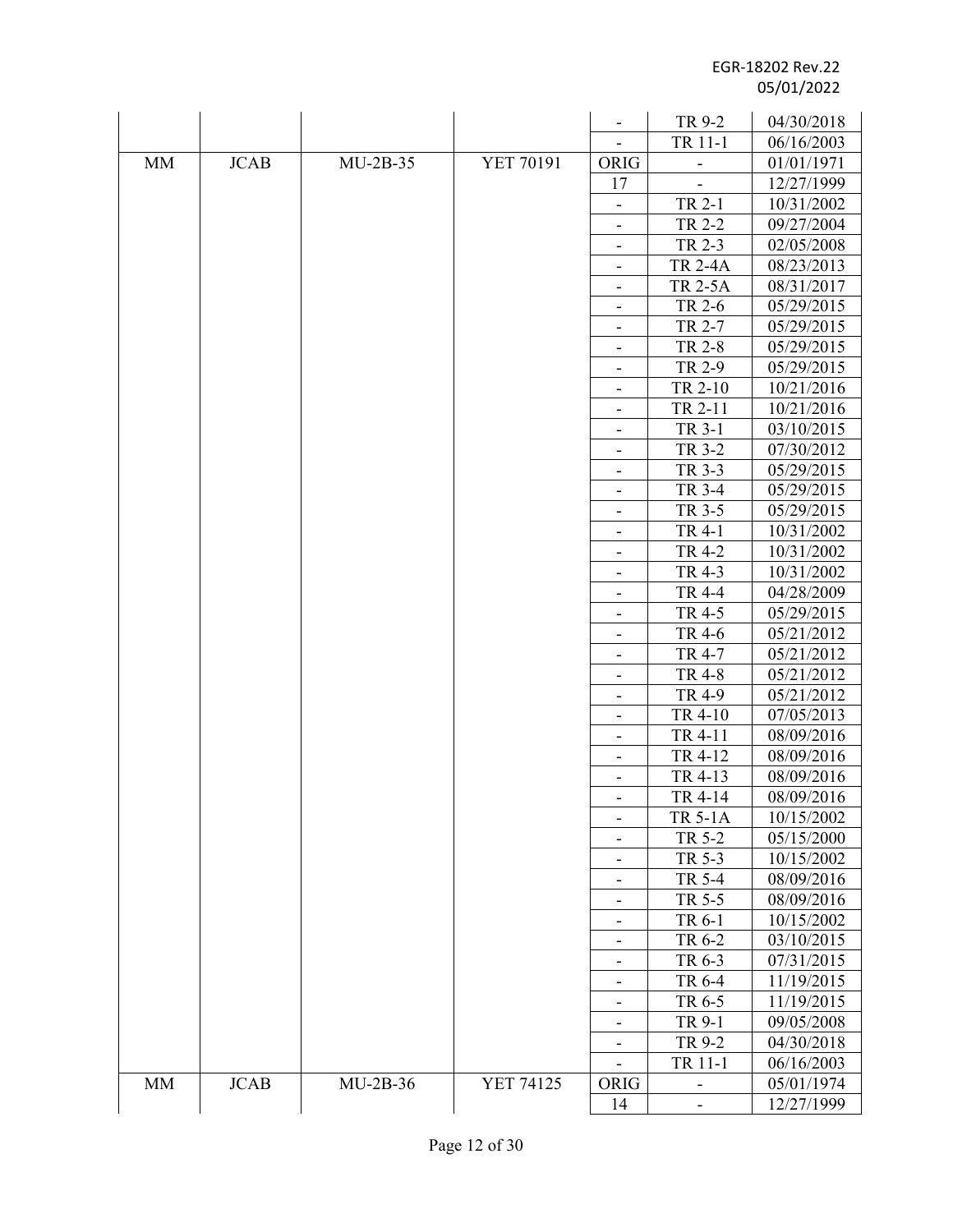|             |            |              |         |                              | TR 2-1                   | 10/31/2002 |
|-------------|------------|--------------|---------|------------------------------|--------------------------|------------|
|             |            |              |         |                              | TR 2-2                   | 09/27/2004 |
|             |            |              |         | -                            | TR 2-3                   | 02/05/2008 |
|             |            |              |         | $\overline{\phantom{a}}$     | <b>TR 2-4A</b>           | 08/23/2013 |
|             |            |              |         |                              | <b>TR 2-5A</b>           | 08/31/2017 |
|             |            |              |         | $\overline{\phantom{a}}$     | TR 2-6                   | 05/29/2015 |
|             |            |              |         |                              | TR 2-7                   | 05/29/2015 |
|             |            |              |         | $\overline{\phantom{0}}$     | <b>TR 2-8</b>            | 05/29/2015 |
|             |            |              |         | $\overline{\phantom{a}}$     | TR 2-9                   | 05/29/2015 |
|             |            |              |         |                              | TR 2-10                  | 10/21/2016 |
|             |            |              |         | -                            | TR 2-11                  | 10/21/2016 |
|             |            |              |         | $\overline{\phantom{a}}$     | TR 3-1                   | 03/10/2015 |
|             |            |              |         |                              | TR 3-2                   | 07/30/2012 |
|             |            |              |         | $\overline{\phantom{a}}$     | TR 3-3                   | 05/29/2015 |
|             |            |              |         |                              | TR 3-4                   | 05/29/2015 |
|             |            |              |         |                              | TR 3-5                   | 05/29/2015 |
|             |            |              |         | $\overline{\phantom{a}}$     | TR 4-1                   | 10/31/2002 |
|             |            |              |         | $\overline{\phantom{m}}$     | <b>TR 4-2</b>            | 10/31/2002 |
|             |            |              |         | $\overline{\phantom{a}}$     | TR 4-3                   | 10/31/2002 |
|             |            |              |         |                              | TR 4-4                   | 04/28/2009 |
|             |            |              |         |                              | TR 4-5                   | 05/29/2015 |
|             |            |              |         | $\overline{\phantom{a}}$     | TR 4-6                   | 05/21/2012 |
|             |            |              |         |                              | TR 4-7                   | 05/21/2012 |
|             |            |              |         | -                            | TR 4-8                   | 05/21/2012 |
|             |            |              |         | $\qquad \qquad \blacksquare$ | TR 4-9                   | 05/21/2012 |
|             |            |              |         |                              | TR 4-10                  | 07/05/2013 |
|             |            |              |         | $\overline{\phantom{a}}$     | TR 4-11                  | 08/09/2016 |
|             |            |              |         |                              | TR 4-12                  | 08/09/2016 |
|             |            |              |         | -                            | TR 4-13                  | 08/09/2016 |
|             |            |              |         | $\overline{\phantom{a}}$     | TR 4-14                  | 08/09/2016 |
|             |            |              |         | $\overline{\phantom{a}}$     | <b>TR 5-1A</b>           | 10/15/2002 |
|             |            |              |         |                              | TR 5-2                   | 05/15/2000 |
|             |            |              |         |                              | TR 5-3                   | 10/15/2002 |
|             |            |              |         | -                            | TR 5-4                   | 08/09/2016 |
|             |            |              |         | $\overline{\phantom{a}}$     | TR 5-5                   | 08/09/2016 |
|             |            |              |         |                              | TR 6-1                   | 10/15/2002 |
|             |            |              |         | -                            | TR 6-2                   | 03/10/2015 |
|             |            |              |         | -                            | TR 6-3                   | 07/31/2015 |
|             |            |              |         | -                            | TR 6-4                   | 11/19/2015 |
|             |            |              |         | $\overline{\phantom{a}}$     | TR 6-5                   | 11/19/2015 |
|             |            |              |         | -                            | TR 9-1                   | 09/05/2008 |
|             |            |              |         |                              | TR 9-2                   | 04/30/2018 |
|             |            |              |         |                              | TR 11-1                  | 06/16/2003 |
| $\text{MM}$ | <b>FAA</b> | MU-2B-35/36A | MR-0218 | ORIG                         | $\overline{\phantom{0}}$ | 12/01/1977 |
|             |            |              |         | 14                           |                          | 12/27/1999 |
|             |            |              |         | $\qquad \qquad \blacksquare$ | TR 2-1                   | 10/31/2002 |
|             |            |              |         |                              | TR 2-2                   | 09/27/2004 |
|             |            |              |         | $\overline{\phantom{a}}$     | TR 2-3                   | 02/05/2008 |
|             |            |              |         |                              | TR 2-4                   | 07/05/2013 |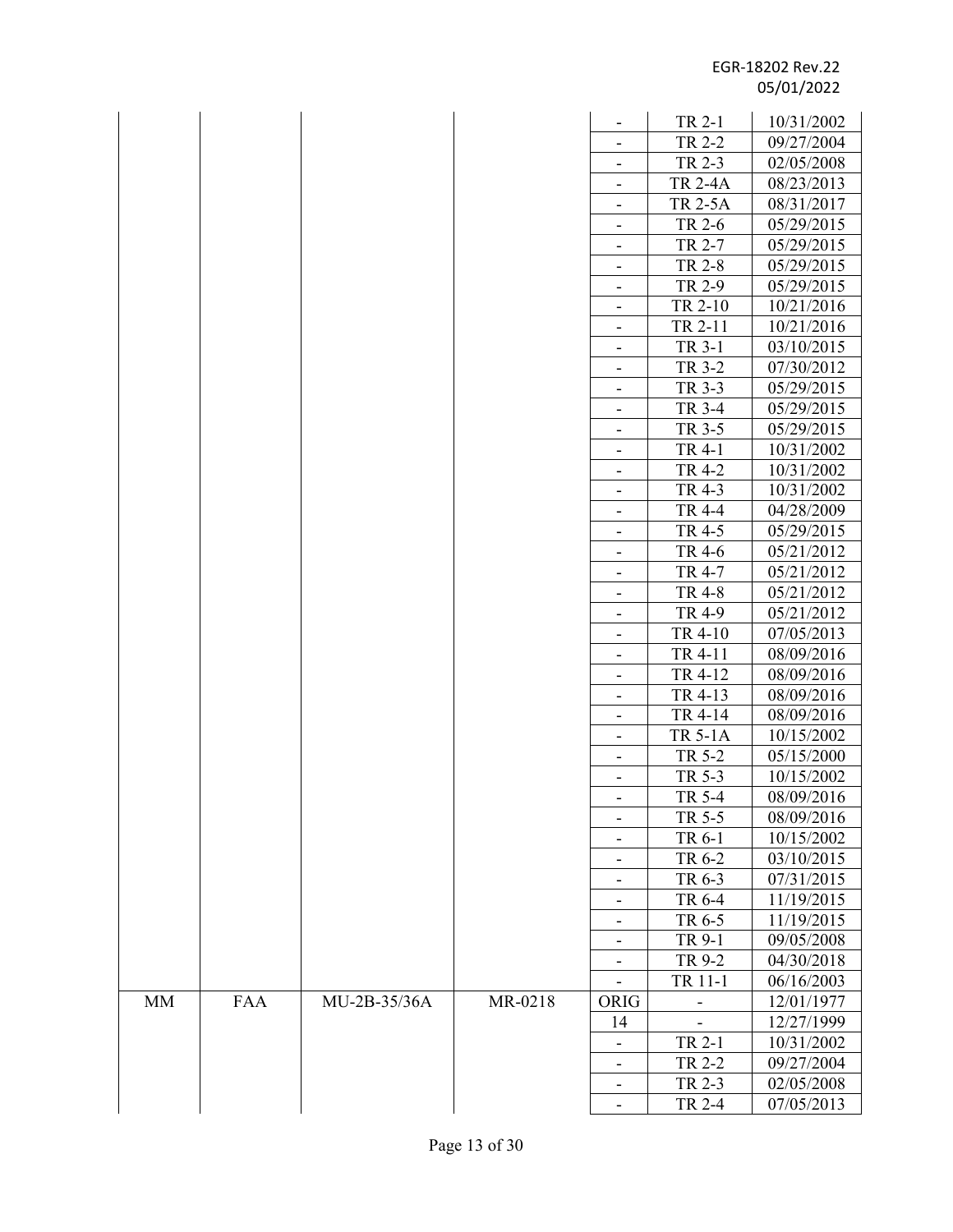|           |     |            |         |                              | <b>TR 2-5B</b> | 08/31/2017 |
|-----------|-----|------------|---------|------------------------------|----------------|------------|
|           |     |            |         | -                            | TR 2-6         | 05/29/2015 |
|           |     |            |         | $\overline{\phantom{a}}$     | TR 2-7         | 05/29/2015 |
|           |     |            |         |                              | TR 2-8         | 05/29/2015 |
|           |     |            |         | $\overline{\phantom{a}}$     | TR 2-9         | 05/29/2015 |
|           |     |            |         |                              | TR 2-10        | 10/21/2016 |
|           |     |            |         | -                            | TR 2-11        | 10/21/2016 |
|           |     |            |         | $\overline{\phantom{a}}$     | TR 3-1         | 03/10/2015 |
|           |     |            |         |                              | TR 3-2         | 07/30/2012 |
|           |     |            |         | -                            | TR 3-3         | 05/29/2015 |
|           |     |            |         | $\overline{\phantom{a}}$     | TR 3-4         | 05/29/2015 |
|           |     |            |         |                              | TR 3-5         | 05/29/2015 |
|           |     |            |         | $\overline{\phantom{a}}$     | TR 4-1         | 10/31/2002 |
|           |     |            |         |                              | TR 4-2         | 10/31/2002 |
|           |     |            |         |                              | TR 4-3         | 10/31/2002 |
|           |     |            |         | $\overline{\phantom{a}}$     | <b>TR 4-4</b>  | 04/28/2009 |
|           |     |            |         |                              | TR 4-5         | 05/29/2015 |
|           |     |            |         | -                            | TR 4-6         | 05/21/2012 |
|           |     |            |         | $\overline{\phantom{a}}$     | TR 4-7         | 05/21/2012 |
|           |     |            |         | $\qquad \qquad \blacksquare$ | <b>TR 4-8</b>  | 05/21/2012 |
|           |     |            |         | $\overline{\phantom{a}}$     | TR 4-9         | 05/21/2012 |
|           |     |            |         |                              | TR 4-10        | 07/05/2013 |
|           |     |            |         | -                            | TR 4-11        | 08/09/2016 |
|           |     |            |         | $\qquad \qquad \blacksquare$ | TR 4-12        | 08/09/2016 |
|           |     |            |         |                              | TR 4-13        | 08/09/2016 |
|           |     |            |         | $\overline{\phantom{0}}$     | TR 4-14        | 08/09/2016 |
|           |     |            |         |                              | <b>TR 5-1A</b> | 10/15/2002 |
|           |     |            |         | -                            | TR 5-2         | 05/15/2000 |
|           |     |            |         | -                            | TR 5-3         | 10/15/2002 |
|           |     |            |         |                              | TR 5-4         | 08/09/2016 |
|           |     |            |         | -                            | TR 5-5         | 08/09/2016 |
|           |     |            |         | -                            | TR 6-1         | 10/15/2002 |
|           |     |            |         |                              | TR 6-2         | 03/10/2015 |
|           |     |            |         | ۰.                           | TR 6-3         | 07/31/2015 |
|           |     |            |         | $\overline{\phantom{a}}$     | TR 6-4         | 11/19/2015 |
|           |     |            |         |                              | TR 6-5         | 11/19/2015 |
|           |     |            |         |                              | TR 8-1         | 06/16/2003 |
|           |     |            |         | ۰                            | TR 9-1         | 09/05/2008 |
|           |     |            |         | $\overline{\phantom{a}}$     | TR 9-2         | 04/30/2018 |
| <b>MM</b> | FAA | $MU-2B-40$ | MR-0333 | ORIG                         |                | 09/01/1978 |
|           |     |            |         | 14                           |                | 12/27/1999 |
|           |     |            |         |                              | TR 2-1         | 10/31/2002 |
|           |     |            |         | $\overline{\phantom{a}}$     | TR 2-2         | 09/27/2004 |
|           |     |            |         | -                            | TR 2-3         | 02/05/2008 |
|           |     |            |         | -                            | <b>TR 2-4A</b> | 08/31/2017 |
|           |     |            |         |                              | TR 2-5         | 05/29/2015 |
|           |     |            |         | $\qquad \qquad \blacksquare$ | TR 2-6         | 05/29/2015 |
|           |     |            |         |                              | TR 2-7         | 05/29/2015 |
|           |     |            |         | $\overline{\phantom{a}}$     | <b>TR 2-8</b>  | 05/29/2015 |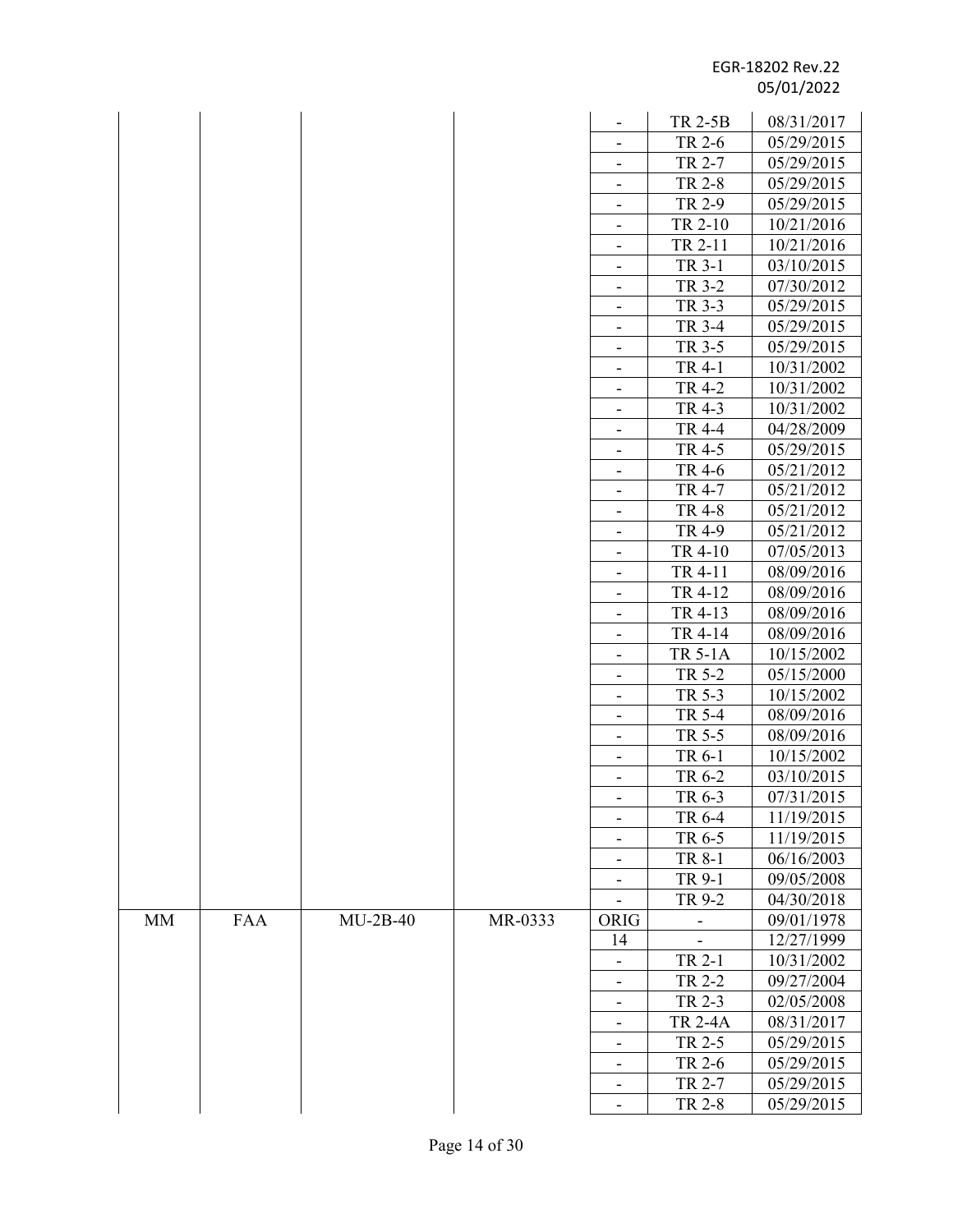|    |            |            |         |                              | TR 2-9         | 10/21/2016 |
|----|------------|------------|---------|------------------------------|----------------|------------|
|    |            |            |         | $\overline{\phantom{a}}$     | TR 2-10        | 10/21/2016 |
|    |            |            |         |                              | TR 3-1         | 05/29/2015 |
|    |            |            |         |                              | TR 3-2         | 07/30/2012 |
|    |            |            |         | $\overline{\phantom{a}}$     | TR 3-3         | 05/29/2015 |
|    |            |            |         |                              | TR 3-4         | 05/29/2015 |
|    |            |            |         | $\overline{\phantom{0}}$     | TR 4-1         | 10/31/2002 |
|    |            |            |         | $\overline{\phantom{0}}$     | TR 4-2         | 10/31/2002 |
|    |            |            |         |                              | TR 4-3         | 10/31/2002 |
|    |            |            |         | $\overline{\phantom{a}}$     | <b>TR 4-4</b>  | 04/28/2009 |
|    |            |            |         | $\overline{\phantom{a}}$     | TR 4-5         | 05/29/2015 |
|    |            |            |         | -                            | TR 4-6         | 05/21/2012 |
|    |            |            |         | -                            | TR 4-7         | 05/21/2012 |
|    |            |            |         |                              | <b>TR 4-8</b>  | 05/21/2012 |
|    |            |            |         | $\overline{\phantom{a}}$     | TR 4-9         | 05/21/2012 |
|    |            |            |         |                              | TR 4-10        | 07/05/2013 |
|    |            |            |         | -                            | TR 4-11        | 08/09/2016 |
|    |            |            |         | $\qquad \qquad \blacksquare$ | TR 4-12        | 08/09/2016 |
|    |            |            |         |                              | TR 4-13        | 08/09/2016 |
|    |            |            |         | $\overline{\phantom{a}}$     | <b>TR 5-1A</b> | 10/15/2002 |
|    |            |            |         | -                            | TR 5-2         | 05/15/2000 |
|    |            |            |         | -                            | TR 5-3         | 10/16/2002 |
|    |            |            |         | $\overline{\phantom{a}}$     | TR 5-4         | 08/09/2016 |
|    |            |            |         | $\overline{\phantom{a}}$     | TR 5-5         | 08/09/2016 |
|    |            |            |         |                              | TR 6-1         | 10/15/2002 |
|    |            |            |         |                              | TR 6-2         | 03/10/2015 |
|    |            |            |         |                              | TR 6-3         | 07/31/2015 |
|    |            |            |         | $\overline{\phantom{a}}$     | TR 6-4         | 11/19/2015 |
|    |            |            |         |                              | TR 6-5         | 11/19/2015 |
|    |            |            |         | $\overline{\phantom{a}}$     | TR 8-1         | 06/16/2003 |
|    |            |            |         | $\overline{\phantom{a}}$     | TR 8-2         | 03/25/2022 |
|    |            |            |         |                              | TR 9-1         | 09/05/2008 |
|    |            |            |         |                              | TR 9-2         | 04/30/2018 |
| MM | <b>FAA</b> | $MU-2B-60$ | MR-0336 | ORIG                         |                | 09/01/1978 |
|    |            |            |         | 14                           |                | 12/27/1999 |
|    |            |            |         |                              | TR 2-1         | 10/31/2002 |
|    |            |            |         |                              | TR 2-2         | 09/27/2004 |
|    |            |            |         | -                            | TR 2-3         | 02/05/2008 |
|    |            |            |         | -                            | TR 2-4         | 07/05/2013 |
|    |            |            |         |                              | <b>TR 2-5B</b> | 08/31/2017 |
|    |            |            |         |                              | TR 2-6         | 05/29/2015 |
|    |            |            |         |                              | TR 2-7         | 05/29/2015 |
|    |            |            |         | -                            | <b>TR 2-8</b>  | 05/29/2015 |
|    |            |            |         | $\overline{\phantom{a}}$     | TR 2-9         | 05/29/2015 |
|    |            |            |         |                              | TR 2-10        | 10/21/2016 |
|    |            |            |         | $\overline{\phantom{a}}$     | TR 2-11        | 10/21/2016 |
|    |            |            |         | $\overline{\phantom{a}}$     | TR 3-1         | 03/10/2015 |
|    |            |            |         | -                            | TR 3-2         | 07/30/2012 |
|    |            |            |         | $\overline{\phantom{a}}$     | TR 3-3         | 05/29/2015 |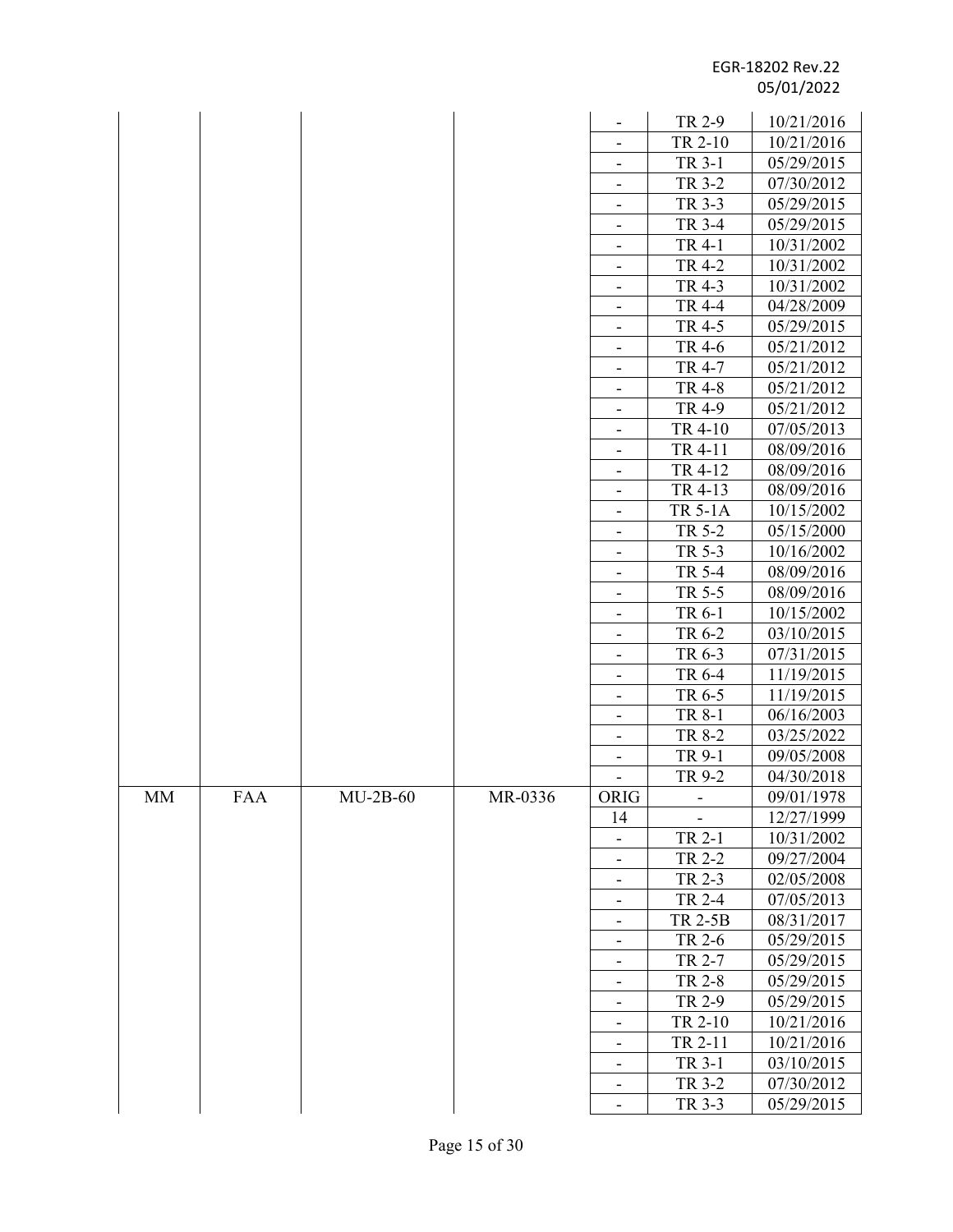|  |  |                              | TR 3-4         | 05/29/2015 |
|--|--|------------------------------|----------------|------------|
|  |  |                              | TR 3-5         | 05/29/2015 |
|  |  | -                            | TR 4-1         | 10/31/2002 |
|  |  |                              | <b>TR 4-2</b>  | 10/31/2002 |
|  |  | $\overline{\phantom{0}}$     | TR 4-3         | 10/31/2002 |
|  |  | -                            | <b>TR 4-4</b>  | 04/28/2009 |
|  |  | $\overline{\phantom{0}}$     | TR 4-5         | 05/29/2015 |
|  |  | -                            | TR 4-6         | 05/21/2012 |
|  |  |                              | TR 4-7         | 05/21/2012 |
|  |  | -                            | <b>TR 4-8</b>  | 05/21/2012 |
|  |  |                              | TR 4-9         | 05/21/2012 |
|  |  | -                            | TR 4-10        | 07/05/2013 |
|  |  |                              | TR 4-11        | 08/09/2016 |
|  |  | $\overline{\phantom{a}}$     | TR 4-12        | 08/09/2016 |
|  |  | $\overline{\phantom{0}}$     | TR 4-13        | 08/09/2016 |
|  |  | -                            | TR 4-14        | 08/09/2016 |
|  |  | -                            | <b>TR 5-1A</b> | 10/15/2002 |
|  |  | $\qquad \qquad \blacksquare$ | TR 5-2         | 05/15/2000 |
|  |  | -                            | TR 5-3         | 10/15/2002 |
|  |  |                              | TR 5-4         | 08/09/2016 |
|  |  | $\overline{\phantom{a}}$     | TR 5-5         | 08/09/2016 |
|  |  | $\overline{\phantom{a}}$     | TR 6-1         | 10/15/2002 |
|  |  | $\overline{\phantom{0}}$     | TR 6-2         | 03/10/2015 |
|  |  | Ξ.                           | TR 6-3         | 07/31/2015 |
|  |  | -                            | TR 6-4         | 11/19/2015 |
|  |  | -                            | TR 6-5         | 11/19/2015 |
|  |  | $\overline{\phantom{0}}$     | TR 8-1         | 06/16/2003 |
|  |  | -                            | TR 9-1         | 09/05/2008 |
|  |  |                              | TR 9-2         | 04/30/2018 |

## **Wiring Diagram Manual (WDM)**

| Manual     | TC          | Model          | Doc#             | Rev.                     | Temp. Rev.                   | <b>Issue Date</b> |
|------------|-------------|----------------|------------------|--------------------------|------------------------------|-------------------|
| <b>WDM</b> | <b>JCAB</b> | $MU-2B-20$     | <b>YET 71288</b> | <b>ORIG</b>              |                              | 07/01/1971        |
|            |             |                |                  |                          |                              | 07/07/1993        |
| <b>WDM</b> | <b>JCAB</b> | $MU-2B-25$     | <b>YET 71371</b> | <b>ORIG</b>              |                              | 12/01/1971        |
|            |             |                |                  | 5                        | $\qquad \qquad \blacksquare$ | 08/27/1999        |
| <b>WDM</b> | <b>FAA</b>  | $MU-2B-25$     | MR-0186          | <b>ORIG</b>              |                              | 08/16/1976        |
|            |             |                |                  |                          | TR28-1                       | 07/01/2014        |
| <b>WDM</b> | <b>JCAB</b> | $MU-2B-26$     | YET 74133        | <b>ORIG</b>              |                              | 05/01/1974        |
|            |             |                |                  | 2                        |                              | 08/27/1999        |
| <b>WDM</b> | <b>FAA</b>  | $MU-2B-26/26A$ | MR-0216          | <b>ORIG</b>              | -                            | 04/01/1977        |
|            |             |                |                  | 3                        | $\blacksquare$               | 08/27/1999        |
|            |             |                |                  | $\overline{\phantom{a}}$ | TR 28-1                      | 07/01/2014        |
|            |             |                |                  |                          | TR 28-2                      | 07/01/2014        |
| <b>WDM</b> | <b>JCAB</b> | $MU-2B-30$     | <b>YET 71289</b> | ORIG                     |                              | 07/01/1971        |
|            |             |                |                  | 4                        |                              | 08/27/1999        |
| <b>WDM</b> | <b>JCAB</b> | $MU-2B-35$     | YET 70206        | ORIG                     | -                            | 04/01/1971        |
|            |             |                |                  | 5                        |                              | 08/27/1999        |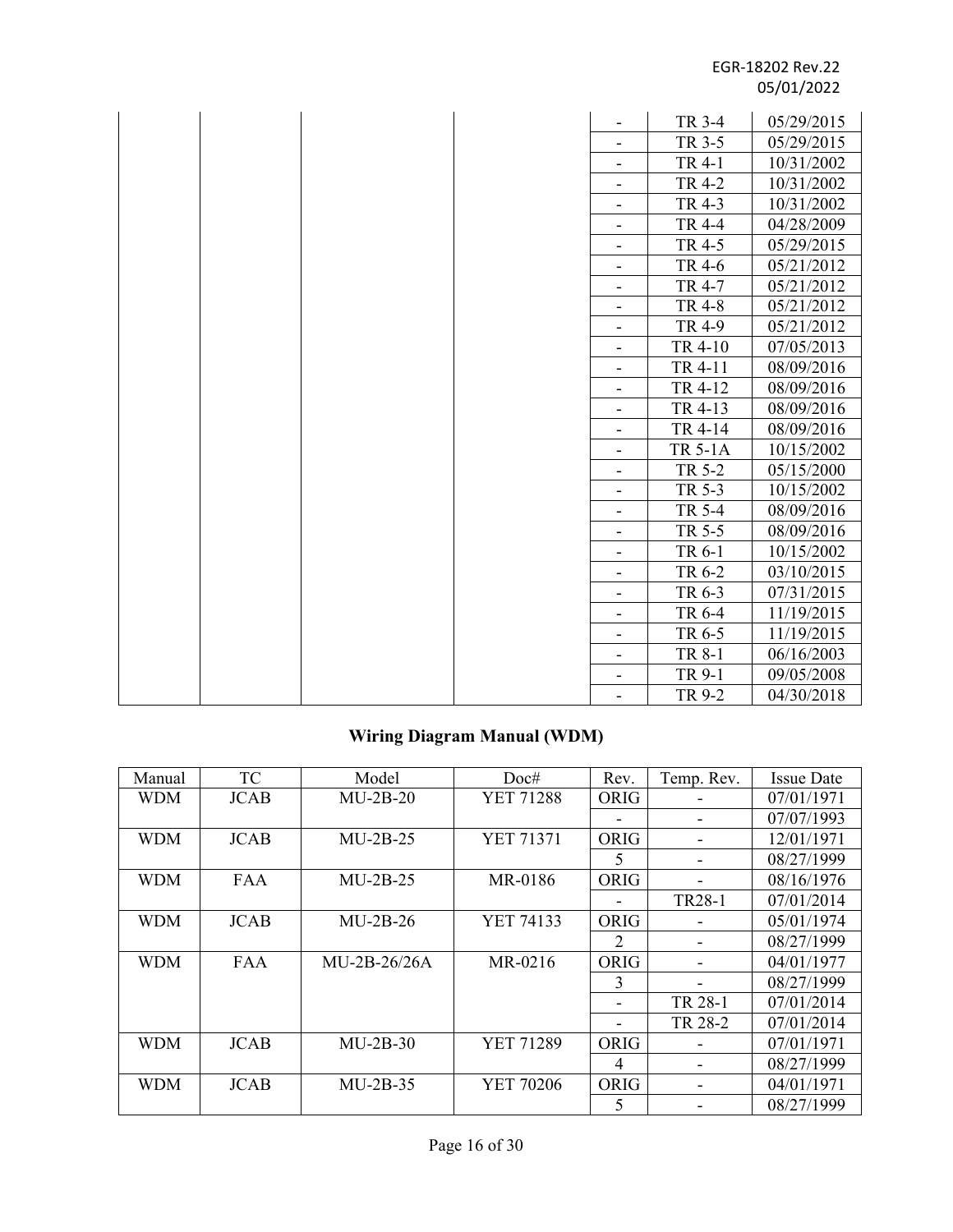| <b>WDM</b> | <b>JCAB</b> | $MU-2B-36$  | YET 74126 | <b>ORIG</b>              | -                            | 05/01/1974 |
|------------|-------------|-------------|-----------|--------------------------|------------------------------|------------|
|            |             |             |           | 2                        | $\overline{\phantom{a}}$     | 08/27/1999 |
| <b>WDM</b> | <b>FAA</b>  | $MU-2B-36A$ | MR-0219   | <b>ORIG</b>              | $\qquad \qquad \blacksquare$ | 02/01/1978 |
|            |             |             |           | 3                        |                              | 08/27/1999 |
|            |             |             |           | -                        | TR 28-1                      | 07/01/2014 |
|            |             |             |           | -                        | TR 28-2                      | 07/01/2014 |
| <b>WDM</b> | <b>FAA</b>  | $MU-2B-40$  | MR-0334   | <b>ORIG</b>              |                              | 09/01/1978 |
|            |             |             |           | 4                        |                              | 10/01/1992 |
|            |             |             |           | $\overline{\phantom{a}}$ | TR 28-1                      | 07/01/2014 |
| <b>WDM</b> | <b>FAA</b>  | $MU-2B-60$  | MR-0337   | <b>ORIG</b>              |                              | 09/01/1978 |
|            |             |             |           |                          | TR 28-1                      | 07/01/2014 |

## **Maintenance Requirements Manual (MRM)**

| Manual     | TC                  | Model | Doc#      | Rev.            | Temp. Rev.      | <b>Issue Date</b> |
|------------|---------------------|-------|-----------|-----------------|-----------------|-------------------|
| <b>MRM</b> | <b>JCAB&amp;FAA</b> | ALL   | MR-0178-2 | ORIG            |                 | 07/02/1976        |
|            |                     |       |           | <b>REISSUED</b> |                 | 07/07/2003        |
|            |                     |       |           |                 |                 | 07/10/2017        |
|            |                     |       |           |                 | TR <sub>1</sub> | 06/29/2018        |
|            |                     |       |           |                 | TR <sub>2</sub> | 11/25/2021        |
|            |                     |       |           |                 | TR <sub>3</sub> | 01/18/2022        |
| <b>MRM</b> | <b>JCAB&amp;FAA</b> | ALL   | MR-0179-2 | ORIG            |                 | 07/02/1976        |
|            |                     |       |           | <b>REISSUED</b> |                 | 07/07/2003        |
|            |                     |       |           |                 |                 | 07/10/2017        |
|            |                     |       |           |                 | TR <sub>1</sub> | 06/29/2018        |
|            |                     |       |           | ۰               | TR <sub>2</sub> | 11/25/2021        |
|            |                     |       |           |                 | TR <sub>3</sub> | 01/18/2022        |

## **Structural Repair Manual (SRM)**

| Manual     | <b>TC</b> | Model | Doc#       | Rev.                     | Temp. Rev.     | <b>Issue Date</b> |
|------------|-----------|-------|------------|--------------------------|----------------|-------------------|
| <b>SRM</b> | FAA&JCAB  | ALL   | YET 72035A |                          |                | 01/01/1997        |
|            |           |       |            | $\overline{2}$           |                | 01/25/2002        |
|            |           |       |            |                          | TR 1-1         | 03/15/2002        |
|            |           |       |            |                          | TR 1-2         | 03/15/2002        |
|            |           |       |            |                          | TR 1-3         | 05/29/2015        |
|            |           |       |            |                          | TR 1-4         | 05/29/2015        |
|            |           |       |            |                          | TR 1-5         | 05/29/2015        |
|            |           |       |            |                          | TR 1-6         | 09/30/2015        |
|            |           |       |            |                          | TR 2-1         | 03/15/2002        |
|            |           |       |            |                          | TR 2-2         | 09/30/2016        |
|            |           |       |            |                          | TR 3-1         | 08/31/2017        |
|            |           |       |            |                          | <b>TR 4A-1</b> | 05/29/2015        |
|            |           |       |            |                          | <b>TR 4A-2</b> | 05/29/2015        |
|            |           |       |            |                          | TR 4A-3        | 05/29/2015        |
|            |           |       |            |                          | <b>TR 4A-4</b> | 05/29/2015        |
|            |           |       |            | $\overline{\phantom{a}}$ | <b>TR 4A-5</b> | 05/29/2015        |
|            |           |       |            |                          | <b>TR 4A-6</b> | 05/29/2015        |
|            |           |       |            | ۰                        | <b>TR 4A-7</b> | 09/30/2015        |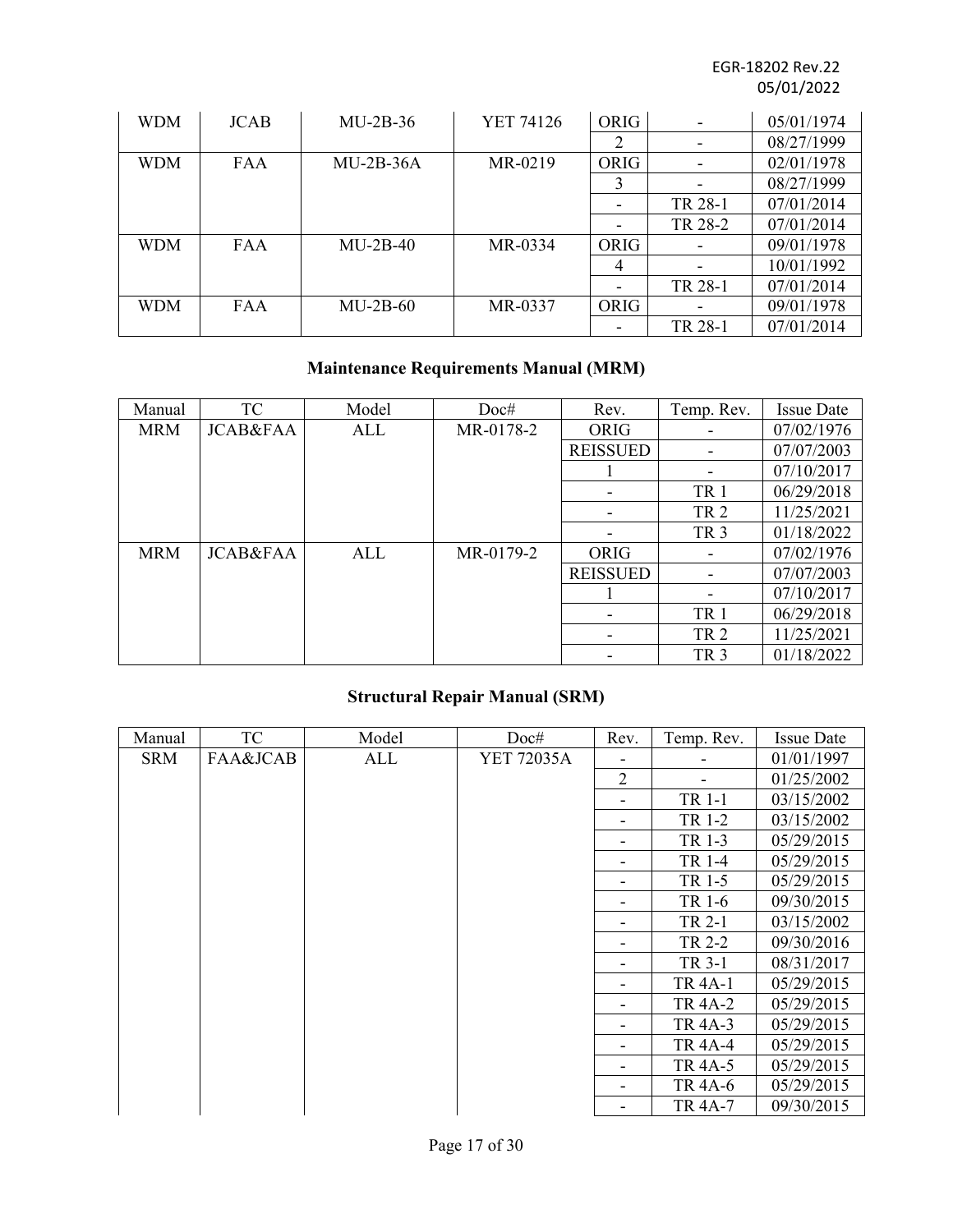|  |  |                              | <b>TR 4A-8</b>  | 08/31/2017 |
|--|--|------------------------------|-----------------|------------|
|  |  |                              | <b>TR 4A-9</b>  | 08/31/2017 |
|  |  | $\overline{\phantom{a}}$     | <b>TR 4A-10</b> | 08/31/2017 |
|  |  |                              | TR 4A-11        | 03/25/2022 |
|  |  | $\overline{\phantom{a}}$     | <b>TR 4B-1</b>  | 05/29/2015 |
|  |  | $\qquad \qquad \blacksquare$ | <b>TR 4B-2</b>  | 05/29/2015 |
|  |  | $\overline{\phantom{a}}$     | <b>TR 4B-3</b>  | 05/29/2015 |
|  |  | $\overline{\phantom{a}}$     | <b>TR 4B-4</b>  | 05/29/2015 |
|  |  | $\overline{\phantom{a}}$     | <b>TR 4B-5</b>  | 05/29/2015 |
|  |  |                              | <b>TR 4B-6</b>  | 09/30/2015 |
|  |  | -                            | <b>TR 4B-7</b>  | 09/30/2015 |
|  |  | -                            | <b>TR 4B-8</b>  | 08/31/2017 |
|  |  |                              | <b>TR 4B-9</b>  | 08/31/2017 |
|  |  | $\overline{\phantom{a}}$     | TR 4B-10        | 08/31/2017 |
|  |  | $\overline{\phantom{a}}$     | TR 4B-11        | 08/31/2017 |
|  |  | $\overline{\phantom{a}}$     | TR 4B-12        | 08/31/2017 |
|  |  | $\overline{\phantom{a}}$     | TR 4B-13        | 08/31/2017 |
|  |  | $\qquad \qquad \blacksquare$ | TR 4B-14        | 08/31/2017 |
|  |  | $\overline{\phantom{a}}$     | TR 5-1          | 09/27/2004 |
|  |  | $\overline{\phantom{a}}$     | TR 5-2          | 09/27/2004 |
|  |  | $\overline{\phantom{a}}$     | TR 5-3          | 09/27/2004 |
|  |  |                              | TR 5-4          | 09/27/2004 |
|  |  | $\overline{\phantom{a}}$     | TR 5-5          | 09/27/2004 |
|  |  | $\overline{\phantom{a}}$     | TR 5-6          | 09/27/2004 |
|  |  | $\overline{\phantom{a}}$     | TR 5-7          | 09/27/2004 |
|  |  | $\overline{\phantom{a}}$     | TR 5-8          | 09/27/2004 |
|  |  | $\overline{\phantom{a}}$     | TR 6-1          | 09/27/2004 |
|  |  |                              | TR 6-2          | 05/29/2015 |
|  |  | $\blacksquare$               | <b>TR 6-3A</b>  | 08/31/2017 |

# **Illustrated Parts Catalog (IPC)**

| Manual     | TC          | Model   | Doc#      | Rev.                     | Temp. Rev. | <b>Issue Date</b> |
|------------|-------------|---------|-----------|--------------------------|------------|-------------------|
| <b>IPC</b> | <b>JCAB</b> | $MU-2B$ | YET 67165 | ORIG                     |            | 09/01/1967        |
|            |             |         |           | 12                       |            | 04/16/2001        |
|            |             |         |           |                          | TR 2-1     | 02/05/2008        |
|            |             |         |           |                          | TR 2-2     | 04/28/2009        |
|            |             |         |           | $\overline{\phantom{0}}$ | TR 2-3     | 07/30/2012        |
|            |             |         |           |                          | TR 2-4     | 07/30/2012        |
|            |             |         |           |                          | TR 2-5     | 07/30/2012        |
|            |             |         |           |                          | TR 2-6     | 07/30/2012        |
|            |             |         |           |                          | TR 2-7     | 05/21/2012        |
|            |             |         |           |                          | TR 2-8     | 03/10/2015        |
|            |             |         |           | $\overline{\phantom{0}}$ | TR 2-9     | 03/10/2015        |
|            |             |         |           |                          | TR 2-10    | 01/15/2016        |
|            |             |         |           |                          | TR 2-11    | 08/09/2016        |
|            |             |         |           |                          | TR 2-12    | 08/09/2016        |
|            |             |         |           |                          | TR 2-13    | 08/09/2016        |
|            |             |         |           |                          | TR 2-14    | 08/09/2016        |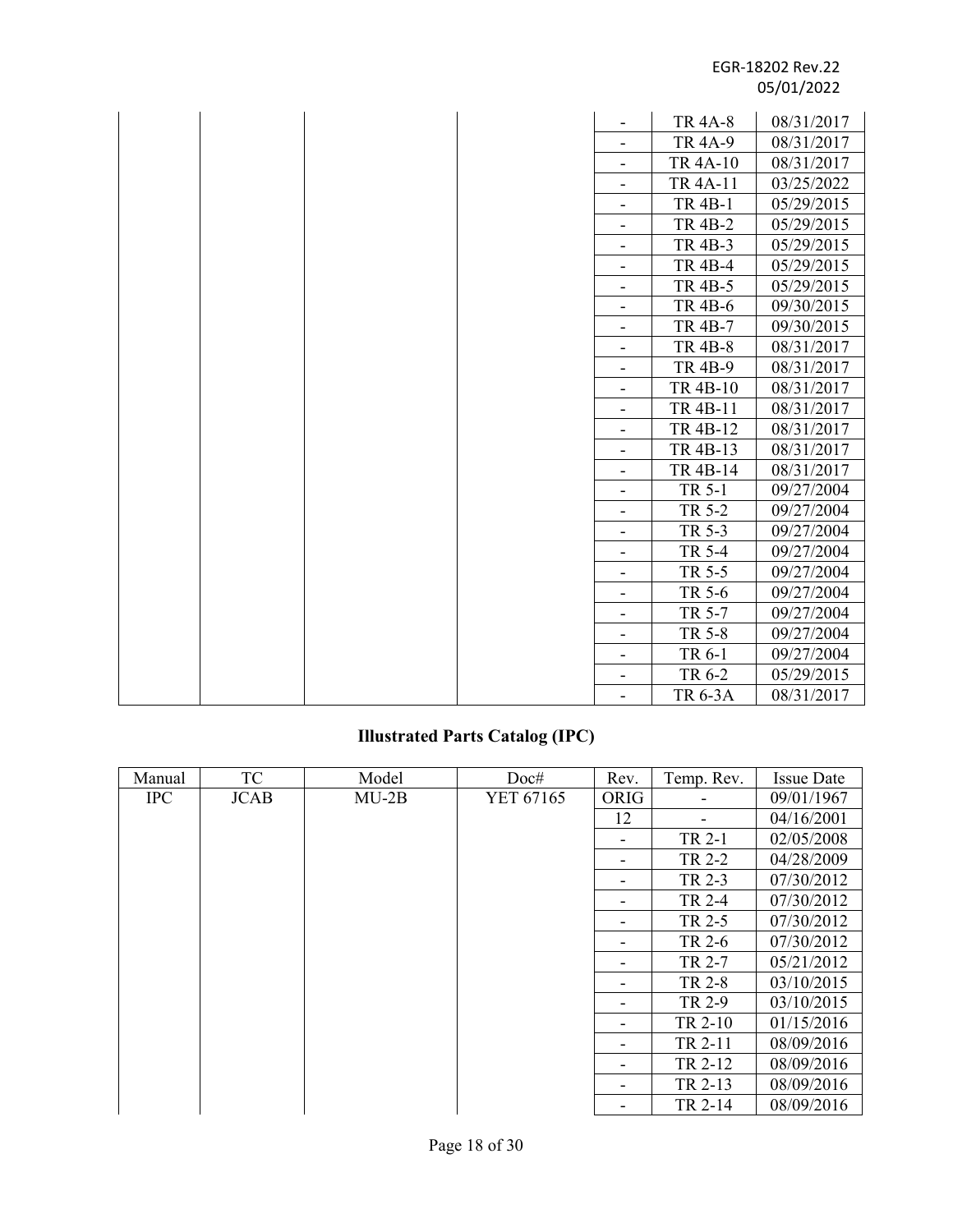|            |             |            |            |                              | TR 2-15                  | 08/09/2016 |
|------------|-------------|------------|------------|------------------------------|--------------------------|------------|
|            |             |            |            |                              | TR 2-16                  | 08/09/2016 |
|            |             |            |            | $\overline{\phantom{a}}$     | TR 2-17                  | 08/09/2016 |
|            |             |            |            | $\overline{\phantom{a}}$     | TR 2-18                  | 08/09/2016 |
|            |             |            |            |                              | TR 2-19                  | 02/07/2020 |
|            |             |            |            |                              | TR 2-20                  | 02/07/2020 |
|            |             |            |            | $\overline{\phantom{a}}$     | TR 2-21                  | 02/07/2020 |
|            |             |            |            |                              | TR 2-22                  | 02/07/2020 |
|            |             |            |            |                              | TR 2-23                  | 02/07/2020 |
| <b>IPC</b> | <b>JCAB</b> | $MU-2B-10$ | YET 67028  | ORIG                         |                          | 05/01/1967 |
|            |             |            |            | 13                           |                          | 04/16/2001 |
|            |             |            |            |                              | TR 2-1                   | 02/05/2008 |
|            |             |            |            |                              | TR 2-2                   | 02/05/2008 |
|            |             |            |            |                              | TR 2-3                   | 10/13/2009 |
|            |             |            |            |                              | TR 2-4                   | 04/28/2009 |
|            |             |            |            | $\qquad \qquad \blacksquare$ | TR 2-5                   | 04/28/2009 |
|            |             |            |            |                              | TR 2-6                   | 07/30/2012 |
|            |             |            |            | $\overline{\phantom{a}}$     | TR 2-7                   | 07/30/2012 |
|            |             |            |            |                              | <b>TR 2-8</b>            | 07/30/2012 |
| <b>IPC</b> | <b>JCAB</b> | $MU-2B-15$ | YET 68170  | ORIG                         | $\qquad \qquad -$        | 10/01/1968 |
|            |             |            |            | 12                           |                          | 04/16/2001 |
|            |             |            |            |                              | TR 2-1                   | 02/05/2008 |
|            |             |            |            |                              | <b>TR 2-2</b>            | 02/05/2008 |
|            |             |            |            |                              | TR 2-3                   | 10/13/2009 |
|            |             |            |            |                              | TR 2-4                   | 04/28/2009 |
|            |             |            |            |                              | TR 2-5                   | 04/28/2009 |
|            |             |            |            |                              | TR 2-6                   | 07/30/2012 |
|            |             |            |            |                              | TR 2-7                   | 07/30/2012 |
|            |             |            |            |                              | TR 2-8                   | 07/30/2012 |
| <b>IPC</b> | <b>JCAB</b> | $MU-2B-20$ | YET 68036B | ORIG                         | $\overline{\phantom{0}}$ | 05/01/1968 |
|            |             |            |            | 1                            |                          | 04/16/2001 |
|            |             |            |            |                              | TR 2-1                   | 02/05/2008 |
|            |             |            |            | $\overline{\phantom{a}}$     | TR 2-2                   | 02/05/2008 |
|            |             |            |            |                              | TR 2-3                   | 02/05/2008 |
|            |             |            |            | $\qquad \qquad \blacksquare$ | <b>TR 2-4</b>            | 10/13/2009 |
|            |             |            |            | $\overline{\phantom{a}}$     | TR 2-5                   | 04/28/2009 |
|            |             |            |            |                              | TR 2-6                   | 04/28/2009 |
|            |             |            |            | $\overline{\phantom{a}}$     | TR 2-7                   | 07/30/2012 |
|            |             |            |            | $\overline{\phantom{a}}$     | TR 2-8                   | 07/30/2012 |
|            |             |            |            | $\overline{\phantom{a}}$     | TR 2-9                   | 07/30/2012 |
|            |             |            |            | $\overline{\phantom{a}}$     | TR 2-10                  | 07/30/2012 |
|            |             |            |            |                              | TR 2-11                  | 07/30/2012 |
|            |             |            |            |                              | TR 2-12                  | 05/21/2012 |
|            |             |            |            | $\overline{\phantom{a}}$     | TR 2-13                  | 03/10/2015 |
|            |             |            |            |                              | TR 2-14                  | 01/15/2016 |
|            |             |            |            | $\overline{\phantom{a}}$     | TR 2-15                  | 03/17/2016 |
|            |             |            |            |                              | TR 2-16                  | 03/17/2016 |
|            |             |            |            | -                            | TR 2-17                  | 03/17/2016 |
|            |             |            |            | $\blacksquare$               | TR 2-18                  | 03/17/2016 |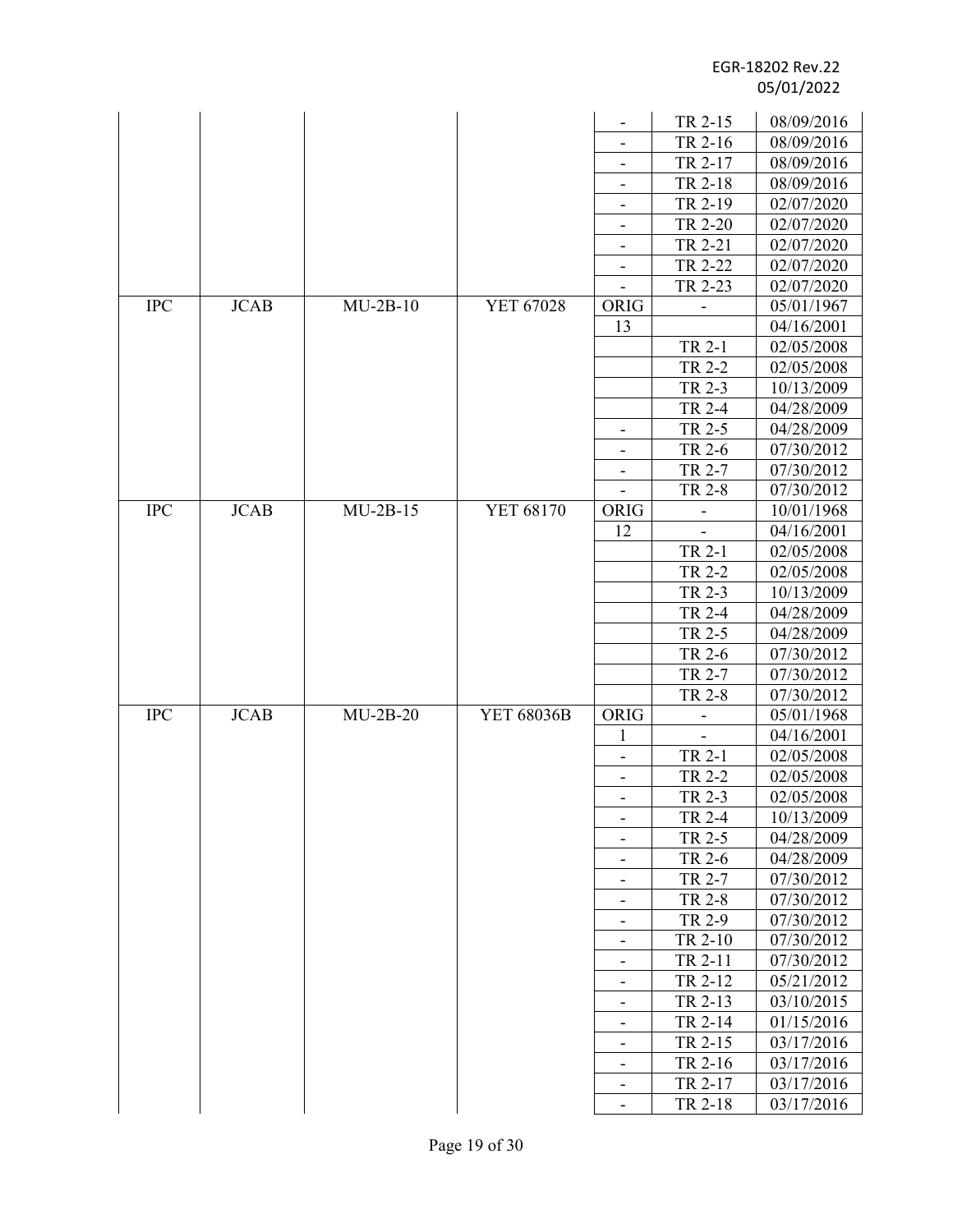|           |                     |            |            |                               | TR 2-19A           | 06/29/2018               |
|-----------|---------------------|------------|------------|-------------------------------|--------------------|--------------------------|
|           |                     |            |            | $\overline{\phantom{a}}$      | <b>TR 2-20A</b>    | 06/29/2018               |
|           |                     |            |            |                               | TR 2-21            | 08/09/2016               |
|           |                     |            |            |                               | TR 2-22            | 08/09/2016               |
|           |                     |            |            |                               | TR 2-23            | 08/09/2016               |
|           |                     |            |            | $\overline{\phantom{a}}$      | TR 2-24            | 08/09/2016               |
|           |                     |            |            |                               | TR 2-25            | 08/09/2016               |
|           |                     |            |            | $\qquad \qquad -$             | TR 2-26            | 08/09/2016               |
|           |                     |            |            |                               | TR 2-27            | 08/09/2016               |
|           |                     |            |            | $\overline{\phantom{a}}$      | TR 2-28            | 08/09/2016               |
|           |                     |            |            |                               | TR 2-29            | 08/09/2016               |
|           |                     |            |            |                               | TR 2-30            | 08/09/2016               |
|           |                     |            |            | -                             | TR 2-31            | 06/16/2017               |
|           |                     |            |            | $\qquad \qquad -$             | TR 2-32            | 06/16/2017               |
|           |                     |            |            |                               | TR 2-33            | 07/10/2017               |
|           |                     |            |            | $\overline{\phantom{a}}$      | TR 2-34            | 08/31/2017               |
|           |                     |            |            |                               | TR 2-35            | 08/31/2017               |
|           |                     |            |            | -                             | TR 2-36            | 08/31/2017               |
|           |                     |            |            | -                             | TR 2-37            | 09/15/2017               |
|           |                     |            |            | $\overline{\phantom{a}}$      | TR 2-38            |                          |
|           |                     |            |            | -                             |                    | 04/30/2018               |
|           |                     |            |            |                               | TR 2-39            | 06/29/2018<br>02/07/2020 |
|           |                     |            |            | -                             | TR 2-40            |                          |
|           |                     |            |            | -                             | TR 2-41            | 02/07/2020               |
|           |                     |            |            | $\overline{\phantom{a}}$      | TR 2-42            | 02/07/2020               |
|           |                     |            |            |                               | TR 2-43<br>TR 2-44 | 02/07/2020               |
|           |                     |            |            | $\overline{\phantom{a}}$      |                    | 02/07/2020               |
|           |                     |            |            |                               | TR 2-45<br>TR 2-46 | 02/07/2020<br>02/07/2020 |
|           |                     |            |            | $\qquad \qquad -$             |                    | 02/07/2020               |
|           |                     |            |            |                               | TR 2-47<br>TR 2-48 | 02/07/2020               |
|           |                     |            |            | -<br>$\overline{\phantom{a}}$ | TR 2-49            | 02/07/2020               |
|           |                     |            |            |                               | TR 2-50            | 02/07/2020               |
|           |                     |            |            |                               | TR 2-51            | 02/07/2020               |
|           |                     |            |            | -                             | TR 2-52            | 02/07/2020               |
| $\rm IPC$ | <b>JCAB&amp;FAA</b> | $MU-2B-25$ | YET 72092A | ORIG                          |                    | 08/01/1974               |
|           |                     |            |            | 1                             |                    | 04/16/2001               |
|           |                     |            |            |                               | TR 2-1             | 02/05/2008               |
|           |                     |            |            | $\overline{\phantom{a}}$      | TR 2-2             | 02/05/2008               |
|           |                     |            |            | -                             | TR 2-3             | 10/13/2009               |
|           |                     |            |            | $\qquad \qquad -$             | TR 2-4             | 04/28/2009               |
|           |                     |            |            |                               | TR 2-5             | 04/28/2009               |
|           |                     |            |            | $\overline{\phantom{a}}$      | TR 2-6             |                          |
|           |                     |            |            |                               | TR 2-7             | 07/30/2012<br>07/30/2012 |
|           |                     |            |            | -                             | TR 2-8             | 07/30/2012               |
|           |                     |            |            | -                             | TR 2-9             | 07/30/2012               |
|           |                     |            |            | $\overline{\phantom{a}}$      | TR 2-10            | 07/01/2014               |
|           |                     |            |            | -                             | TR 2-11            | 07/01/2014               |
|           |                     |            |            | -                             | TR 2-12            | 07/01/2014               |
|           |                     |            |            | -                             |                    |                          |
|           |                     |            |            | $\overline{\phantom{a}}$      | TR 2-13            | 07/01/2014               |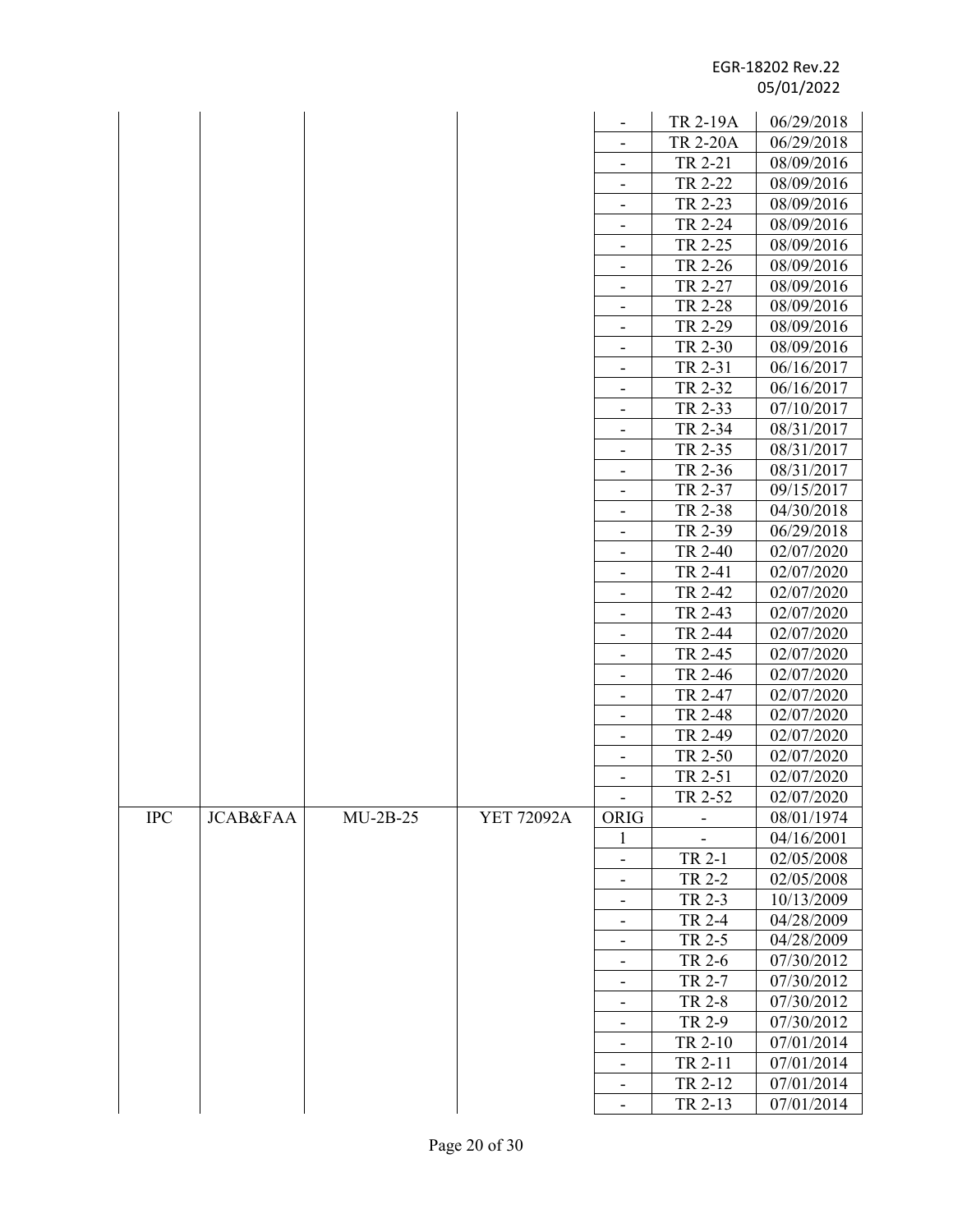|            |                     |                |                   |                              | TR 2-14                      | 05/21/2012 |
|------------|---------------------|----------------|-------------------|------------------------------|------------------------------|------------|
|            |                     |                |                   | $\overline{\phantom{a}}$     | TR 2-15                      | 03/10/2015 |
|            |                     |                |                   |                              | TR 2-16                      | 11/30/2015 |
|            |                     |                |                   |                              | TR 2-17                      | 11/30/2015 |
|            |                     |                |                   | $\qquad \qquad \blacksquare$ | TR 2-18                      | 01/15/2016 |
|            |                     |                |                   | -                            | TR 2-19A                     | 06/29/2018 |
|            |                     |                |                   | $\overline{\phantom{a}}$     | <b>TR 2-20A</b>              | 06/29/2018 |
|            |                     |                |                   | $\blacksquare$               | TR 2-21                      | 08/09/2016 |
|            |                     |                |                   | -                            | TR 2-22                      | 08/09/2016 |
|            |                     |                |                   | $\overline{\phantom{a}}$     | TR 2-23                      | 08/09/2016 |
|            |                     |                |                   |                              | TR 2-24                      | 08/09/2016 |
|            |                     |                |                   | $\overline{\phantom{a}}$     | TR 2-25                      | 08/09/2016 |
|            |                     |                |                   | $\overline{\phantom{a}}$     | TR 2-26                      | 08/09/2016 |
|            |                     |                |                   | $\overline{\phantom{a}}$     | TR 2-27                      | 08/09/2016 |
|            |                     |                |                   | $\overline{\phantom{a}}$     | TR 2-28                      | 08/09/2016 |
|            |                     |                |                   |                              | TR 2-29                      | 06/16/2017 |
|            |                     |                |                   | $\overline{\phantom{a}}$     | TR 2-30                      | 06/16/2017 |
|            |                     |                |                   | $\overline{\phantom{a}}$     | TR 2-31                      | 08/31/2017 |
|            |                     |                |                   |                              | TR 2-32                      | 08/31/2017 |
|            |                     |                |                   | $\overline{\phantom{a}}$     | TR 2-33                      | 08/31/2017 |
|            |                     |                |                   | $\frac{1}{2}$                | TR 2-34                      | 09/15/2017 |
|            |                     |                |                   | $\overline{\phantom{a}}$     | TR 2-35                      | 04/30/2018 |
|            |                     |                |                   | $\overline{\phantom{a}}$     | TR 2-36                      | 02/07/2020 |
|            |                     |                |                   |                              | TR 2-37                      | 02/07/2020 |
|            |                     |                |                   | $\overline{\phantom{a}}$     | TR 2-38                      | 02/07/2020 |
|            |                     |                |                   |                              | TR 2-39                      | 02/07/2020 |
|            |                     |                |                   | -                            | TR 2-40                      | 02/07/2020 |
|            |                     |                |                   | $\overline{\phantom{a}}$     | TR 2-41                      | 02/07/2020 |
|            |                     |                |                   | $\overline{\phantom{a}}$     | TR 2-42                      | 02/07/2020 |
|            |                     |                |                   | $\overline{\phantom{a}}$     | TR 2-43                      | 02/07/2020 |
|            |                     |                |                   |                              | TR 2-44                      | 02/07/2020 |
| <b>IPC</b> | <b>JCAB&amp;FAA</b> | $MU-2B-26/26A$ | <b>YET 74134A</b> | ORIG                         | $\qquad \qquad \blacksquare$ | 08/01/1974 |
|            |                     |                |                   | 1                            |                              | 04/16/2001 |
|            |                     |                |                   |                              | TR 2-1                       | 02/05/2008 |
|            |                     |                |                   |                              | TR 2-2                       | 02/05/2008 |
|            |                     |                |                   | $\overline{\phantom{a}}$     | TR 2-3                       | 02/05/2008 |
|            |                     |                |                   | $\overline{\phantom{0}}$     | TR 2-4                       | 10/13/2009 |
|            |                     |                |                   | $\overline{\phantom{a}}$     | TR 2-5                       | 07/30/2012 |
|            |                     |                |                   |                              | TR 2-6                       | 07/30/2012 |
|            |                     |                |                   | $\overline{\phantom{a}}$     | TR 2-7                       | 07/30/2012 |
|            |                     |                |                   | $\overline{\phantom{a}}$     | TR 2-8                       | 07/30/2012 |
|            |                     |                |                   |                              | TR 2-9                       | 07/30/2012 |
|            |                     |                |                   | $\overline{\phantom{a}}$     | TR 2-10                      | 07/01/2014 |
|            |                     |                |                   | $\overline{\phantom{a}}$     | TR 2-11                      | 07/01/2014 |
|            |                     |                |                   |                              | TR 2-12                      | 07/01/2014 |
|            |                     |                |                   | $\blacksquare$               | TR 2-13                      | 07/01/2014 |
|            |                     |                |                   | $\qquad \qquad \blacksquare$ | TR 2-14                      | 03/10/2015 |
|            |                     |                |                   | $\overline{\phantom{a}}$     | TR 2-15                      | 05/22/2016 |
|            |                     |                |                   | $\overline{\phantom{a}}$     | TR 2-16                      | 01/15/2016 |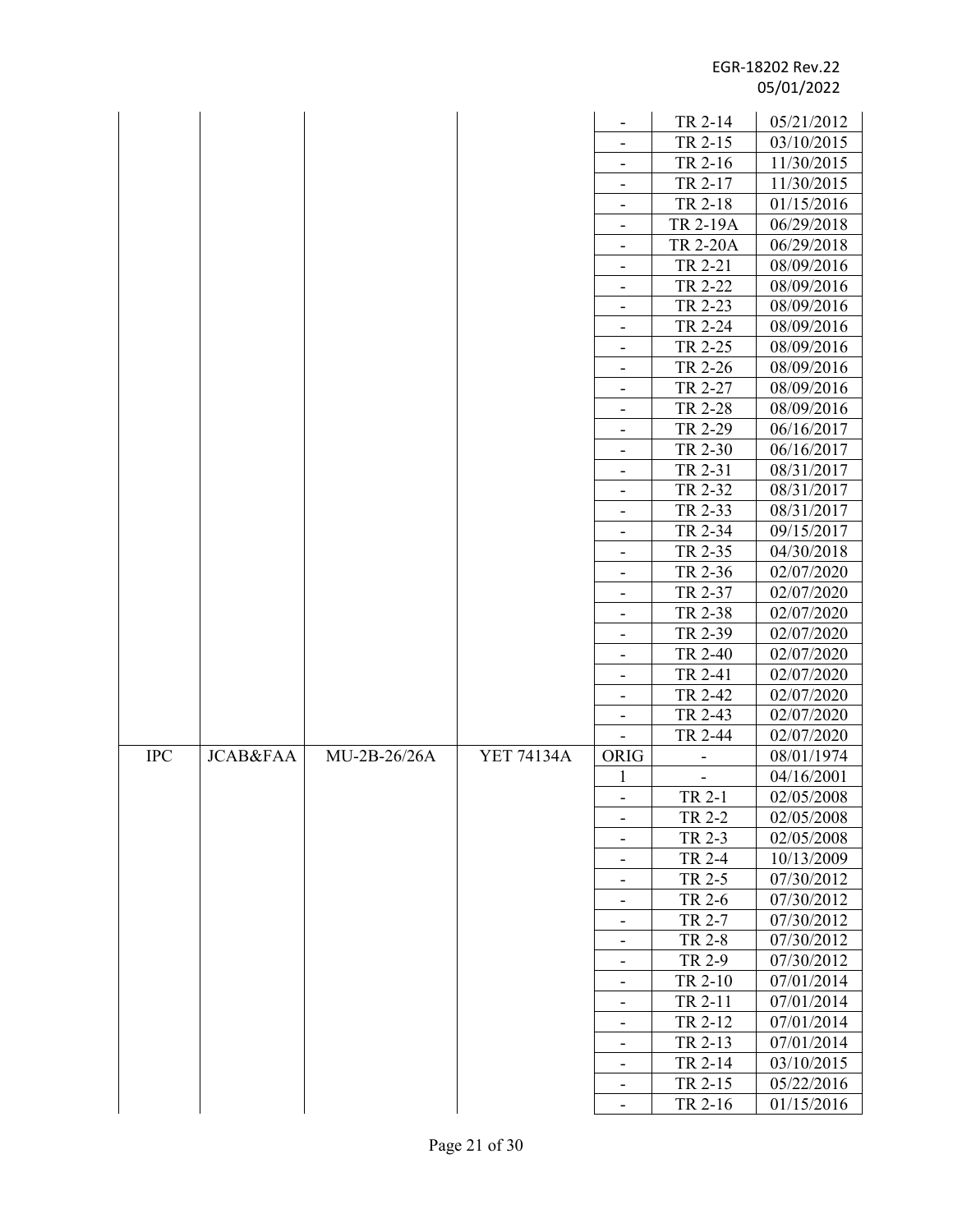$\mathbf{I}$ 

|            |             |            |           |                                                      | TR 2-17A        | 06/29/2018 |
|------------|-------------|------------|-----------|------------------------------------------------------|-----------------|------------|
|            |             |            |           | $\overline{\phantom{a}}$                             | <b>TR 2-18A</b> | 06/29/2018 |
|            |             |            |           |                                                      | TR 2-19         | 08/09/2016 |
|            |             |            |           |                                                      | TR 2-20         | 08/09/2016 |
|            |             |            |           |                                                      | TR 2-21         | 08/09/2016 |
|            |             |            |           | -                                                    | TR 2-22         | 08/09/2016 |
|            |             |            |           | $\overline{\phantom{a}}$                             | TR 2-23         | 08/09/2016 |
|            |             |            |           |                                                      | TR 2-24         | 08/09/2016 |
|            |             |            |           | -                                                    | TR 2-25         | 08/09/2016 |
|            |             |            |           | $\overline{\phantom{a}}$                             | TR 2-26         | 08/09/2016 |
|            |             |            |           |                                                      | TR 2-27         | 06/16/2017 |
|            |             |            |           | $\overline{\phantom{a}}$                             | TR 2-28         | 06/16/2017 |
|            |             |            |           | $\overline{\phantom{a}}$                             | TR 2-29         | 07/10/2017 |
|            |             |            |           |                                                      | TR 2-30         | 08/31/2017 |
|            |             |            |           | $\overline{\phantom{a}}$                             | TR 2-31         | 08/31/2017 |
|            |             |            |           |                                                      | TR 2-32         | 08/31/2017 |
|            |             |            |           |                                                      | TR 2-33         | 09/15/2017 |
|            |             |            |           | -                                                    | TR 2-34         | 09/15/2017 |
|            |             |            |           | -                                                    | TR 2-35         | 04/30/2018 |
|            |             |            |           |                                                      | TR 2-36         | 02/07/2020 |
|            |             |            |           | $\overline{\phantom{a}}$<br>$\overline{\phantom{a}}$ | TR 2-37         | 02/07/2020 |
|            |             |            |           |                                                      | TR 2-38         | 02/07/2020 |
|            |             |            |           | $\qquad \qquad -$                                    | TR 2-39         | 02/07/2020 |
|            |             |            |           | -                                                    | TR 2-40         | 02/07/2020 |
|            |             |            |           | $\overline{\phantom{a}}$                             | TR 2-41         | 02/07/2020 |
|            |             |            |           |                                                      | TR 2-42         | 02/07/2020 |
|            |             |            |           | -                                                    | TR 2-43         | 02/07/2020 |
|            |             |            |           | $\overline{\phantom{a}}$                             | TR 2-44         | 02/07/2020 |
|            |             |            |           | -                                                    | TR 2-45         | 02/07/2020 |
|            |             |            |           | $\overline{\phantom{a}}$                             | TR 2-46         | 02/07/2020 |
|            |             |            |           |                                                      | TR 2-47         | 04/20/2020 |
| <b>IPC</b> | <b>JCAB</b> | $MU-2B-30$ | YET 69019 | ORIG                                                 | -               | 10/01/1969 |
|            |             |            |           | 14                                                   |                 | 04/16/2001 |
|            |             |            |           |                                                      | TR 2-1          | 02/05/2008 |
|            |             |            |           |                                                      | TR 2-2          | 02/05/2008 |
|            |             |            |           | $\overline{\phantom{a}}$                             | TR 2-3          | 02/05/2008 |
|            |             |            |           | $\qquad \qquad \blacksquare$                         | TR 2-4          | 10/13/2009 |
|            |             |            |           | -                                                    | TR 2-5          | 04/28/2009 |
|            |             |            |           |                                                      | TR 2-6          | 04/28/2009 |
|            |             |            |           |                                                      | TR 2-7          | 07/30/2012 |
|            |             |            |           | $\overline{\phantom{a}}$                             | TR 2-8          | 07/30/2012 |
|            |             |            |           |                                                      | TR 2-9          | 07/30/2012 |
|            |             |            |           | -                                                    | TR 2-10         | 07/30/2012 |
|            |             |            |           | -                                                    | TR 2-11         | 03/10/2015 |
|            |             |            |           |                                                      | TR 2-12         | 03/10/2015 |
|            |             |            |           | $\overline{\phantom{a}}$                             | TR 2-13         | 07/02/2015 |
|            |             |            |           |                                                      | TR 2-14         | 01/15/2016 |
|            |             |            |           | -                                                    | TR 2-15A        | 06/29/2018 |
|            |             |            |           | $\overline{\phantom{a}}$                             | TR 2-16A        | 06/29/2018 |
|            |             |            |           |                                                      |                 |            |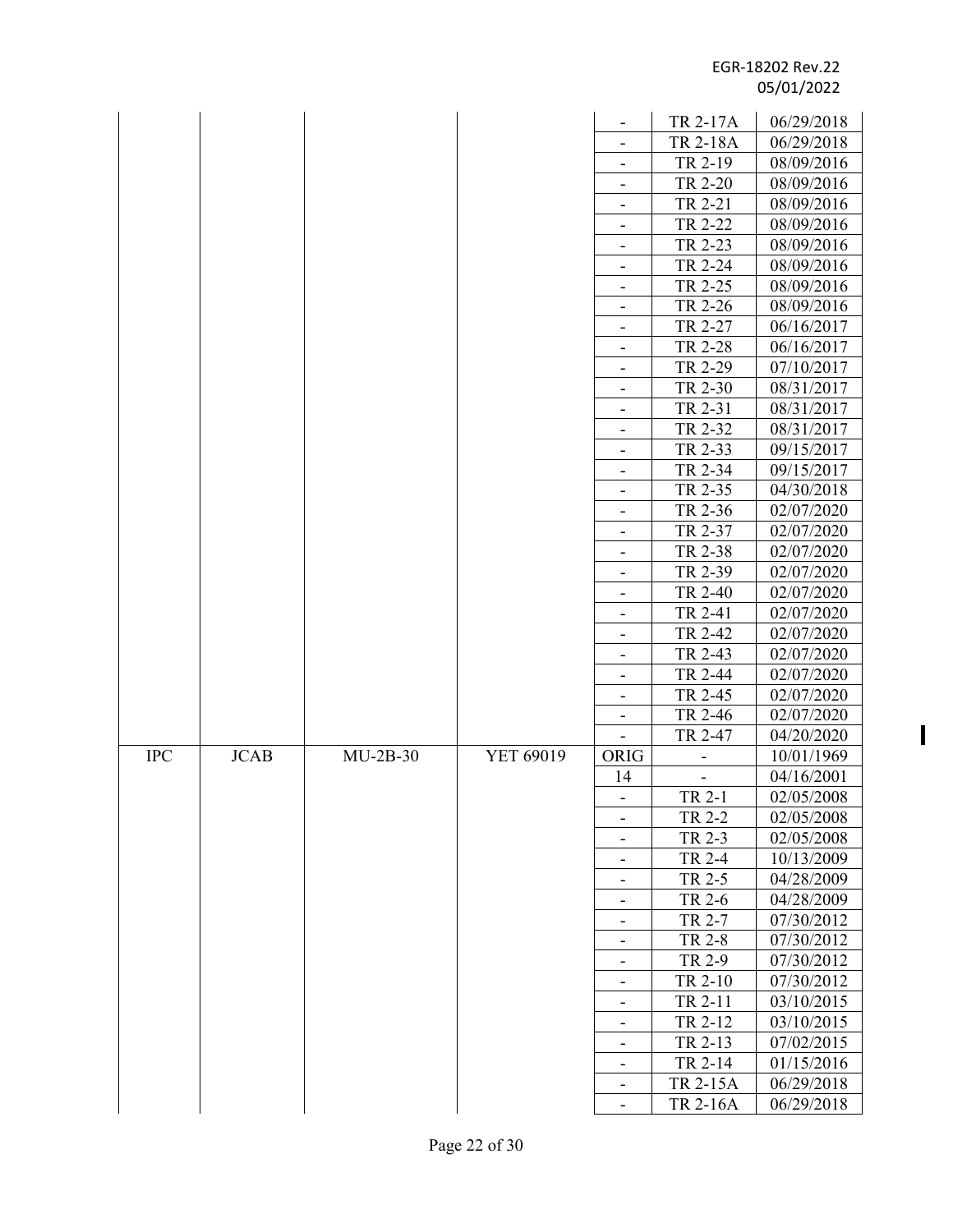|            |                     |            |            |                               | TR 2-17         | 08/09/2016               |
|------------|---------------------|------------|------------|-------------------------------|-----------------|--------------------------|
|            |                     |            |            |                               | TR 2-18         | 08/09/2016               |
|            |                     |            |            |                               | TR 2-19         | 08/09/2016               |
|            |                     |            |            | $\overline{\phantom{a}}$      | TR 2-20         | 08/09/2016               |
|            |                     |            |            | $\overline{\phantom{a}}$      | TR 2-21         | 08/09/2016               |
|            |                     |            |            |                               | TR 2-22         | 08/09/2016               |
|            |                     |            |            | $\overline{\phantom{a}}$      | TR 2-23         | 08/09/2016               |
|            |                     |            |            |                               | TR 2-24         | 08/09/2016               |
|            |                     |            |            | $\overline{\phantom{a}}$      | TR 2-25         | 08/09/2016               |
|            |                     |            |            | $\qquad \qquad \blacksquare$  | TR 2-26         | 08/09/2016               |
|            |                     |            |            |                               | TR 2-25         | 08/09/2016               |
|            |                     |            |            | $\overline{\phantom{a}}$      | TR 2-26         | 08/09/2016               |
|            |                     |            |            | $\overline{\phantom{a}}$      |                 |                          |
|            |                     |            |            | -                             | TR 2-27         | 08/31/2017               |
|            |                     |            |            | $\overline{\phantom{a}}$      | TR 2-28         | 08/31/2017               |
|            |                     |            |            | $\frac{1}{2}$                 | TR 2-29         | 09/15/2017               |
|            |                     |            |            |                               | TR 2-30         | 04/30/2018<br>02/07/2020 |
|            |                     |            |            | $\overline{\phantom{a}}$      | TR 2-31         |                          |
|            |                     |            |            |                               | TR 2-32         | 02/07/2020               |
|            |                     |            |            | $\overline{\phantom{a}}$      | TR 2-33         | 02/07/2020               |
|            |                     |            |            |                               | TR 2-34         | 02/07/2020               |
|            |                     |            |            | $\overline{\phantom{a}}$      | TR 2-35         | 02/07/2020               |
|            |                     |            |            | $\qquad \qquad \blacksquare$  | TR 2-36         | 02/07/2020               |
|            |                     |            |            | -                             | TR 2-37         | 02/07/2020               |
|            |                     | $MU-2B-35$ |            | $\overline{\phantom{a}}$      | TR 2-38         | 02/07/2020               |
| <b>IPC</b> | <b>JCAB&amp;FAA</b> |            | YET 70193A | <b>ORIG</b>                   |                 | 08/01/1971               |
|            |                     |            |            | 1                             | TR 2-1          | 04/16/2001               |
|            |                     |            |            | $\overline{\phantom{a}}$      | TR 2-2          | 02/05/2008<br>02/05/2008 |
|            |                     |            |            | $\frac{1}{2}$                 | TR 2-3          | 10/13/2009               |
|            |                     |            |            | $\overline{\phantom{a}}$      | TR 2-4          | 04/28/2009               |
|            |                     |            |            | $\overline{\phantom{a}}$      | TR 2-5          | 07/30/2012               |
|            |                     |            |            | $\blacksquare$                | TR 2-6          | 07/30/2012               |
|            |                     |            |            |                               | TR 2-7          | 07/30/2012               |
|            |                     |            |            |                               | TR 2-8          | 07/30/2012               |
|            |                     |            |            |                               | TR 2-9          | 07/30/2012               |
|            |                     |            |            | $\overline{\phantom{a}}$      | TR 2-10         | 03/10/2015               |
|            |                     |            |            | $\overline{\phantom{a}}$      | TR 2-11         | 03/10/2015               |
|            |                     |            |            | $\qquad \qquad \blacksquare$  | TR 2-12         | 07/02/2015               |
|            |                     |            |            |                               | TR 2-13         | 01/15/2016               |
|            |                     |            |            | -                             | <b>TR 2-14A</b> | 06/29/2018               |
|            |                     |            |            | -<br>$\overline{\phantom{a}}$ | TR 2-15A        | 06/29/2018               |
|            |                     |            |            | $\overline{\phantom{a}}$      | TR 2-16         | 08/09/2016               |
|            |                     |            |            | $\overline{\phantom{a}}$      | TR 2-17         | 08/09/2016               |
|            |                     |            |            |                               | TR 2-18         | 08/09/2016               |
|            |                     |            |            | $\overline{\phantom{a}}$      | TR 2-19         | 08/09/2016               |
|            |                     |            |            |                               | TR 2-20         | 08/09/2016               |
|            |                     |            |            | $\overline{\phantom{a}}$      | TR 2-21         | 08/09/2016               |
|            |                     |            |            | $\overline{\phantom{a}}$      | TR 2-22         | 08/09/2016               |
|            |                     |            |            |                               | TR 2-23         | 08/09/2016               |
|            |                     |            |            |                               |                 |                          |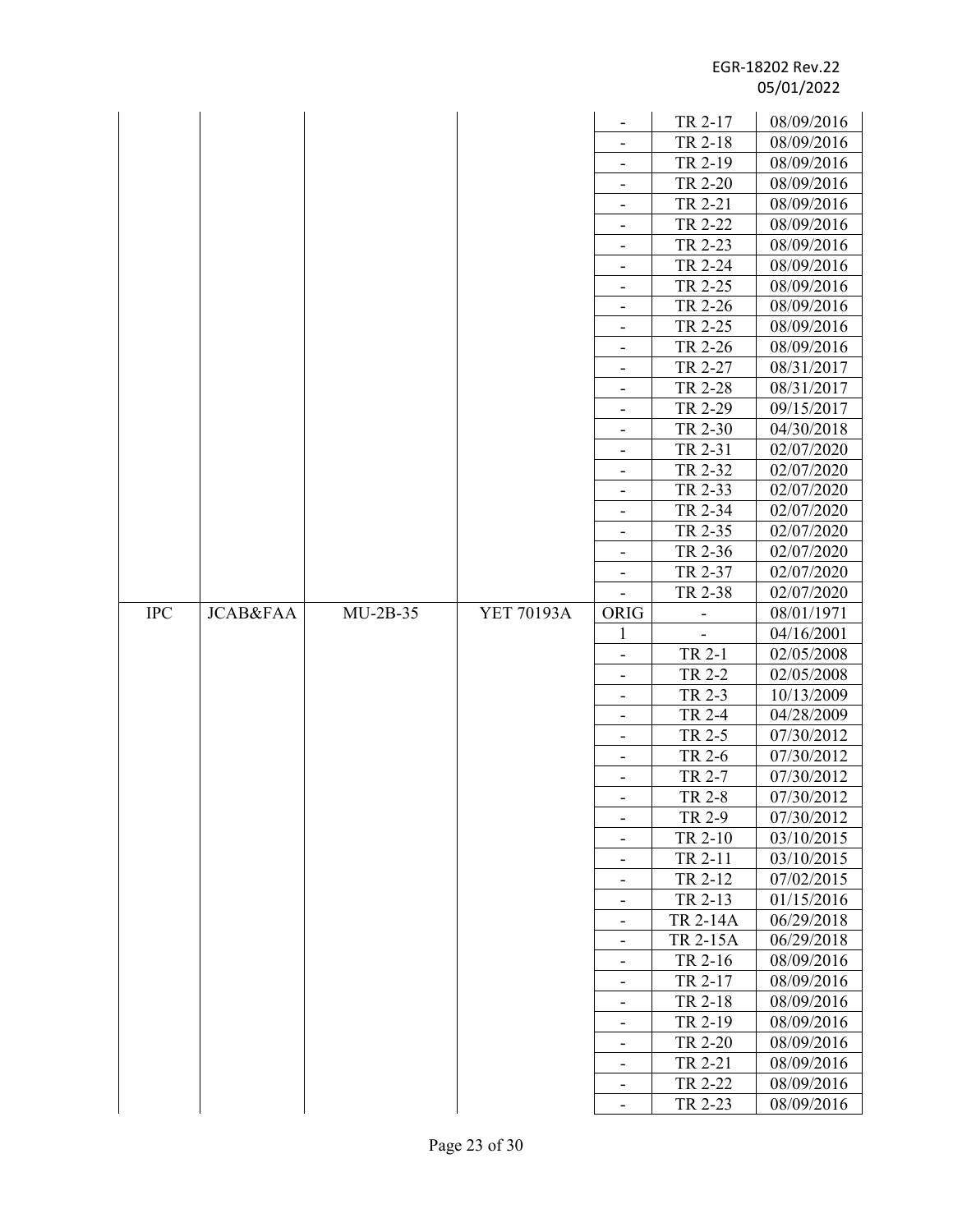|            |                     |              |                   |                              |                    | 07/10/2017 |
|------------|---------------------|--------------|-------------------|------------------------------|--------------------|------------|
|            |                     |              |                   | $\overline{\phantom{a}}$     | TR 2-24<br>TR 2-25 | 08/31/2017 |
|            |                     |              |                   |                              | TR 2-26            |            |
|            |                     |              |                   | $\qquad \qquad \blacksquare$ |                    | 08/31/2017 |
|            |                     |              |                   | $\qquad \qquad \blacksquare$ | TR 2-27            | 09/15/2017 |
|            |                     |              |                   | $\overline{\phantom{a}}$     | TR 2-28            | 04/30/2018 |
|            |                     |              |                   |                              | TR 2-29            | 02/07/2020 |
|            |                     |              |                   | $\overline{\phantom{a}}$     | TR 2-30            | 02/07/2020 |
|            |                     |              |                   | $\overline{\phantom{a}}$     | TR 2-31            | 02/07/2020 |
|            |                     |              |                   |                              | TR 2-32            | 02/07/2020 |
|            |                     |              |                   | $\overline{\phantom{a}}$     | TR 2-33            | 02/07/2020 |
|            |                     |              |                   |                              | TR 2-34            | 02/07/2020 |
|            |                     |              |                   |                              | TR 2-35            | 02/07/2020 |
| <b>IPC</b> | <b>JCAB&amp;FAA</b> | MU-2B-36/36A | <b>YET 74127A</b> | ORIG                         | -                  | 08/01/1974 |
|            |                     |              |                   | 1                            |                    | 04/16/2001 |
|            |                     |              |                   | $\overline{\phantom{a}}$     | TR 2-1             | 02/05/2008 |
|            |                     |              |                   | $\overline{\phantom{a}}$     | TR 2-2             | 02/05/2008 |
|            |                     |              |                   |                              | TR 2-3             | 02/05/2008 |
|            |                     |              |                   | $\overline{\phantom{a}}$     | <b>TR 2-4</b>      | 10/13/2009 |
|            |                     |              |                   |                              | TR 2-5             | 04/28/2009 |
|            |                     |              |                   | $\overline{\phantom{a}}$     | TR 2-6             | 04/28/2009 |
|            |                     |              |                   | $\overline{\phantom{a}}$     | TR 2-7             | 07/30/2012 |
|            |                     |              |                   |                              | <b>TR 2-8</b>      | 07/30/2012 |
|            |                     |              |                   | $\overline{a}$               | TR 2-9             | 07/30/2012 |
|            |                     |              |                   | $\overline{\phantom{a}}$     | TR 2-10            | 07/30/2012 |
|            |                     |              |                   | -                            | TR 2-11            | 07/30/2012 |
|            |                     |              |                   | $\overline{\phantom{a}}$     | TR 2-12            | 07/30/2012 |
|            |                     |              |                   |                              | TR 2-13            | 07/01/2014 |
|            |                     |              |                   | $\overline{\phantom{a}}$     | TR 2-14            | 07/01/2014 |
|            |                     |              |                   | $\overline{\phantom{a}}$     | TR 2-15            | 07/01/2014 |
|            |                     |              |                   |                              | TR 2-16            | 05/21/2012 |
|            |                     |              |                   | $\overline{\phantom{a}}$     | TR 2-17            | 03/10/2015 |
|            |                     |              |                   |                              | TR 2-18            | 03/10/2015 |
|            |                     |              |                   |                              | TR 2-19            | 07/02/2015 |
|            |                     |              |                   |                              | TR 2-20            | 01/15/2016 |
|            |                     |              |                   |                              | TR 2-21A           | 06/29/2018 |
|            |                     |              |                   | $\overline{\phantom{a}}$     | <b>TR 2-22A</b>    | 06/29/2018 |
|            |                     |              |                   |                              | TR 2-23            | 08/09/2016 |
|            |                     |              |                   |                              | TR 2-24            | 08/09/2016 |
|            |                     |              |                   | $\overline{\phantom{a}}$     | TR 2-25            | 08/09/2016 |
|            |                     |              |                   | $\overline{\phantom{a}}$     | TR 2-26            | 08/09/2016 |
|            |                     |              |                   | $\overline{\phantom{a}}$     | TR 2-27            | 08/09/2016 |
|            |                     |              |                   | $\qquad \qquad \blacksquare$ | TR 2-28            | 08/09/2016 |
|            |                     |              |                   |                              | TR 2-29            | 08/09/2016 |
|            |                     |              |                   | $\overline{\phantom{a}}$     | TR 2-30            | 08/09/2016 |
|            |                     |              |                   |                              | TR 2-31            | 07/10/2017 |
|            |                     |              |                   | -                            | TR 2-32            | 08/31/2017 |
|            |                     |              |                   | $\overline{\phantom{a}}$     | TR 2-33            | 08/31/2017 |
|            |                     |              |                   |                              | TR 2-34            | 09/15/2017 |
|            |                     |              |                   | $\overline{\phantom{a}}$     | TR 2-35            | 09/15/2017 |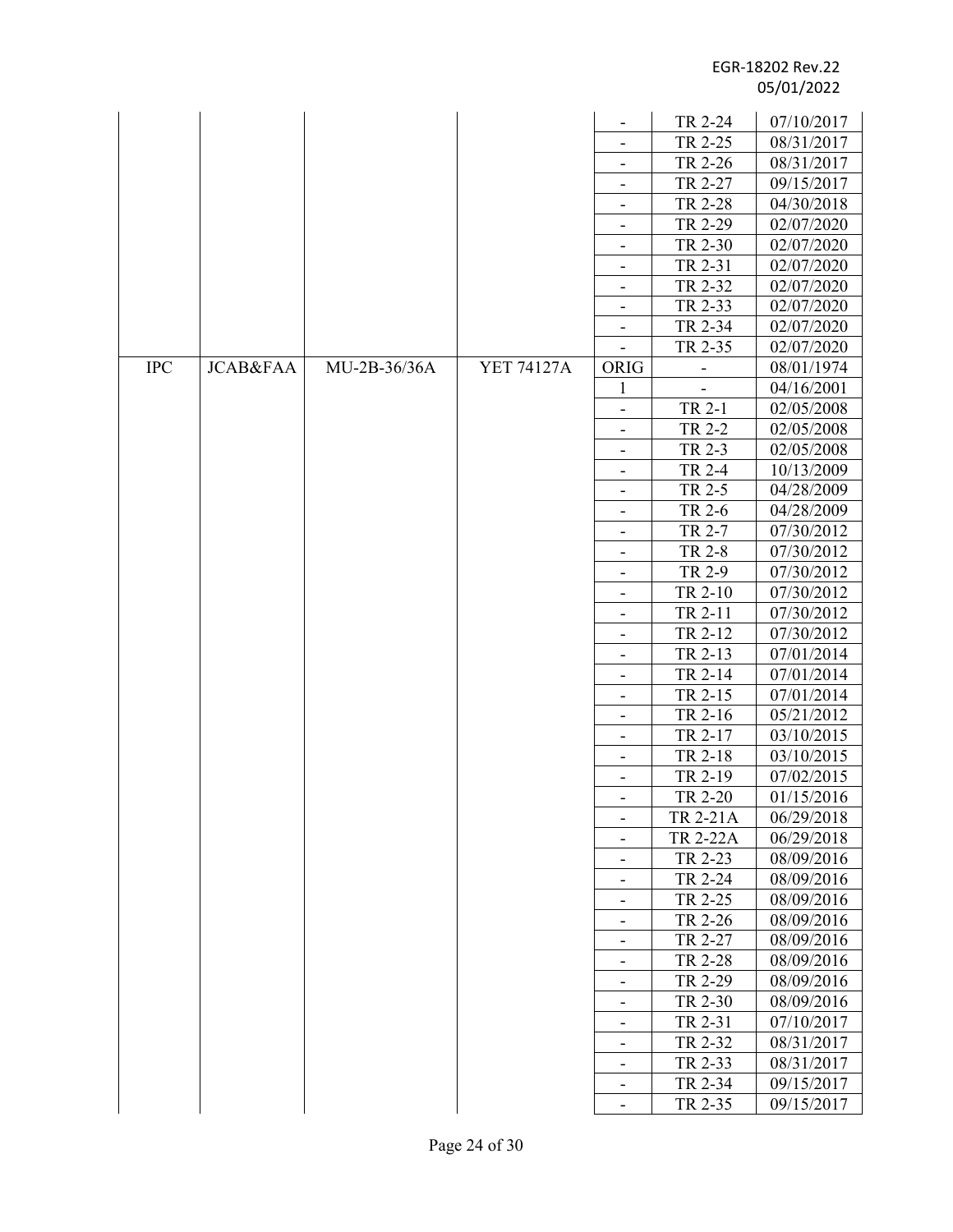|            |            |            |           |                              | TR 2-36            | 04/30/2018               |
|------------|------------|------------|-----------|------------------------------|--------------------|--------------------------|
|            |            |            |           |                              | TR 2-37            | 02/07/2020               |
|            |            |            |           | $\overline{\phantom{a}}$     | TR 2-38            | 02/07/2020               |
|            |            |            |           | $\qquad \qquad \blacksquare$ | TR 2-39            | 02/07/2020               |
|            |            |            |           |                              | TR 2-40            | 02/07/2020               |
|            |            |            |           | $\overline{\phantom{m}}$     | TR 2-41            | 02/07/2020               |
|            |            |            |           |                              | TR 2-42            | 02/07/2020               |
|            |            |            |           | $\overline{\phantom{a}}$     | TR 2-43            | 02/07/2020               |
|            |            |            |           | $\overline{\phantom{a}}$     | TR 2-44            | 02/07/2020               |
| <b>IPC</b> | <b>FAA</b> | $MU-2B-40$ | MR-0341-1 | <b>ORIG</b>                  |                    | 09/01/1978               |
|            |            |            |           | 1                            |                    | 04/16/2001               |
|            |            |            |           | $\overline{\phantom{0}}$     | TR 2-1             | 07/30/2003               |
|            |            |            |           | $\qquad \qquad \blacksquare$ | TR 2-2             | 07/30/2003               |
|            |            |            |           | $\overline{\phantom{a}}$     | TR 2-3             | 02/05/2008               |
|            |            |            |           |                              | <b>TR 2-4</b>      | 02/05/2008               |
|            |            |            |           |                              | TR 2-5             | 02/05/2008               |
|            |            |            |           | $\overline{\phantom{a}}$     | TR 2-6             | 10/13/2009               |
|            |            |            |           |                              | TR 2-7             | 07/30/2012               |
|            |            |            |           | $\overline{\phantom{a}}$     | TR 2-8             | 07/30/2012               |
|            |            |            |           |                              | TR 2-9             | 07/30/2012               |
|            |            |            |           | $\overline{\phantom{a}}$     | TR 2-10            | 07/30/2012               |
|            |            |            |           | $\overline{\phantom{a}}$     | TR 2-11            | 07/01/2014               |
|            |            |            |           |                              | TR 2-12            | 07/01/2014               |
|            |            |            |           | $\overline{\phantom{a}}$     | TR 2-13            | 07/01/2014               |
|            |            |            |           |                              | TR 2-14            | 05/21/2012               |
|            |            |            |           |                              | TR 2-15            | 03/10/2015               |
|            |            |            |           | $\overline{\phantom{m}}$     | TR 2-16            | 05/22/2015               |
|            |            |            |           | $\overline{a}$               | TR 2-17A           | 06/29/2018               |
|            |            |            |           | $\overline{\phantom{a}}$     | <b>TR 2-18A</b>    | 06/29/2018               |
|            |            |            |           | $\overline{\phantom{a}}$     | TR 2-19            | 08/09/2016               |
|            |            |            |           |                              | TR 2-20            | 08/09/2016               |
|            |            |            |           | $\blacksquare$               | TR 2-21            | 08/09/2016               |
|            |            |            |           | $\overline{\phantom{0}}$     | TR 2-22            | 08/09/2016               |
|            |            |            |           |                              | TR 2-23            | 08/09/2016               |
|            |            |            |           | $\qquad \qquad \blacksquare$ | TR 2-24            | 08/09/2016               |
|            |            |            |           |                              | TR 2-25            | 08/09/2016               |
|            |            |            |           | $\overline{\phantom{m}}$     | TR 2-26            | 08/09/2016               |
|            |            |            |           |                              | TR 2-27            | 06/16/2017               |
|            |            |            |           | $\qquad \qquad \blacksquare$ | TR 2-28            | 06/16/2017               |
|            |            |            |           | $\overline{\phantom{a}}$     | TR 2-29            | 07/10/2017               |
|            |            |            |           |                              | TR 2-30            | 08/31/2017               |
|            |            |            |           |                              | TR 2-31            | 08/31/2017               |
|            |            |            |           |                              | TR 2-32            | 08/31/2017               |
|            |            |            |           |                              | TR 2-33            | 09/15/2017               |
|            |            |            |           | $\overline{\phantom{a}}$     | TR 2-34            | 09/15/2017               |
|            |            |            |           |                              | TR 2-35<br>TR 2-36 | 04/30/2018<br>02/07/2020 |
|            |            |            |           |                              | TR 2-37            | 02/07/2020               |
|            |            |            |           | $\overline{\phantom{a}}$     | TR 2-38            | 02/07/2020               |
|            |            |            |           | $\overline{\phantom{a}}$     |                    |                          |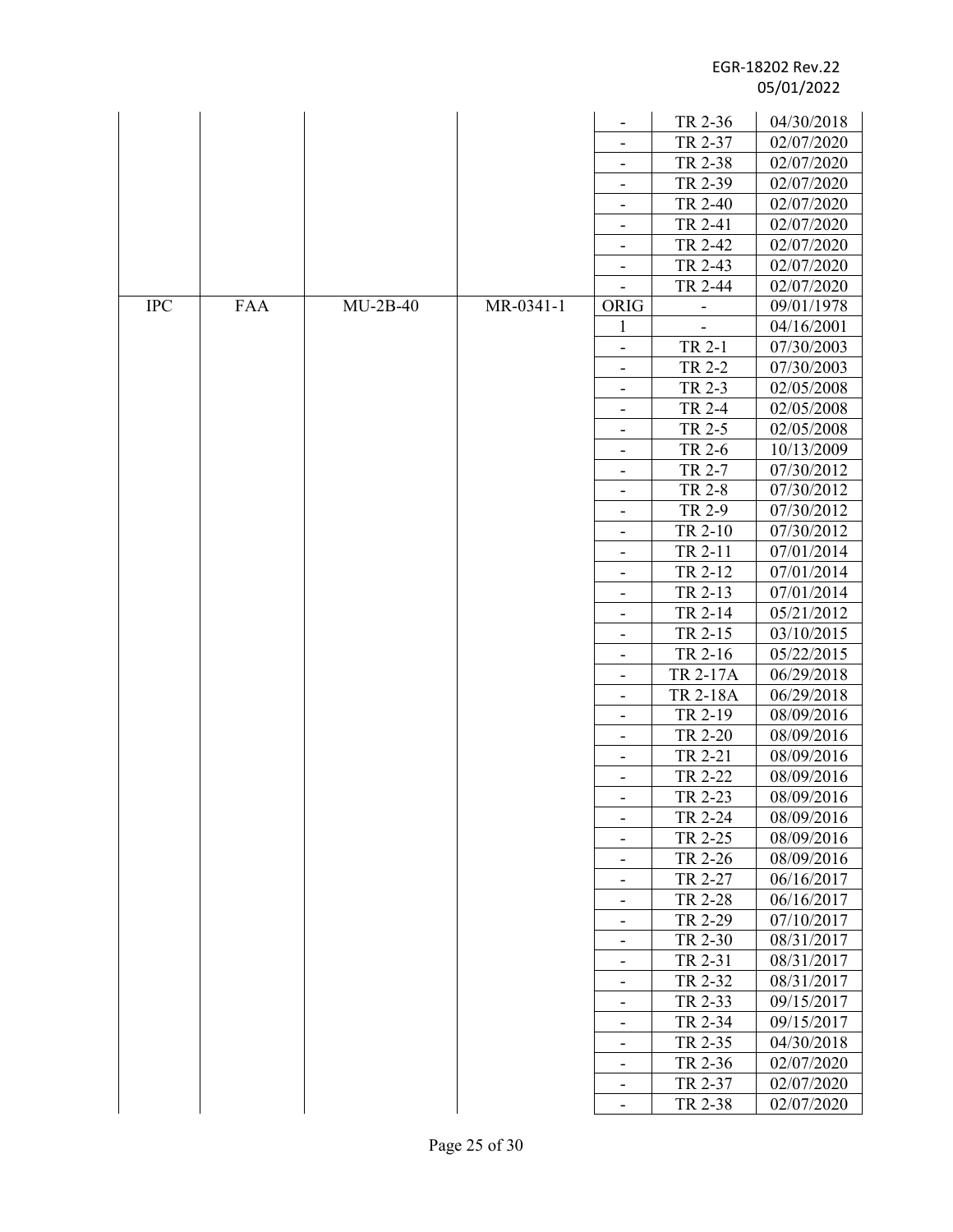|            |     |            |          |                              | TR 2-39         | 02/07/2020 |
|------------|-----|------------|----------|------------------------------|-----------------|------------|
|            |     |            |          |                              | TR 2-40         | 02/07/2020 |
|            |     |            |          |                              | TR 2-41         | 02/07/2020 |
|            |     |            |          | $\overline{\phantom{a}}$     | TR 2-42         | 02/07/2020 |
|            |     |            |          | $\qquad \qquad -$            | TR 2-43         |            |
|            |     |            |          |                              |                 | 02/07/2020 |
|            |     |            |          | $\overline{\phantom{a}}$     | TR 2-44         | 02/07/2020 |
|            |     |            |          |                              | TR 2-45         | 03/25/2022 |
|            |     |            |          |                              | TR 2-46         | 03/25/2022 |
| <b>IPC</b> | FAA | $MU-2B-60$ | MR0342-2 | ORIG                         |                 | 09/01/1978 |
|            |     |            |          | $\mathbf{1}$                 |                 | 04/16/2001 |
|            |     |            |          | $\overline{\phantom{a}}$     | TR 2-1          | 07/30/2003 |
|            |     |            |          | $\qquad \qquad \blacksquare$ | TR 2-2          | 07/30/2003 |
|            |     |            |          | -                            | TR 2-3          | 02/05/2008 |
|            |     |            |          | $\overline{\phantom{a}}$     | TR 2-4          | 02/05/2008 |
|            |     |            |          | $\overline{\phantom{a}}$     | TR 2-5          | 02/05/2008 |
|            |     |            |          | $\overline{\phantom{a}}$     | TR 2-6          | 10/13/2009 |
|            |     |            |          | $\overline{\phantom{a}}$     | TR 2-7          | 07/30/2012 |
|            |     |            |          |                              | TR 2-8          | 07/30/2012 |
|            |     |            |          | $\overline{\phantom{a}}$     | TR 2-9          | 07/30/2012 |
|            |     |            |          |                              | TR 2-10         | 07/30/2012 |
|            |     |            |          | $\overline{\phantom{a}}$     | TR 2-11         | 07/30/2012 |
|            |     |            |          | -                            | TR 2-12         | 07/30/2012 |
|            |     |            |          | $\overline{\phantom{a}}$     | TR 2-13         | 07/01/2014 |
|            |     |            |          | $\overline{\phantom{a}}$     | TR 2-14         | 07/01/2014 |
|            |     |            |          |                              | TR 2-15         | 07/01/2014 |
|            |     |            |          |                              | TR 2-16         | 07/01/2014 |
|            |     |            |          | $\overline{\phantom{a}}$     | TR 2-17         | 05/21/2012 |
|            |     |            |          | $\overline{\phantom{a}}$     | TR 2-18         | 03/10/2015 |
|            |     |            |          | $\overline{\phantom{a}}$     | TR 2-19         | 03/10/2015 |
|            |     |            |          | $\qquad \qquad -$            | TR 2-20         | 07/02/2015 |
|            |     |            |          |                              | TR 2-21A        | 06/29/2018 |
|            |     |            |          | $\blacksquare$               | <b>TR 2-22A</b> | 06/29/2018 |
|            |     |            |          |                              | TR 2-23         | 08/09/2016 |
|            |     |            |          |                              | TR 2-24         | 08/09/2016 |
|            |     |            |          | $\overline{\phantom{a}}$     | TR 2-25         | 08/09/2016 |
|            |     |            |          |                              | TR 2-26         | 08/09/2016 |
|            |     |            |          | $\overline{\phantom{a}}$     | TR 2-27         | 08/09/2016 |
|            |     |            |          |                              | TR 2-28         | 08/09/2016 |
|            |     |            |          | $\overline{\phantom{a}}$     | TR 2-29         | 08/09/2016 |
|            |     |            |          | $\overline{\phantom{a}}$     | TR 2-30         | 08/09/2016 |
|            |     |            |          | $\overline{\phantom{a}}$     | TR 2-31         | 08/09/2016 |
|            |     |            |          | -                            | TR 2-32         | 07/10/2017 |
|            |     |            |          | $\overline{\phantom{a}}$     | TR 2-33         | 08/31/2017 |
|            |     |            |          |                              | TR 2-34         | 08/31/2017 |
|            |     |            |          | $\overline{\phantom{a}}$     | TR 2-35         | 04/30/2018 |
|            |     |            |          |                              | TR 2-36         | 02/07/2020 |
|            |     |            |          | -                            | TR 2-37         | 02/07/2020 |
|            |     |            |          | $\overline{\phantom{a}}$     | TR 2-38         | 02/07/2020 |
|            |     |            |          |                              | TR 2-39         | 02/07/2020 |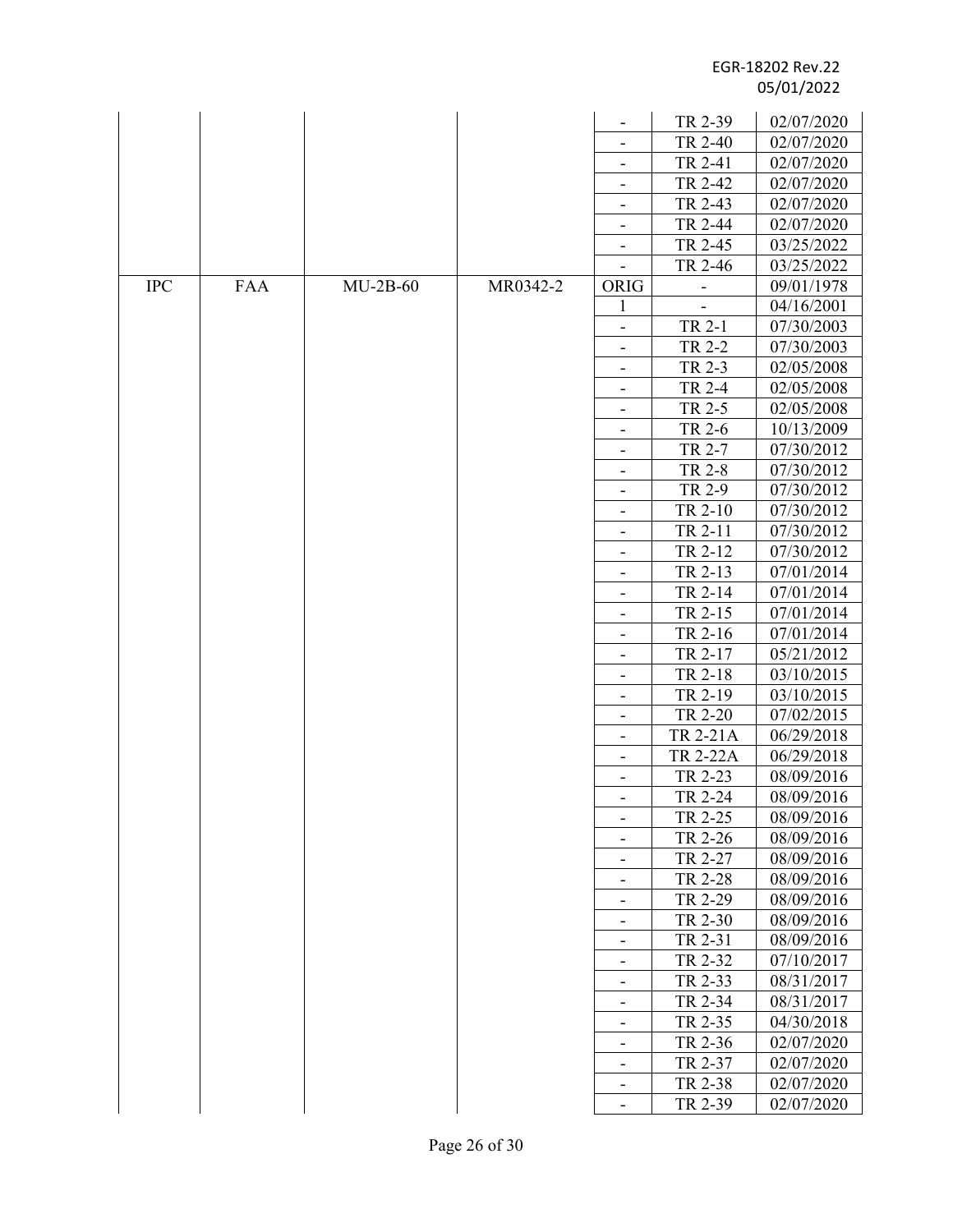|  |  | $\overline{\phantom{a}}$ | TR 2-40 | 02/07/2020 |
|--|--|--------------------------|---------|------------|
|  |  | $\overline{\phantom{0}}$ | TR 2-41 | 02/07/2020 |
|  |  | -                        | TR 2-42 | 02/07/2020 |
|  |  | $\overline{\phantom{0}}$ | TR 2-43 | 02/07/2020 |
|  |  | $\overline{\phantom{0}}$ | TR 2-44 | 03/25/2022 |
|  |  | ٠                        | TR 2-45 | 03/25/2022 |

# **Pilot Check List (PCL)**

| Manual     | <b>TC</b>  | Model       | Doc#              | Rev.           | Temp. Rev.                   | <b>Issue Date</b> |
|------------|------------|-------------|-------------------|----------------|------------------------------|-------------------|
| <b>PCL</b> | <b>FAA</b> | $MU-2B$     | <b>YET 06244</b>  | ORIG           |                              | 12/25/2006        |
|            |            |             |                   | A              | $\overline{\phantom{0}}$     | 03/02/2007        |
|            |            |             |                   | $\bf{B}$       |                              | 05/06/2010        |
|            |            |             |                   | $\overline{C}$ | $\overline{\phantom{a}}$     | 04/10/2014        |
|            |            |             |                   | D              |                              | 08/24/2016        |
| <b>PCL</b> | <b>FAA</b> | $MU-2B-10$  | YET 06245B        | ORIG           |                              | 12/25/2006        |
|            |            |             |                   | $\mathbf{A}$   |                              | 03/02/2007        |
|            |            |             |                   | $\mathbf B$    | $\overline{\phantom{a}}$     | 05/06/2010        |
| PCL        | <b>FAA</b> | $MU-2B-15$  | <b>YET 06246B</b> | <b>ORIG</b>    | $\overline{\phantom{a}}$     | 12/25/2006        |
|            |            |             |                   | A              | $\overline{\phantom{a}}$     | 03/02/2007        |
|            |            |             |                   | B              | $\overline{\phantom{a}}$     | 05/06/2010        |
| <b>PCL</b> | <b>FAA</b> | $MU-2B-20$  | YET 06247         | ORIG           | $\overline{\phantom{a}}$     | 12/25/2006        |
|            |            |             |                   | A              | $\overline{\phantom{a}}$     | 03/02/2007        |
|            |            |             |                   | $\bf{B}$       |                              | 05/06/2010        |
|            |            |             |                   | $\overline{C}$ | $\overline{\phantom{a}}$     | 04/10/2014        |
|            |            |             |                   | D              | $\overline{\phantom{a}}$     | 08/24/2016        |
| <b>PCL</b> | <b>FAA</b> | $MU-2B-25$  | YET 06248         | ORIG           |                              | 12/25/2006        |
|            |            |             |                   | $\mathbf{A}$   |                              | 03/02/2007        |
|            |            |             |                   | $\mathbf B$    |                              | 05/06/2010        |
|            |            |             |                   | $\mathbf C$    | $\overline{\phantom{a}}$     | 04/10/2014        |
|            |            |             |                   | $\mathbf D$    | $\overline{\phantom{a}}$     | 08/24/2016        |
| <b>PCL</b> | <b>FAA</b> | $MU-2B-25$  | YET 06253         | ORIG           | $\overline{\phantom{a}}$     | 12/25/2006        |
|            |            |             |                   | A              | $\overline{\phantom{a}}$     | 03/02/2007        |
|            |            |             |                   | B              | $\overline{\phantom{0}}$     | 05/06/2010        |
|            |            |             |                   | $\mathbf C$    | -                            | 04/10/2014        |
|            |            |             |                   | D              | $\overline{\phantom{a}}$     | 08/24/2016        |
| <b>PCL</b> | <b>FAA</b> | $MU-2B-26$  | YET 06249         | ORIG           | $\overline{\phantom{a}}$     | 12/25/2006        |
|            |            |             |                   | A              |                              | 03/02/2007        |
|            |            |             |                   | $\mathbf B$    |                              | 05/06/2010        |
|            |            |             |                   | $\mathbf C$    |                              | 04/10/2014        |
|            |            |             |                   | D              | $\overline{\phantom{a}}$     | 08/24/2016        |
| <b>PCL</b> | <b>FAA</b> | $MU-2B-26$  | YET 06254         | ORIG           | $\blacksquare$               | 12/25/2006        |
|            |            |             |                   | $\mathbf{A}$   | $\overline{\phantom{a}}$     | 03/02/2007        |
|            |            |             |                   | B              | $\overline{\phantom{a}}$     | 05/06/2010        |
|            |            |             |                   | $\mathbf C$    | $\overline{\phantom{a}}$     | 04/10/2014        |
|            |            |             |                   | $\mathbf D$    | $\overline{\phantom{a}}$     | 08/24/2016        |
| PCL        | <b>FAA</b> | $MU-2B-26A$ | YET 06255         | ORIG           | $\qquad \qquad \blacksquare$ | 12/25/2006        |
|            |            |             |                   | $\mathbf{A}$   | $\blacksquare$               | 03/02/2007        |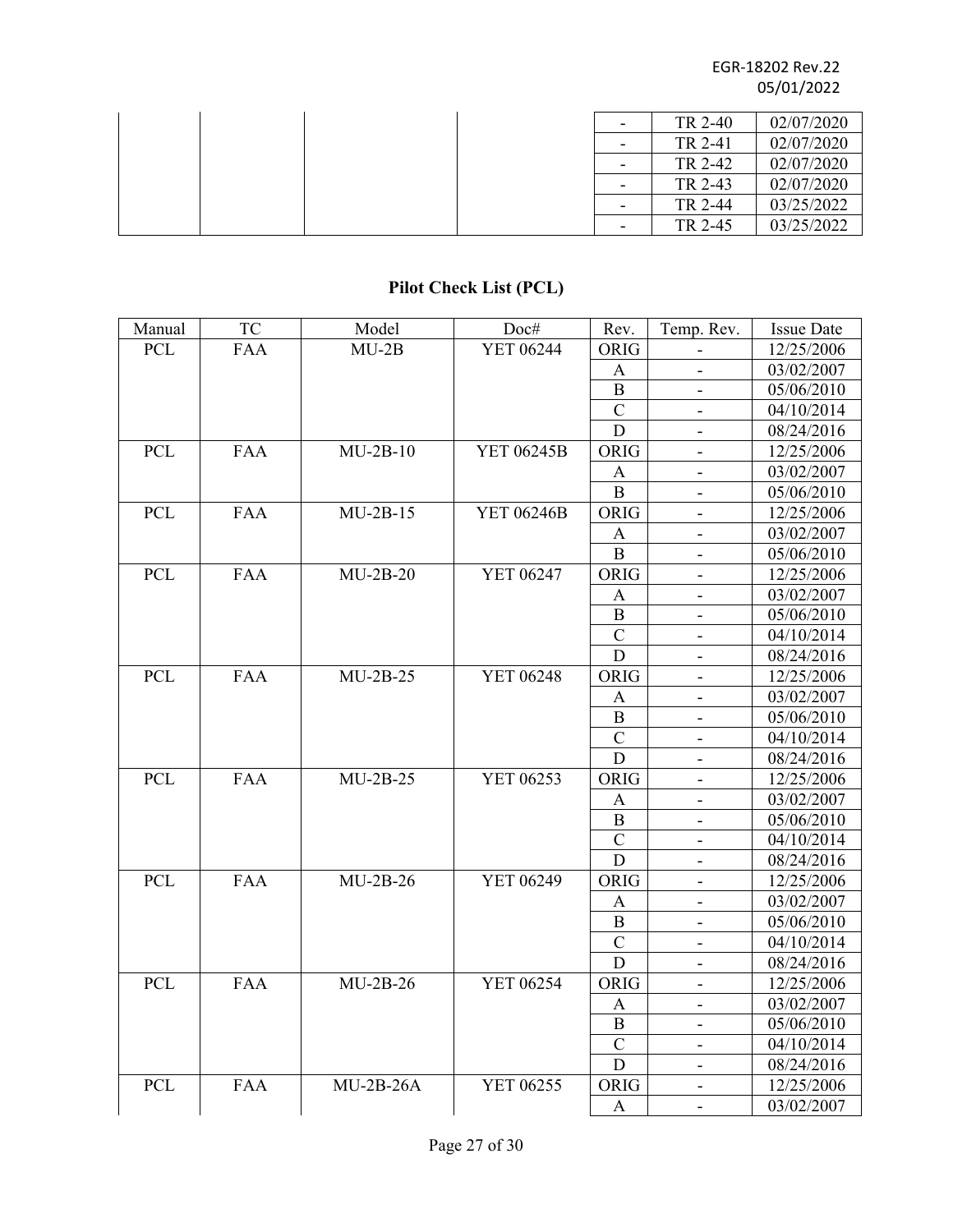|            |            |             |                  | B              |                              | 05/06/2010 |
|------------|------------|-------------|------------------|----------------|------------------------------|------------|
|            |            |             |                  | $\overline{C}$ |                              | 04/10/2014 |
|            |            |             |                  | D              | $\overline{\phantom{a}}$     | 08/24/2016 |
| PCL        | <b>FAA</b> | $MU-2B-30$  | YET 06250        | ORIG           | $\overline{\phantom{a}}$     | 12/25/2006 |
|            |            |             |                  | A              | $\overline{\phantom{a}}$     | 03/02/2007 |
|            |            |             |                  | B              |                              | 05/06/2010 |
|            |            |             |                  | $\mathcal{C}$  | $\blacksquare$               | 04/10/2014 |
|            |            |             |                  | D              | $\overline{\phantom{a}}$     | 08/24/2016 |
| PCL        | <b>FAA</b> | $MU-2B-35$  | YET 06251        | ORIG           | $\overline{\phantom{a}}$     | 07/18/2006 |
|            |            |             |                  | A              | $\overline{\phantom{a}}$     | 12/25/2006 |
|            |            |             |                  | B              | $\overline{\phantom{a}}$     | 02/12/2007 |
|            |            |             |                  | $\mathcal{C}$  | $\overline{\phantom{a}}$     | 05/06/2010 |
|            |            |             |                  | D              | $\overline{\phantom{a}}$     | 04/10/2014 |
|            |            |             |                  | E              | $\qquad \qquad \blacksquare$ | 08/24/2016 |
| <b>PCL</b> | <b>FAA</b> | $MU-2B-36$  | YET 06252        | ORIG           | $\overline{\phantom{a}}$     | 07/18/2006 |
|            |            |             |                  | A              | $\overline{\phantom{a}}$     | 12/25/2006 |
|            |            |             |                  | B              |                              | 02/12/2007 |
|            |            |             |                  | $\mathcal{C}$  | $\overline{\phantom{a}}$     | 05/06/2010 |
|            |            |             |                  | D              | $\blacksquare$               | 04/10/2014 |
|            |            |             |                  | E              | $\overline{\phantom{a}}$     | 08/24/2016 |
| <b>PCL</b> | <b>FAA</b> | $MU-2B-36$  | YET 06252-1      | D              |                              | 04/10/2014 |
|            |            |             |                  | ${\bf E}$      |                              | 08/24/2016 |
| PCL        | <b>FAA</b> | $MU-2B-36A$ | YET 06257        | ORIG           | $\overline{\phantom{a}}$     | 07/18/2006 |
|            |            |             |                  | A              | $\blacksquare$               | 12/25/2006 |
|            |            |             |                  | B              | $\overline{\phantom{a}}$     | 02/12/2007 |
|            |            |             |                  | $\mathbf C$    | $\overline{\phantom{a}}$     | 05/06/2010 |
|            |            |             |                  | D              |                              | 04/10/2014 |
|            |            |             |                  | E              | $\overline{\phantom{a}}$     | 08/24/2016 |
| <b>PCL</b> | <b>FAA</b> | $MU-2B-40$  | YET 06256        | ORIG           | $\overline{\phantom{a}}$     | 12/25/2006 |
|            |            |             |                  | A              | $\qquad \qquad \blacksquare$ | 02/12/2007 |
|            |            |             |                  | B              | $\overline{\phantom{a}}$     | 05/06/2010 |
|            |            |             |                  | $\mathbf C$    | $\overline{\phantom{a}}$     | 04/10/2014 |
|            |            |             |                  | $\mathbf D$    | $\overline{\phantom{a}}$     | 08/24/2016 |
| <b>PCL</b> | <b>FAA</b> | $MU-2B-60$  | <b>YET 06220</b> | ORIG           | $\overline{\phantom{a}}$     | 05/30/2006 |
|            |            |             |                  | A              | $\qquad \qquad \blacksquare$ | 07/18/2006 |
|            |            |             |                  | $\, {\bf B}$   | $\overline{\phantom{a}}$     | 12/25/2006 |
|            |            |             |                  | $\mathcal{C}$  | $\qquad \qquad \blacksquare$ | 02/12/2007 |
|            |            |             |                  | D              | $\qquad \qquad \blacksquare$ | 05/06/2010 |
|            |            |             |                  | ${\bf E}$      | -                            | 04/10/2014 |
|            |            |             |                  | $\rm F$        | $\frac{1}{2}$                | 08/24/2016 |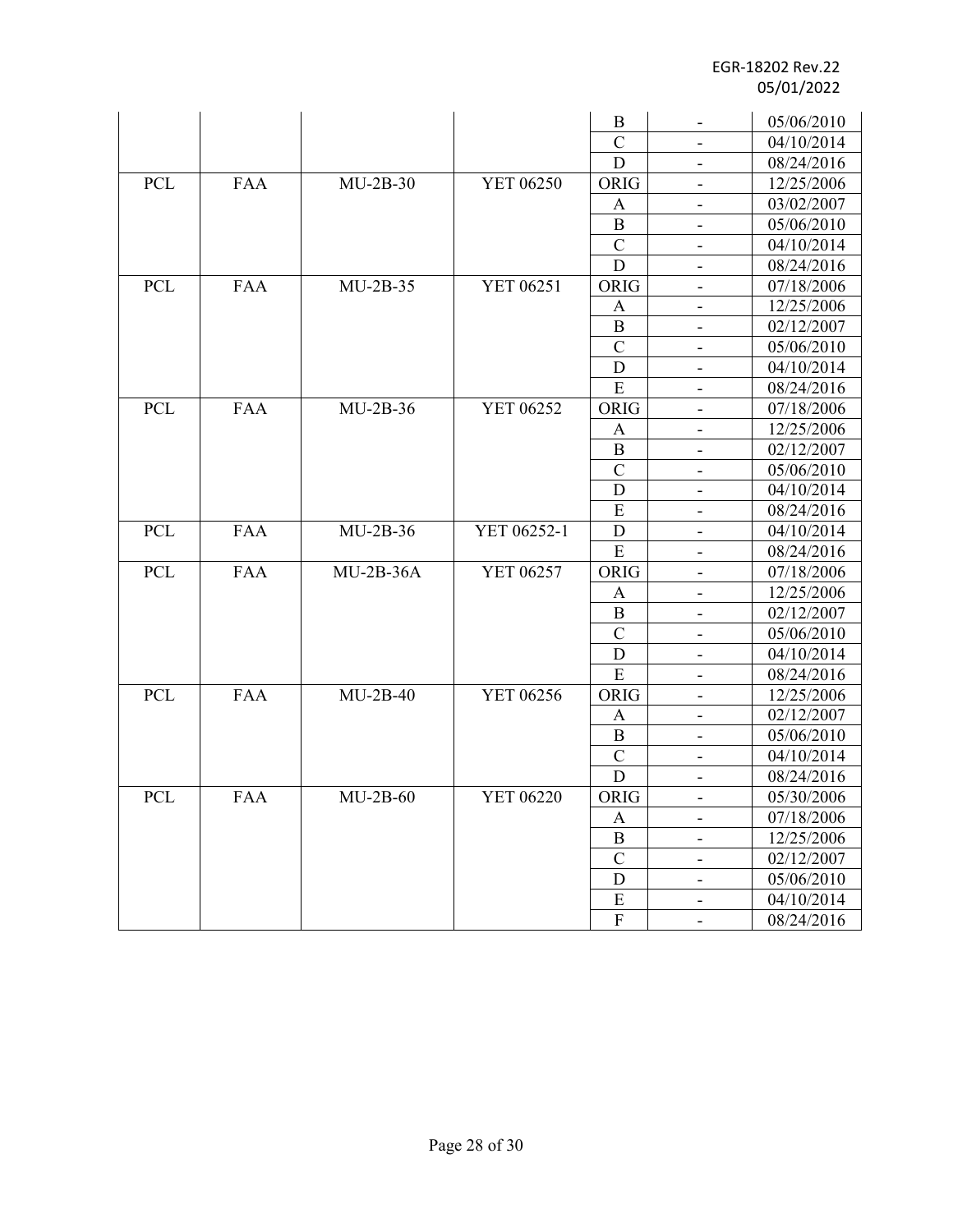**Service Information published after most recent MU-2 Service Information List (SN 047AA or SN 034/00-001T, as applicable to a specific aircraft type certificate,) or most recent Service Information for each category of Service Information.** 

#### JCAB SERVICE BULLETIN

#### JCAB SERVICE RECOMMENDATION

| <b>SR 080B</b> | PPC Lever Secondary Retention Feature, Installation of | 04/28/2020 |
|----------------|--------------------------------------------------------|------------|
|----------------|--------------------------------------------------------|------------|

## JCAB SERVICE NEWS

| SN 047AA | MU-2 Service Information List              | 05/01/2021 |
|----------|--------------------------------------------|------------|
| SN 203   | Winter Operations                          | 09/01/2020 |
| SN 204   | Proper Maintenance and Genuine Spare Parts | 05/28/2021 |
| SN 205   | MU-2 Product Support Contact Information   | 01/24/2022 |

## JCAB SERVICE LETTER

| SL 109         | FAA SAIB NE-20-04: Engine Fuel – Jet Fuel Biocide Additive    | 06/19/2020 |
|----------------|---------------------------------------------------------------|------------|
| <b>SL</b> 111  | NTSB Safety Alert No. 082 – Flight in Snow                    | 10/14/2020 |
| SL 112         | FAA AD 2020-26-14 - PPC Lever Secondary Retention Feature Mod | 01/14/2021 |
| <b>SL</b> 113A | FAA AD 2021-07-13 – Pacific Scientific Seat Restraint System  | 08/26/2021 |
| SL 114         | Honeywell Operating Information Letter (OIL) OI331-11R19      | 10/05/2021 |
| SL 115         | Risk of Potential Adverse Effects on Radio/Radar Altimeters   | 12/24/2021 |
| SL 116         | FAA SAIB CE-13-27R1 – Flight Control Frayed Cables            | 01/25/2022 |

#### FAA SERVICE BULLETIN

#### FAA SERVICE RECOMMENDATION

| SR 049/76-002           | PPC Lever Secondary Retention Feature, Installation of | 06/29/2018 |
|-------------------------|--------------------------------------------------------|------------|
| <b>FAA SERVICE NEWS</b> |                                                        |            |
| SN 034/00-001T          | MU-2 Service Information List                          | 05/01/2021 |
| SN 152/00-034           | Winter Operations                                      | 09/01/2020 |
| SN 153/00-035           | Proper Maintenance and Genuine Spare Parts             | 05/28/2021 |
| SN 154/00-036           | MU-2 Product Support Contact Information               | 01/24/2022 |

#### FAA SERVICE LETTER

| SL 082/00-003  | FAA SAIB NE-20-04: Engine Fuel – Jet Fuel Biocide Additive    | 06/19/2020 |
|----------------|---------------------------------------------------------------|------------|
| SL 084/00-004  | NTSB Safety Alert No. 082 – Flight in Snow                    | 10/14/2020 |
| SL 085/76-002  | FAA AD 2020-26-14 - PPC Lever Secondary Retention Feature Mod | 01/14/2021 |
| SL 086/25-003A | FAA AD 2021-07-13 – Pacific Scientific Seat Restraint System  | 08/26/2021 |
| SL 087/71-016  | Honeywell Operating Information Letter (OIL) OI331-11R19      | 10/05/2021 |
| SL 088/25-004  | Risk of Potential Adverse Effects on Radio/Radar Altimeters   | 12/24/2021 |
| SL 089/27-002  | FAA SAIB CE-13-27R1 - Flight Control Frayed Cables            | 01/25/2022 |